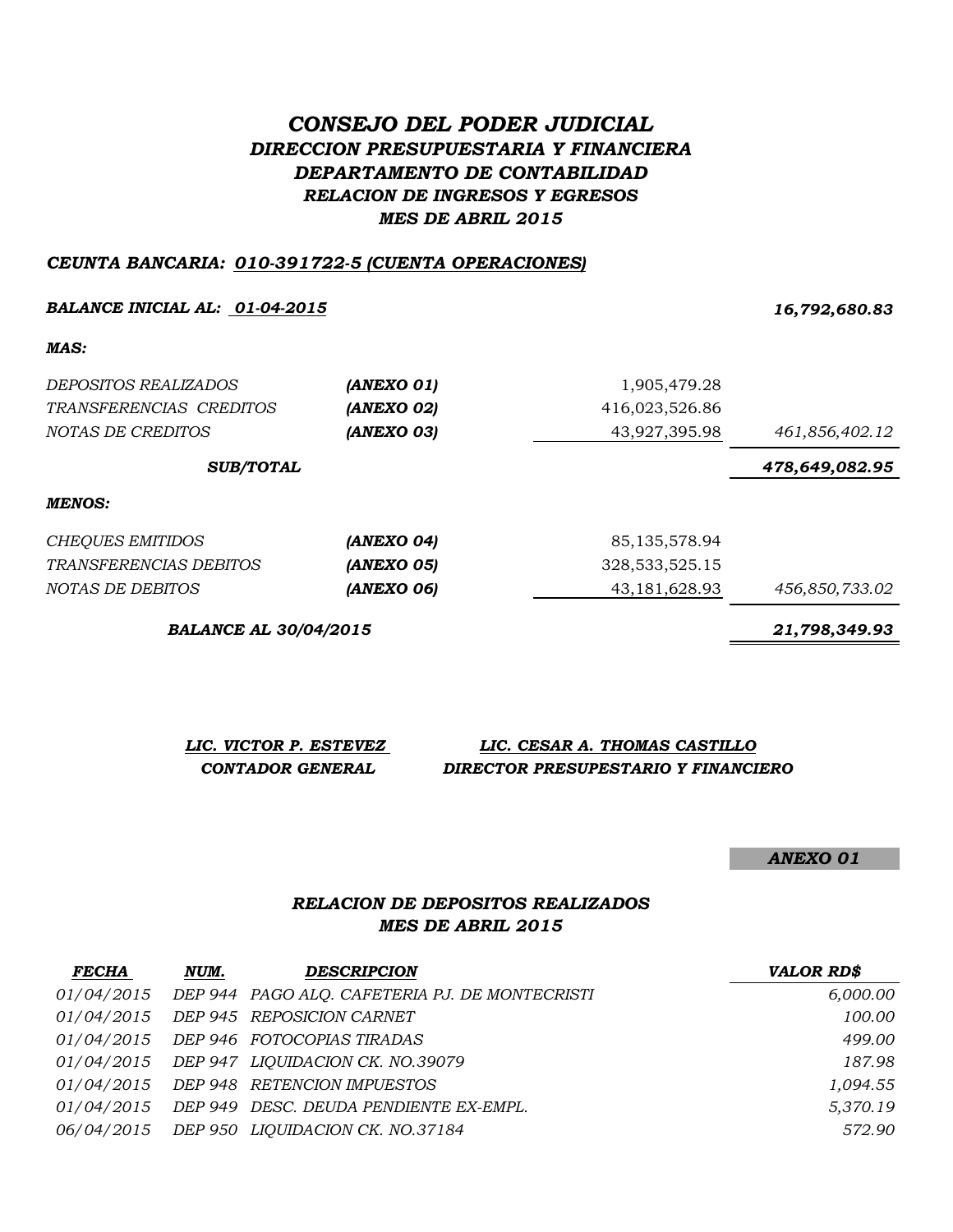| 06/04/2015 | DEP 951 FOTOCOPIAS DE SANTIAGO                            | 108,380.00   |
|------------|-----------------------------------------------------------|--------------|
| 07/04/2015 | DEP 952 PAGO ALQUILER OF. DEF. PUBLICA BARAHONA           | 15,400.00    |
| 07/04/2015 | DEP 953 PAGO ALQUILER CAFETERIA DE PJ. DE COTUI.          | 500.00       |
| 07/04/2015 | DEP 954 DEVOLUCION DEPOSITOS ALQ. TRIB. N.N.A. COTUI      | 12,000.00    |
| 07/04/2015 | DEP 955 FOTOCOPIAS                                        | 28,982.00    |
| 07/04/2015 | DEP 956 LIQUIDACION CK. NO.37618                          | 293.44       |
| 07/04/2015 | DEP 957 RETENCION IMPUESTO                                | 3,245.00     |
| 08/04/2015 | DEP 958 RETENCION IMPUESTO                                | 102.50       |
| 08/04/2015 | DEP 959 DESC. VARIOS                                      | 6,060.00     |
| 08/04/2015 | DEP 960 IMPRESIONES BIBLIOTECA PJ. DE SANTIAGO            | 160.00       |
| 08/04/2015 | DEP 961 ALQUILER AUDITORIUM PARA TALLER                   | 2,500.00     |
| 09/04/2015 | DEP 962 REPOSICION CARNET                                 | 100.00       |
| 09/04/2015 | DEP 963 LIQUIDACION CK. NO.37493                          | 1,279.73     |
| 09/04/2015 | DEP 964 RETENCION IMPUESTOS                               | 12,434.00    |
| 10/04/2015 | DEP 965 REEMBOLSO POR DUPLICIDAD                          | 600.00       |
| 10/04/2015 | DEP 966 DESC. GASTOS DE COMB. MILADY ALT. MOJICA EX-EMPL. | 583.33       |
| 10/04/2015 | DEP 967 FOTOCOPIAS PJCN.                                  | 320.00       |
| 13/04/2015 | DEP 968 RETENCION IMPUESTOS DEL PROY. FORT. INST.         | 204,781.28   |
| 14/04/2015 | DEP 969 REPOSICION CARNET EXTRAVIADO                      | 100.00       |
| 14/04/2015 | DEP 970 FOTOCOPIAS                                        | 603.00       |
| 14/04/2015 | DEP 971 LIQUIDACION CK. NO.37648                          | 67.64        |
| 14/04/2015 | DEP 972 RETENCION IMPUESTOS                               | 7,315.00     |
| 15/04/2015 | DEP 973 REPOSICION CARNET                                 | 100.00       |
| 15/04/2015 | DEP 974 LIQUIDACION CHEQUE NO.37497                       | 14,726.65    |
| 15/04/2015 | DEP 975 LIQUIDACION CHEQUE NO.37616                       | 3,285.78     |
| 15/04/2015 | DEP 976 RETENCION IMPUESTOS                               | 8,827.15     |
| 16/04/2015 | DEP 977 PAGO ALQUILER CAFETERIA PJ. CORTE DE APELACION    | 10,000.00    |
| 16/04/2015 | DEP 978 FOTOCOPIAS SECRETARIA GRAL.                       | 3,592.00     |
| 16/04/2015 | DEP 979 RETENCION IMPUESTO                                | 222.50       |
| 16/04/2015 | DEP 980 DESC. GASTOS ALIM., DIETA Y COMPENS. A EX-EMPLS.  | 30,409.53    |
| 17/04/2015 | DEP 981 RETENCION IMPUESTO                                | 212.50       |
| 17/04/2015 | DEP 982 DESC. GASTOS ALIM. Y COMPENS. A VARIOS EX-EMPLS.  | 3,138.85     |
| 20/04/2015 | DEP 983 FOTOCOPIAS TIRADAS PJ. DE SAN CRISTOBAL           | 13,812.00    |
| 20/04/2015 | DEP 984 FOTOCOPIAS TIRADAS EN LA JUR. CIVIL STO.DGO.      | 17,952.00    |
| 21/04/2015 | DEP 985 APORTE DE LA JI. PARA EL PAGO ENERGIA ELECTRICA   | 1,000,000.00 |
| 21/04/2015 | DEP 986 LIQUIDACION CHEQUES NOS.39210 Y 39211             | 10.60        |
| 21/04/2015 | DEP 987 LIQUIDACION CHEQUE NO.39161                       | 1,379.72     |
| 21/04/2015 | DEP 988 FOTOCOPIAS                                        | 518.00       |
| 21/04/2015 | DEP 989 RETENCION IMPUESTO                                | 6,585.25     |
| 21/04/2015 | DEP 990 FOTOCOPIAS PJ. DE SAN FCO.                        | 14,692.00    |
| 22/04/2015 | DEP 991 LIQUIDACION CK. NO.40193 (NO FUE UTILIZADO)       | 60,000.00    |
| 22/04/2015 | DEP 992 LIQUIDACION CK. NO.35996                          | 4,188.88     |
| 22/04/2015 | DEP 993 RETENCION IMPUESTOS                               | 12,019.18    |
| 23/04/2015 | DEP 994 RETENCION IMPUESTOS POR TRABAJOS REALIZADOS       | 275.00       |
| 23/04/2015 | DEP 995 DESC. SEG. MED. EX JUECES SCJ, PENS. Y EMPLEADOS  | 41,658.17    |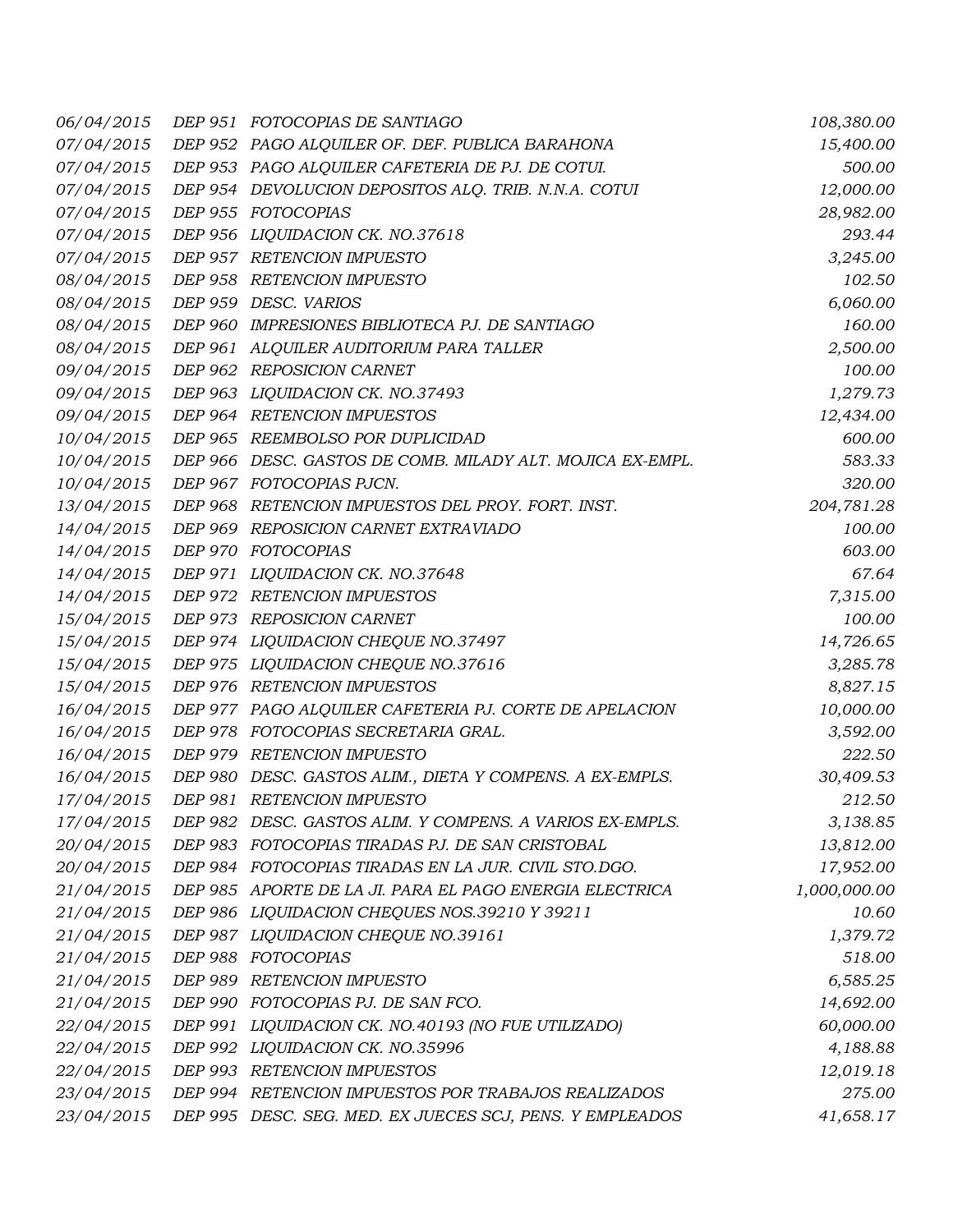|            |         | TOTAL RD\$                                                 | 1,905,479.28 |
|------------|---------|------------------------------------------------------------|--------------|
| 30/04/2015 |         | DEP 1008 FOTOCOPIAS TIRADAS EN EL PALACIO JUST. BONAO      | 25,406.00    |
| 29/04/2015 |         | DEP 1007 FOTOCOPIAS TIRADAS EN EL PALACIO JUST. LA VEGA    | 32,050.00    |
| 29/04/2015 |         | DEP 1006 REPOSICION CARNET EXTRAVIADO.                     | 100.00       |
| 28/04/2015 |         | DEP 1005 DEDUCCION SEG MED EMPLS. NOMINA POST CIERRE.      | 2,132.83     |
| 28/04/2015 |         | DEP 1004 REPOSICION POR CARNET EXTRAVIADO                  | 100.00       |
| 28/04/2015 |         | DEP 1003 FOTOCOPIAS TIRADAS EN LA C/PENAL CORTE APEL. D.N. | 535.00       |
| 27/04/2015 |         | DEP 1002 FOTOCOPIAS TIRADAS EN EL DEPTO. ADMVO. DE BANI.   | 11,542.00    |
| 27/04/2015 |         | DEP 1001 FOTOCOPIAS TIRADAS PJCN.                          | 11,982.00    |
| 27/04/2015 |         | DEP 1000 DESC. GASTOS ALIM., COMB. Y ESPEC. A EX-EMPLS.    | 22,000.00    |
| 27/04/2015 | DEP 999 | FOTOCOPIAS                                                 | 6,304.00     |
| 27/04/2015 | DEP 998 | REPOSICION CARNET EXTRAVIADO                               | 100.00       |
| 24/04/2015 |         | DEP 997 DESC. COBERTURA DE SALUD DE LA NOM ABRIL 2015.     | 125,890.15   |
| 24/04/2015 |         | DEP 996 REPOSICION POR CARNET EXTRAVIADO. FACT NO. 2289.   | 100.00       |

## *ANEXO 02*

## *RELACION DE TRANSFERENCIAS CREDITOS MES DE ABRIL 2015*

| <b>FECHA</b> | NUM. | <b>DESCRIPCION</b>                                 | <b>VALOR RD\$</b> |
|--------------|------|----------------------------------------------------|-------------------|
| 08/04/2015   | 125  | REEMB. GASTOS PAGADOS A EMPLEADOS COOPNASEJU       | 17,750.00         |
| 17/04/2015   | 126  | TRANSF. FOMDOS POR ASIGNACION PRESUP ABRIL 2015.   | 408,886,958.00    |
| 02/04/2015   | 127  | ALO. ESPACIO AEREO EDIF. SCJ MARZO-15/MARZO-16     | 463,050.00        |
| 17/04/2015   | 128  | RETENCION SEG. MED. EMPLEADOS ENJ DE MARZO 2015    | 53,268.78         |
| 21/04/2015   | 129  | APORTE ALQUILER LOCAL PAL. JUST. PROV. STO DGO     | 50,000.00         |
| 21/04/2015   | 130  | APORTE ALQUILER LOCAL TRIB. SUP. ADMINISTRATIVO    | 53,880.00         |
| 21/04/2015   | 131  | APORTE SERVICIO SEGURIDAD EDIF. SCJ-PGR            | 100,000.00        |
| 21/04/2015   | 132  | APORTE SERVICIO SEGURIDAD EDIF. P.J. DE SANTIAGO   | 49,795.00         |
| 28/04/2015   | 133  | TRANSF. A LA CTA. DE OPERACIONES DESC. SEG. MEDICO | 5,968,502.32      |
| 29/04/2015   | 134  | REEMB. ALO. LOCAL COOPNASEJU FEB. MAR. Y ABR. 2015 | 48,922.50         |
| 29/04/2015   | 135  | REEMB. SUEL Y BONOS PAGADOS A EMPS. COOPNASEJU     | 331,400.26        |
|              |      | TOTAL RD\$                                         | 416,023,526.86    |

#### *ANEXO 03*

### *RELACION NOTAS DE CREDITOS MES DE ABRIL 2015*

| <b>FECHA</b> | NUM. | <b>DESCRIPCION</b>                             | VALOR RD\$ |
|--------------|------|------------------------------------------------|------------|
| 30/04/2015   | 633  | FOTOCOPIAS TIRADAS EN EL DEPTO. ADM. PERAVIA.  | 12.636.00  |
| 30/04/2015   | 634  | FOTOCOPIAS TIRADAS EN EL PAL. JUST. CDAD. NVA. | 1.388.00   |
| 30/04/2015   | 635  | FOTOCOPIAS TIRADAS EN EL PAL. JUST. CDAD. NVA. | 818.00     |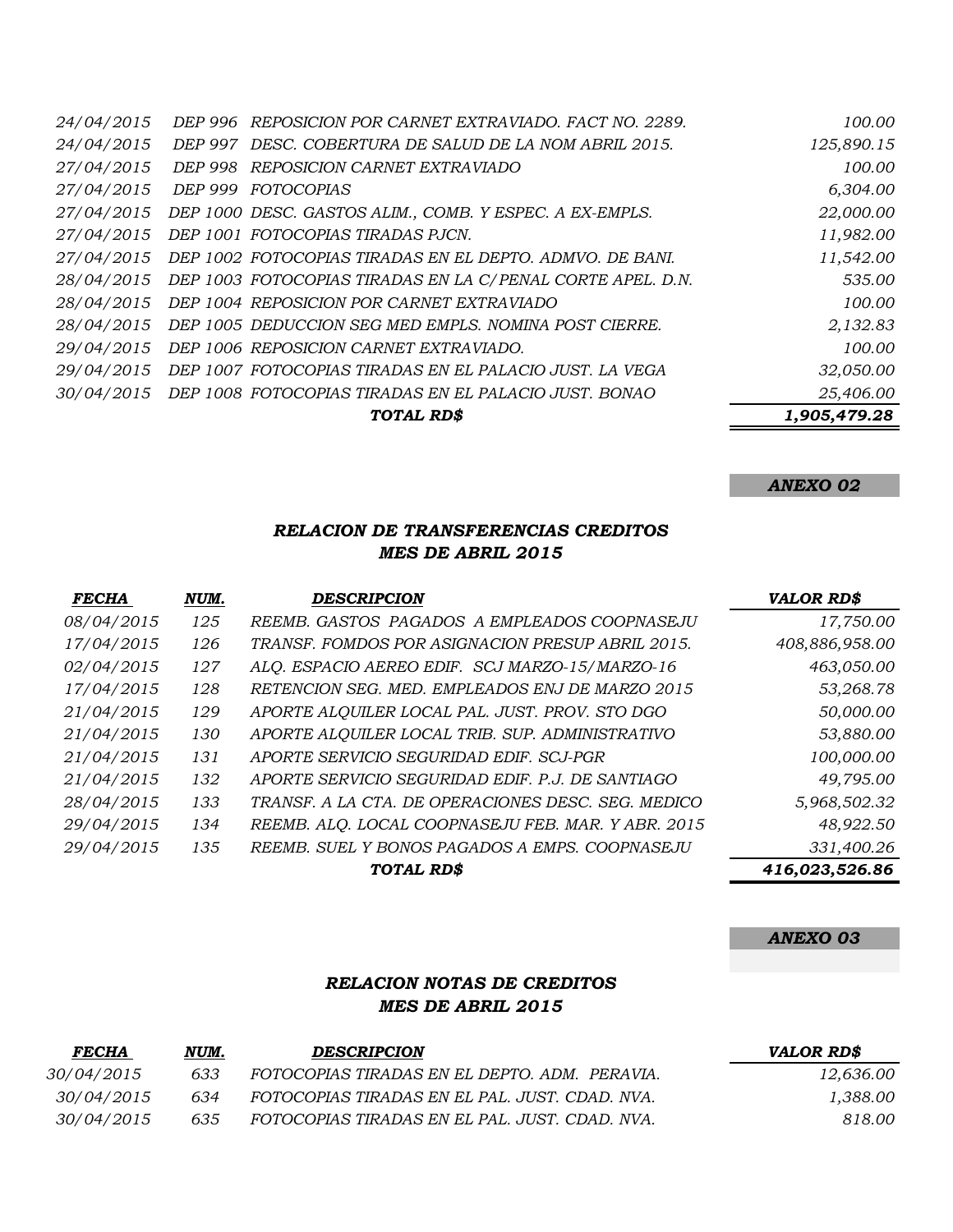|            |              | TOTAL RD\$                                      | 43,927,395.98 |
|------------|--------------|-------------------------------------------------|---------------|
| 29/04/2015 | 632          | REINTEGRO CHQ35451                              | 43,040.00     |
| 29/04/2015 | 631          | REINTEGRO CHQ35450                              | 3,647.46      |
| 29/04/2015 | 630          | REINTEGRO CHQ35441                              | 2,735.59      |
| 29/04/2015 | 629          | REINTEGRO CHQ35425                              | 227,155.55    |
| 29/04/2015 | 628          | REINTEGRO CHQ35413                              | 1,000.00      |
| 24/04/2015 | 627          | REINTEGRO CHQ40339                              | 48,228.20     |
| 24/04/2015 | 626          | REINTEGRO CHQ37718                              | 43,504,389.18 |
| 22/04/2015 | 625          | REINTEGRO CHQ39497                              | 6,000.00      |
| 22/04/2015 | 624          | REINTEGRO CHQ39021                              | 6,000.00      |
| 22/04/2015 | 623          | REINTEGRO CHQ38193                              | 6,000.00      |
| 09/04/2015 | 622          | REINTEGRO CHQ38728                              | 9,857.97      |
| 30/04/2015 | 644          | REINTEGRO CHQ33510 POR CADUCIDAD                | 1,500.00      |
| 30/04/2015 | 643          | REINTEGRO CHQ33506 POR CADUCIDAD                | 5,400.00      |
| 30/04/2015 | $\mathcal T$ | PAGADO DE MENOS EN EL CHO37724                  | 0.03          |
| 30/04/2015 | 642          | POR CUENTA RETRINGIDA EN NOMINA GTO ALIMENTICIO | 1,750.00      |
| 30/04/2015 | 641          | POR RETENCION EN NOMINA DE BENEFICIOS           | 11,000.00     |
| 30/04/2015 | 640          | POR EMPL. EXCLUIDOS DE NOM. GTOS ALIMENTICIO    | 29,750.00     |
| 30/04/2015 | 639          | FOTOCOPIAS TIRADAS EN EL PAL. JUST. CDAD. NVA.  | 1,306.00      |
| 30/04/2015 | 638          | FOTOCOPIAS TIRADAS EN EL PAL. JUST. CDAD. NVA.  | 1,310.00      |
| 30/04/2015 | 637          | FOTOCOPIAS TIRADAS EN EL PAL. JUST. CDAD. NVA.  | 1,366.00      |
| 30/04/2015 | 636          | FOTOCOPIAS TIRADAS EN EL PAL. JUST. CDAD. NVA.  | 1,118.00      |

# *ANEXO 04*

# *RELACION DE CHEQUES EMITIDOS MES DE ABRIL 2015*

| <b>FECHA</b> | NUM.  | <b>BENEFICIARIO</b>                               | <b>VALOR RD\$</b> |
|--------------|-------|---------------------------------------------------|-------------------|
| 07/04/2015   | 40031 | <i>RUTH ESTHER ORTIZ ACOSTA</i>                   | 39,750.00         |
| 07/04/2015   | 40032 | EVALUACIONES PSICOLOGICAS SISTEMICAS (EPSI), EIRL | 76,160.08         |
| 07/04/2015   | 40033 | GUARDIANES SAN MIGUEL, S R L                      | 145,236.00        |
| 07/04/2015   | 40034 | RESTAURANT EL PATIO FAMILIAR ZAPATA, C POR A      | 0.00              |
| 07/04/2015   | 40035 | CESAR ANTONIO GARCIA OLIVERO                      | 2,090.00          |
| 07/04/2015   | 40036 | ELKIN ESCARLIN BAEZ GENAO                         | 10,687.50         |
| 07/04/2015   | 40037 | <i>WILFRIDO SUERO DIAZ</i>                        | 5,760.00          |
| 07/04/2015   | 40038 | HECTOR A. DENO FIGUEREO                           | 40,375.00         |
| 07/04/2015   | 40039 | AMANA COMERCIAL, SRL                              | 31,241.67         |
| 07/04/2015   | 40040 | F&G OFFICE SOLUTION SRL                           | 67,071.15         |
| 07/04/2015   | 40041 | <i>F&amp;G OFFICE SOLUTION SRL</i>                | 8,475.00          |
| 07/04/2015   | 40042 | NEW IMAGE SOLUTIONS AND MARKETING SRL             | 7,578.91          |
| 07/04/2015   | 40043 | UNIDAD TECNOLOGICA DOMINICANA, SRL                | 1,145,565.30      |
| 07/04/2015   | 40044 | AGUSTIN QUEZADA RODRIGUEZ                         | 1,396.50          |
| 07/04/2015   | 40045 | RESTAURANT EL PATIO FAMILIAR ZAPATA, SRL          | 38,646.00         |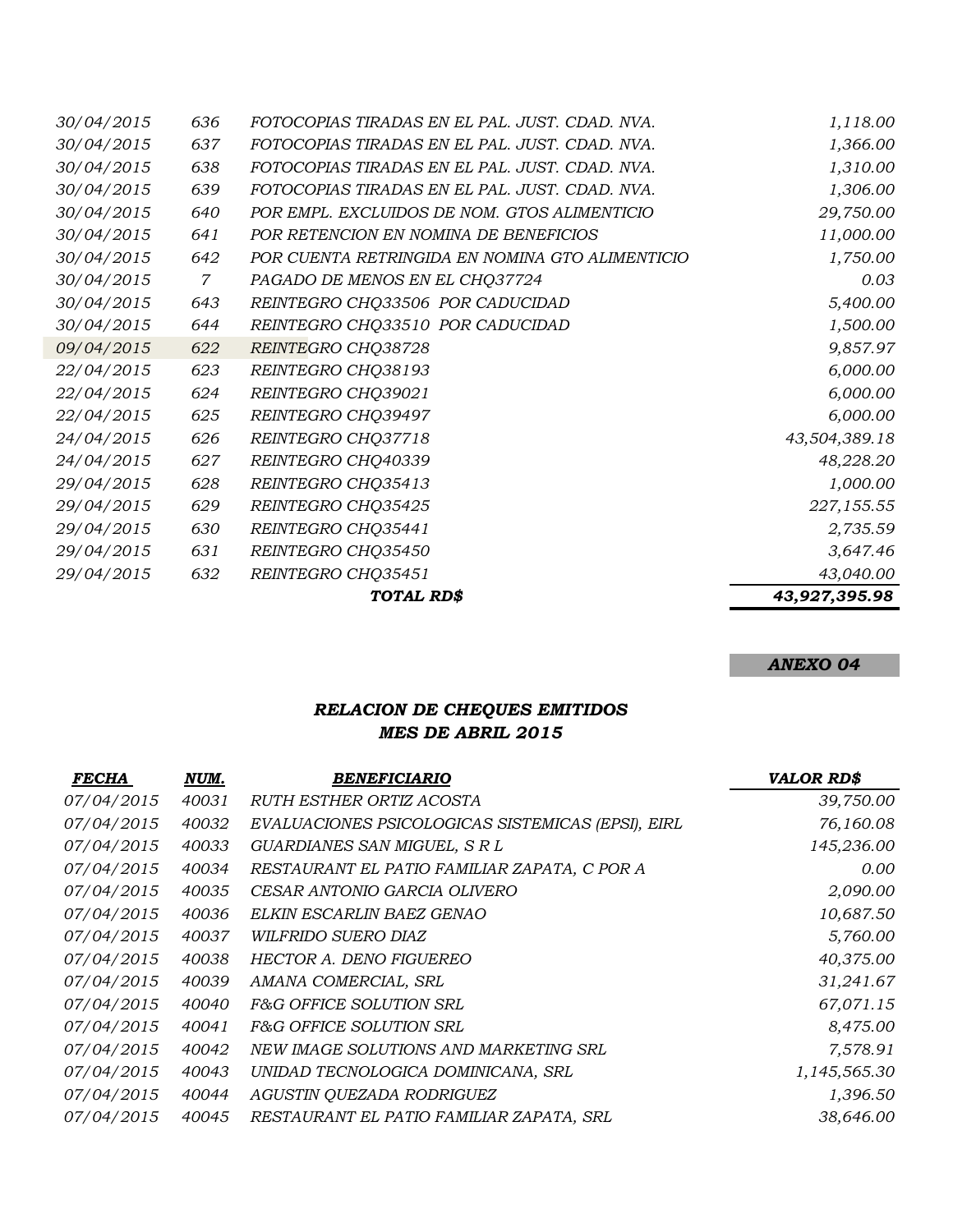| 09/04/2015 | 40046 | BETTY ALTAGRACIA MENDEZ GOMEZ              | 12,350.00 |
|------------|-------|--------------------------------------------|-----------|
| 09/04/2015 | 40047 | LEONARDO CAMILO CAMILO                     | 15,975.96 |
| 09/04/2015 | 40048 | FRANCISCO ANTONIO ORTEGA POLANCO           | 20,662.50 |
| 09/04/2015 | 40049 | GLORY BERNABEL GARCIA PICHARDO             | 34,200.00 |
| 09/04/2015 | 40050 | JUANA OMAYRA SANTANA MINAYA                | 1,089.06  |
| 09/04/2015 | 40051 | ARZOBISPADO DE SANTO DOMINGO               | 6,000.00  |
| 09/04/2015 | 40052 | PONTIFICIA UNIVERS. CATOL. MADRE Y MAESTRA | 72,900.00 |
| 09/04/2015 | 40053 | GRISEL PEREZ OZUNA                         | 2,500.00  |
| 09/04/2015 | 40054 | ROSMERY RODRIGUEZ TAVERAS                  | 39,382.62 |
| 09/04/2015 | 40055 | TERESA NUNEZ RAMOS                         | 17,445.28 |
| 09/04/2015 | 40056 | TRICOM S A                                 | 12,032.60 |
| 09/04/2015 | 40057 | MIRTHA J. BREWER ESPINAL                   | 35,600.00 |
| 09/04/2015 | 40058 | GELLER A. POLANCO GUTIERREZ                | 7,770.00  |
| 09/04/2015 | 40059 | MARIO DE JS. DE LA CRUZ DELGADO            | 17,990.00 |
| 09/04/2015 | 40060 | RAMON PASCUAL DIAZ ROSARIO                 | 9,380.00  |
| 09/04/2015 | 40061 | EUSEBIO VALENTIN VALLE REYES               | 10,360.00 |
| 09/04/2015 | 40062 | <b>GEYOEL JIMENEZ MIESES</b>               | 770.00    |
| 09/04/2015 | 40063 | FAUSTO JS. PEREZ MEDRANO                   | 1,750.00  |
| 09/04/2015 | 40064 | FIDEL MONTILLA RAMIREZ                     | 1,470.00  |
| 09/04/2015 | 40065 | GERMAN ALCANTARA DE LA ROSA                | 3,010.00  |
| 09/04/2015 | 40066 | FRANKLIM VASQUEZ ARREDONDO                 | 2,590.00  |
| 09/04/2015 | 40067 | GUILLERMO GARCIA                           | 2,520.00  |
| 09/04/2015 | 40068 | ERNESTO A. RAMOS LUNA                      | 1,400.00  |
| 09/04/2015 | 40069 | FELIX ML. MEDINA ULERIO                    | 1,680.00  |
| 09/04/2015 | 40070 | FRANCISCO NOBOA MARTINEZ                   | 1,120.00  |
| 09/04/2015 | 40071 | ELVIN MATEO PEREZ                          | 1,190.00  |
| 09/04/2015 | 40072 | EZEQUIEL ANT. DE LOS SANTOS S.             | 770.00    |
| 09/04/2015 | 40073 | ERNESTO BALEN GOMEZ GERALDINO              | 1,820.00  |
| 09/04/2015 | 40074 | HECTOR LUIS MERCEDES HERASME               | 350.00    |
| 09/04/2015 | 40075 | JOSE ANT. MARIOT ACOSTA                    | 19,180.00 |
| 09/04/2015 | 40076 | FELIX MA. RUIZ RAMIREZ                     | 6,370.00  |
| 09/04/2015 | 40077 | JUNIOR M. PIMENTEL REYNOSO                 | 2,870.00  |
| 09/04/2015 | 40078 | RAFAEL EDUARDO MARTE RIVERA                | 1,680.00  |
| 09/04/2015 | 40079 | SANTO A. PAULA MATEO                       | 910.00    |
| 09/04/2015 | 40080 | SIXTO DE JS. HERRERA CHAVEZ                | 2,170.00  |
| 09/04/2015 | 40081 | RAMON CRUCETA LEONARDO                     | 2,310.00  |
| 09/04/2015 | 40082 | RAFAEL MARTINEZ LARA                       | 1,610.00  |
| 09/04/2015 | 40083 | RICARDO ANT. REINOSO DE JESUS              | 2,380.00  |
| 09/04/2015 | 40084 | CRISTIAN ARTURO MATEO                      | 2,100.00  |
| 09/04/2015 | 40085 | REYNALDO ORBE REINOSO                      | 2,870.00  |
| 09/04/2015 | 40086 | VICTOR E. FRANCISCO NOVA                   | 2,030.00  |
| 09/04/2015 | 40087 | VICENTE JIMENEZ MEJIA                      | 1,120.00  |
| 09/04/2015 | 40088 | ALEXIS BENZAN SANTANA                      | 980.00    |
| 09/04/2015 | 40089 | WAGNER H. DOTEL BRITO                      | 3,010.00  |
| 09/04/2015 | 40090 | OSCAR ALFREDO GUZMAN CABRERA               | 1,680.00  |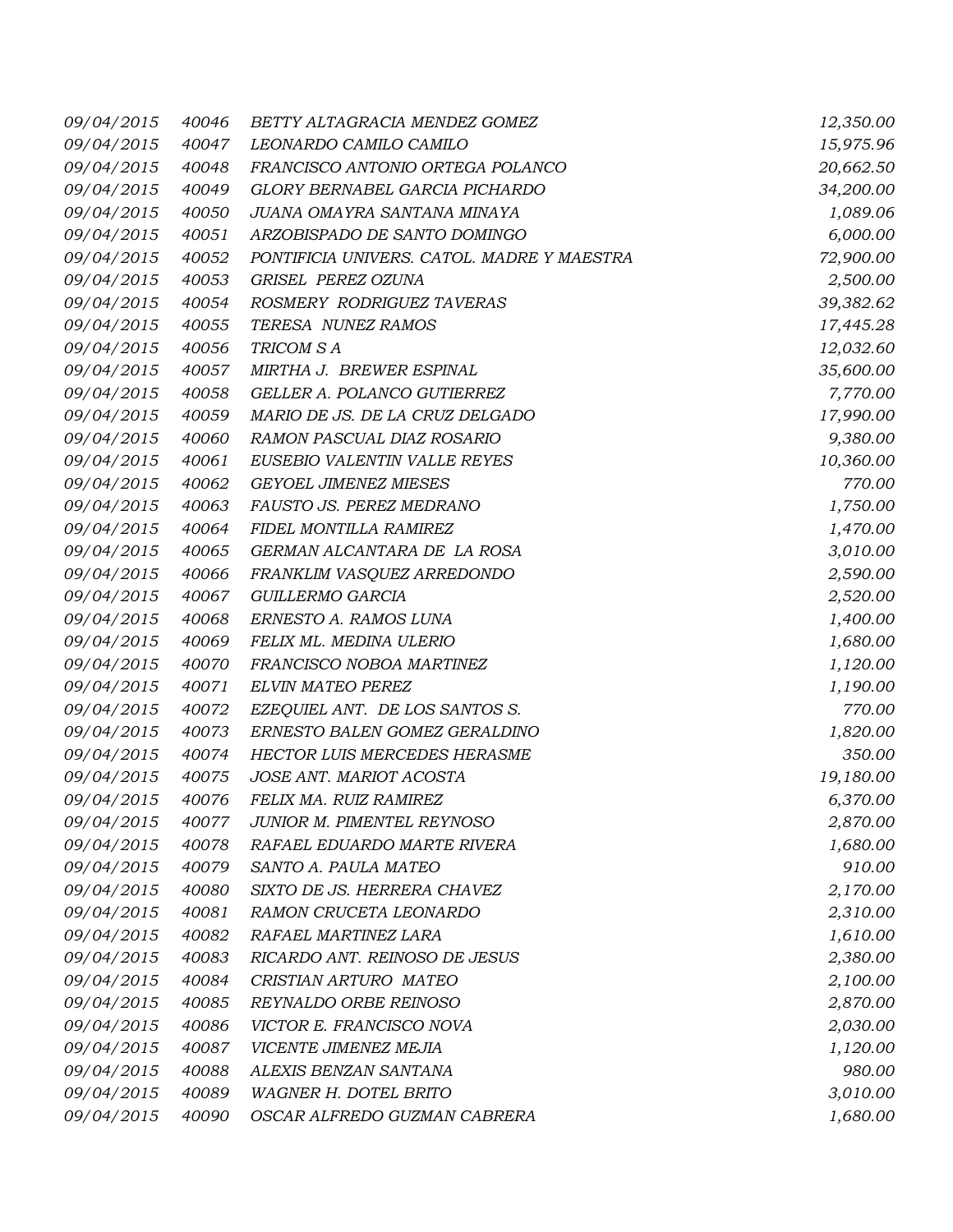| 10/04/2015 | 40091 | WALDY F. ACOSTA ACOSTA                         | 7,420.00   |
|------------|-------|------------------------------------------------|------------|
| 10/04/2015 | 40092 | WILLIAM JOSE MARTINEZ                          | 29,820.00  |
| 10/04/2015 | 40093 | HUMBERTO DIAZ SOLANO                           | 1,750.00   |
| 10/04/2015 | 40094 | JUAN MARTINEZ HEREDIA                          | 1,890.00   |
| 10/04/2015 | 40095 | JEFFI ANT. MERCEDES                            | 1,190.00   |
| 10/04/2015 | 40096 | <b>JOSE RODRIGUEZ CHAHIN</b>                   | 490.00     |
| 10/04/2015 | 40097 | JOELL ENMANUEL RUIZ                            | 2,100.00   |
| 10/04/2015 | 40098 | <b>JESUS ARGENYS LIRIANO PENA</b>              | 2,030.00   |
| 10/04/2015 | 40099 | JUNIOR ANT. PINEDA GARCIA                      | 1,120.00   |
| 10/04/2015 | 40100 | JUAN C. DE LEON GUILLEN                        | 2,380.00   |
| 10/04/2015 | 40101 | JUAN ANT. ALMONTE GUERRERO                     | 1,750.00   |
| 10/04/2015 | 40102 | JOSE A. REYES PAULINO                          | 2,520.00   |
| 10/04/2015 | 40103 | IGNACIO ALB. MARRERO SANTANA                   | 1,470.00   |
| 10/04/2015 | 40104 | JUAN LORENZO GONZALEZ                          | 1,750.00   |
| 10/04/2015 | 40105 | <b>JOEL ROSSO</b>                              | 1,820.00   |
| 10/04/2015 | 40106 | ELIGIO ROJAS GONZALEZ                          | 7,910.00   |
| 10/04/2015 | 40107 | JOSE ALFREDO MOLINA                            | 17,640.00  |
| 10/04/2015 | 40108 | GEORGE FELIX ALMONTE D.                        | 14,210.00  |
| 10/04/2015 | 40109 | LUIS R. CARMONA MENDEZ                         | 1,680.00   |
| 10/04/2015 | 40110 | MARITZA GERMAN PADUA                           | 2,100.00   |
| 10/04/2015 | 40111 | NESTOR C. PAYANO                               | 2,730.00   |
| 10/04/2015 | 40112 | JULIVEICA MARTE ROMERO                         | 1,540.00   |
| 10/04/2015 | 40113 | NICOLAS REYES ESTEVEZ                          | 1,400.00   |
| 10/04/2015 | 40114 | MIGUEL MUESES PORTORREAL                       | 2,240.00   |
| 10/04/2015 | 40115 | MANUEL E. BATISTA RODRIGUEZ                    | 1,610.00   |
| 10/04/2015 | 40116 | NELSON M. ROMAN INFANTE                        | 1,260.00   |
| 10/04/2015 | 40117 | NELSON G. BURGOS MOREL                         | 770.00     |
| 10/04/2015 | 40118 | LEDUIS MENDEZ MEDINA                           | 1,890.00   |
| 10/04/2015 | 40119 | PLINIO FRANCO                                  | 4,200.00   |
| 10/04/2015 | 40120 | MIGUEL O. CASTILLO CLASSE                      | 910.00     |
| 10/04/2015 | 40121 | MOISSE CORDERO VALDEZ                          | 2,380.00   |
| 10/04/2015 | 40122 | JOSE ANT. MINAYA JASPE                         | 2,520.00   |
| 10/04/2015 | 40123 | JULIO ROSA VARELA                              | 3,640.00   |
| 10/04/2015 | 40124 | JOSE LUIS PORTES DEL CARMEN                    | 1,540.00   |
| 10/04/2015 | 40125 | JOSE SORIANO                                   | 4,480.00   |
| 10/04/2015 | 40126 | WILSON E. SANTOS JAPA                          | 3,780.00   |
| 10/04/2015 | 40127 | WILLIAMS BELTRE GONZALEZ                       | 700.00     |
| 10/04/2015 | 40128 | JONATHAN GOMEZ RIVAS                           | 1,470.00   |
| 10/04/2015 | 40129 | JOSE FCO. PAREDES NICASIO                      | 3,850.00   |
| 10/04/2015 | 40130 | JULISSA A. SANTOS VASQUEZ                      | 20,287.90  |
| 10/04/2015 | 40131 | JOSEIDY J. ROSARIO REYNOSO                     | 17,858.70  |
| 10/04/2015 | 40132 | MANUEL URBAEZ VALENTIN                         | 35,325.00  |
| 10/04/2015 | 40133 | ALTAGRACIA HIDALGO RAMOS                       | 283,459.00 |
| 10/04/2015 | 40134 | NUEVA EDITORA LA INFORMACION, C. POR A.        | 6,080.00   |
| 10/04/2015 | 40135 | CORP.DEL ACUED. Y ALCANT SANTO DOMINGO (CAASD) | 35,451.00  |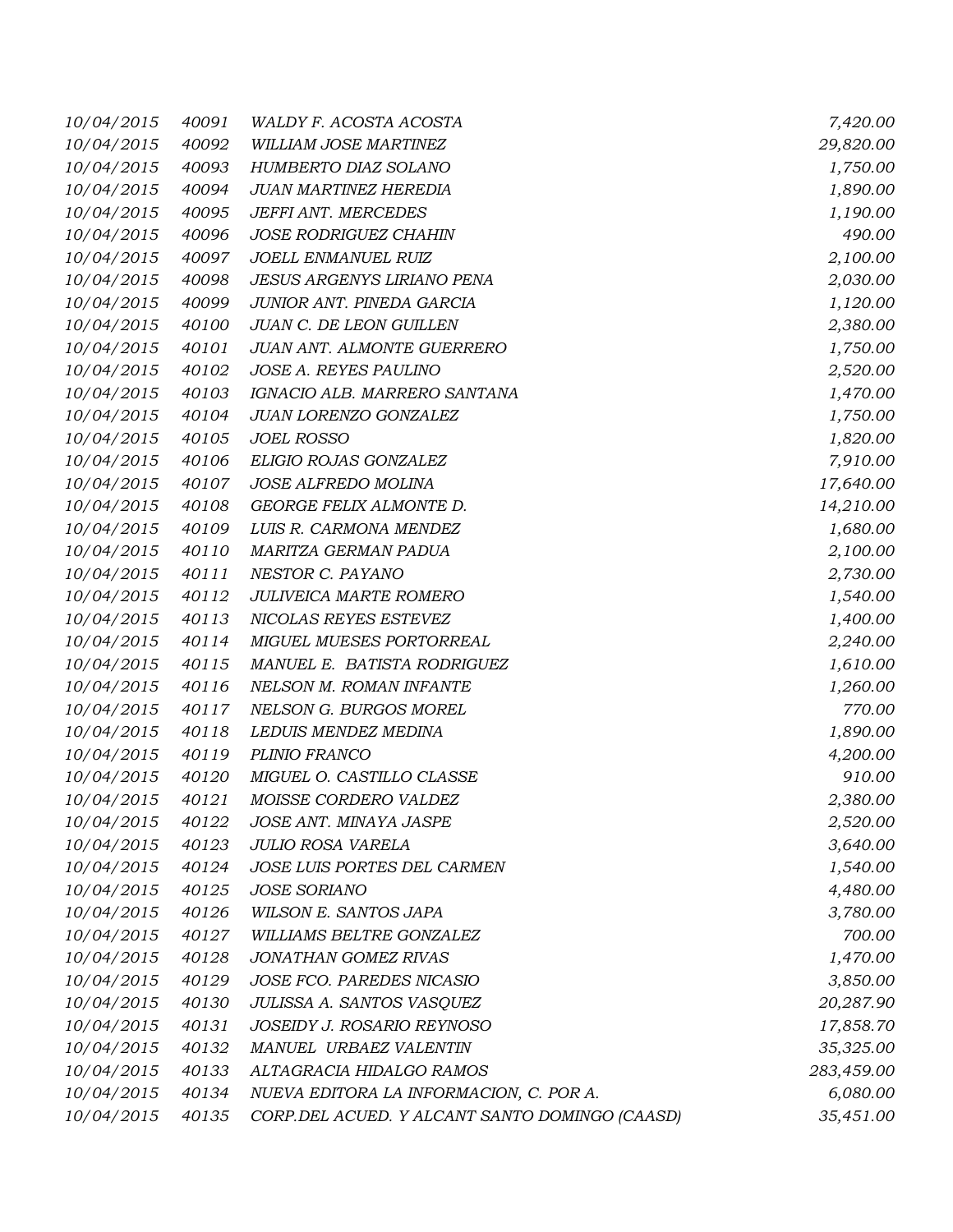| 10/04/2015 | 40136 | ESTACION PRIMAVERA LA VEGA, SRL                      | 5,468.75     |
|------------|-------|------------------------------------------------------|--------------|
| 10/04/2015 | 40137 | <b>MARTIN CID</b>                                    | 17,100.00    |
| 10/04/2015 | 40138 | W J SERVICE CENTER SRL                               | 41,124.94    |
| 10/04/2015 | 40139 | ADMINISTRACION DE ESTACIONES DE SERVICIO SAS         | 712,500.00   |
| 10/04/2015 | 40140 | CENTRO FERRETERO INDUSTRIAL PERMACA COMERCIAL, SRL   | 6,070.36     |
| 10/04/2015 | 40141 | CENTRO FERRETERO INDUSTRIAL PERMACA COMERCIAL, SRL   | 8,475.00     |
| 10/04/2015 | 40142 | CENTRO FERRETERO INDUSTRIAL PERMACA COMERCIAL, SRL   | 1,356.00     |
| 10/04/2015 | 40143 | CENTRO FERRETERO INDUSTRIAL PERMACA COMERCIAL, SRL   | 11,022.02    |
| 10/04/2015 | 40144 | CENTRO FERRETERO INDUSTRIAL PERMACA COMERCIAL, SRL   | 23,302.86    |
| 10/04/2015 | 40145 | <b>WALTER NATHAN MARTINEZ RAMOS</b>                  | 9,310.00     |
| 10/04/2015 | 40146 | <b>WALTER NATHAN MARTINEZ RAMOS</b>                  | 4,987.50     |
| 10/04/2015 | 40147 | ELKIN ESCARLIN BAEZ GENAO                            | 6,650.00     |
| 10/04/2015 | 40148 | ELKIN ESCARLIN BAEZ GENAO                            | 6,293.75     |
| 10/04/2015 | 40149 | AYUNTAMIENTO MUNICIPAL PUERTO PLATA                  | 6,300.00     |
| 10/04/2015 | 40150 | AYUNTAMIENTO MUNICIPAL PUERTO PLATA                  | 6,300.00     |
| 10/04/2015 | 40151 | AYUNTAMIENTO MUNICIPAL PUERTO PLATA                  | 6,300.00     |
| 10/04/2015 | 40152 | ROSA I. RODRIGUEZ ABREU                              | 300,000.00   |
| 10/04/2015 | 40153 | MARGRAF, SRL                                         | 1,560.20     |
| 10/04/2015 | 40154 | JOSE ARTURO CARABALLO LACHE                          | 1,035,157.09 |
| 10/04/2015 | 40155 | ROSANNA MARGARITA REYES ALCANTARA                    | 28,956.00    |
| 10/04/2015 | 40156 | PAPIA MARTINEZ NUNEZ                                 | 2,250.00     |
| 10/04/2015 | 40157 | ROSA ELVIRA ESCOTO RODRIGUEZ                         | 2,831.18     |
| 10/04/2015 | 40158 | ANA JOSEFINA ANDUJAR ARIAS DE BAEZ                   | 4,845.00     |
| 10/04/2015 | 40159 | FRANCISCA FELIZ FELIZ                                | 7,017.79     |
| 10/04/2015 | 40160 | B & G COMERCIAL, SRL                                 | 12,291.53    |
| 13/04/2015 | 40161 | BOSQUESA, SRL                                        | 17,537.03    |
| 13/04/2015 | 40162 | PERSEUS COMERCIAL, SRL                               | 6,515.35     |
| 13/04/2015 | 40163 | ATHILL & MARTINEZ, S. A.                             | 10,848.00    |
| 13/04/2015 | 40164 | COMPU-OFFICE DOMINICANA SRL                          | 27,662.40    |
| 13/04/2015 | 40165 | AMANA COMERCIAL, SRL                                 | 14,735.20    |
| 13/04/2015 | 40166 | AYUNTAMIENTO MUNICIPAL JARABACOA                     | 200.00       |
| 13/04/2015 | 40167 | TRICOM SA                                            | 1,529.74     |
| 13/04/2015 | 40168 | MAXIMO WINNAR PERALTA MELENDEZ                       | 6,650.00     |
| 13/04/2015 | 40169 | SANTA MARTHA VILLAR BAEZ                             | 3,243.13     |
| 13/04/2015 | 40170 | SUPER ESTACION DE SERVICIOS ESSO LA 1RA DEL SUR, SRL | 9,234.00     |
| 13/04/2015 | 40171 | ELKIN ESCARLIN BAEZ GENAO                            | 7,718.75     |
| 13/04/2015 | 40172 | ELKIN ESCARLIN BAEZ GENAO                            | 6,293.75     |
| 13/04/2015 | 40173 | ELKIN ESCARLIN BAEZ GENAO                            | 11,875.00    |
| 13/04/2015 | 40174 | LEONARDO CAMILO CAMILO                               | 29,233.48    |
| 13/04/2015 | 40175 | ESTACION ISLA ESTADIO, SRL                           | 898.49       |
| 13/04/2015 | 40176 | ESTACION ISLA ESTADIO, SRL                           | 182.38       |
| 13/04/2015 | 40177 | <b>WDM SRL</b>                                       | 2,141,070.59 |
| 13/04/2015 | 40178 | YANIBET RIVAS MENDEZ                                 | 30,800.00    |
| 13/04/2015 | 40179 | JAZMIN VARELA ASTACIO                                | 4,259.44     |
| 13/04/2015 | 40180 | CAMILO SEGURA PINA                                   | 9,300.00     |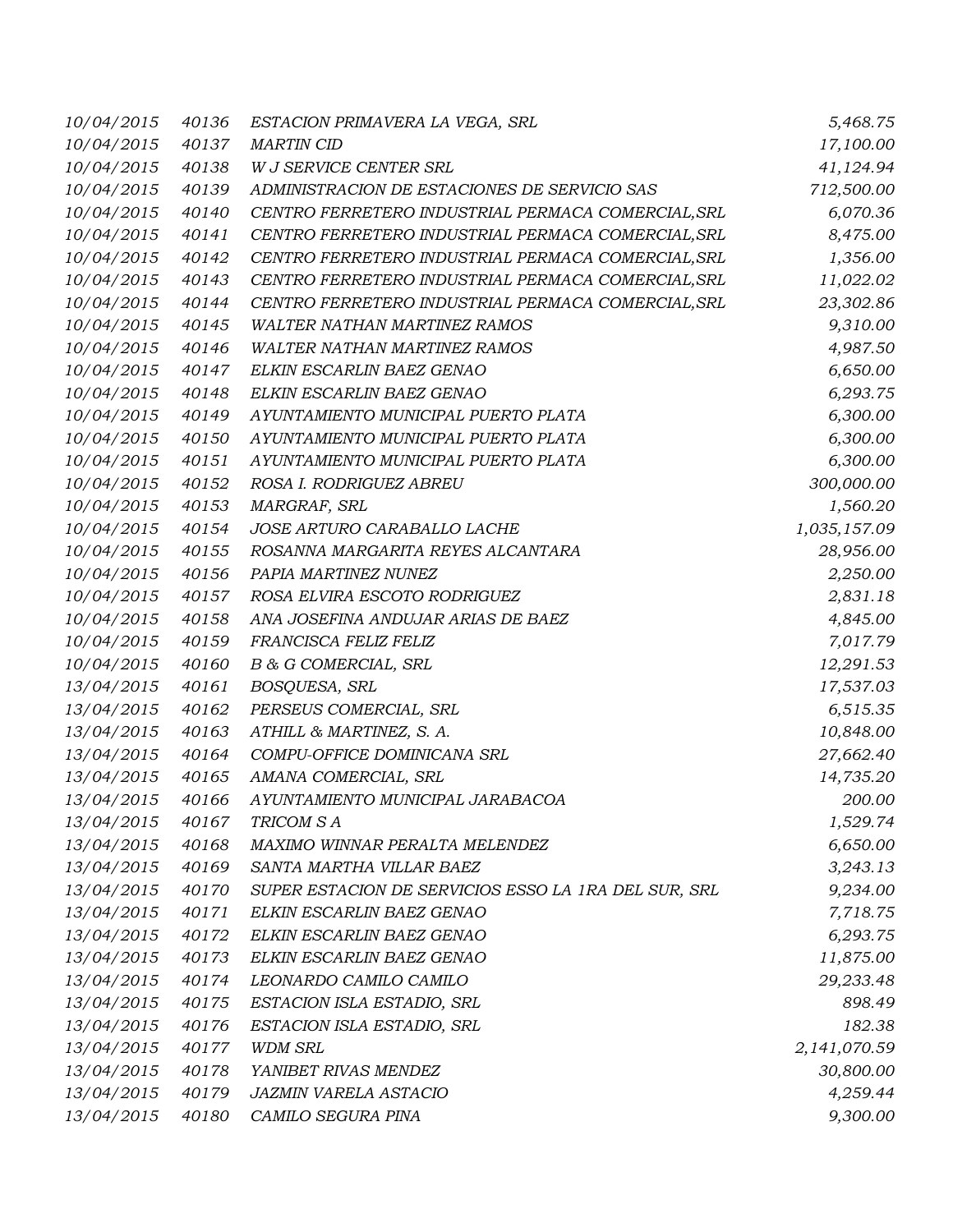| 13/04/2015 | 40181 | SOTERO PERALTA & ASOCIADOS SRL                 | 43,040.00  |
|------------|-------|------------------------------------------------|------------|
| 13/04/2015 | 40182 | NOLSI Y. RUIZ TERRERO                          | 7,960.00   |
| 14/04/2015 | 40183 | INSTITUTO DOMINICANO DE LAS TELECOMUNICACIONES | 4,779.62   |
| 14/04/2015 | 40184 | DAMARIS A. VILLALONA GUZMAN                    | 2,500.00   |
| 14/04/2015 | 40185 | CARMEN L. FARINGTHON HIDALGO                   | 34,202.15  |
| 14/04/2015 | 40186 | CLARIS R. POLANCO ROQUE                        | 11,160.31  |
| 14/04/2015 | 40187 | JOSE FCO. PAREDES NICASIO                      | 840.00     |
| 14/04/2015 | 40188 | OMAR CD S SISTEM, SRL                          | 12,239.50  |
| 14/04/2015 | 40189 | OMAR CD S SISTEM, SRL                          | 12,239.50  |
| 14/04/2015 | 40190 | <b>BLUE COMERCIAL, SRL</b>                     | 8,023.00   |
| 14/04/2015 | 40191 | MUEBLES OMAR, S. A.                            | 10,080.45  |
| 14/04/2015 | 40192 | MERCEDES LUISA RIVERA                          | 2,850.00   |
| 14/04/2015 | 40193 | JOSELINE CUELLO SOTO                           | 60,000.00  |
| 14/04/2015 | 40194 | ROSEDY TOURS SRL                               | 112,165.58 |
| 14/04/2015 | 40195 | LEYMER A. PUJOLS MATOS                         | 17,689.00  |
| 14/04/2015 | 40196 | JOSE ANT. MINAYA JASPE                         | 532.00     |
| 14/04/2015 | 40197 | MIGUEL ALMONTE ABREU                           | 1,396.50   |
| 14/04/2015 | 40198 | EUSEBIO DISLA FLORENTINO                       | 1,928.50   |
| 14/04/2015 | 40199 | YANAIRA VALENZUELA AQUINO                      | 798.00     |
| 14/04/2015 | 40200 | WILLIAMS BELTRE GONZALEZ                       | 665.00     |
| 14/04/2015 | 40201 | ONIEL MONTERO DE OLEO                          | 1,330.00   |
| 14/04/2015 | 40202 | WILSON ANT. RODRIGUEZ RAMIREZ                  | 1,729.00   |
| 14/04/2015 | 40203 | MARTIN F. CESPEDES ACOSTA                      | 2,726.50   |
| 14/04/2015 | 40204 | YANGEL G. ROSA PAREDES                         | 3,990.00   |
| 14/04/2015 | 40205 | <b>JOSE RODRIGUEZ CHAHIN</b>                   | 350.00     |
| 14/04/2015 | 40206 | MARCOS ENRIQUE LEDESMA                         | 560.00     |
| 14/04/2015 | 40207 | RICARDO ANT. REINOSO DE JESUS                  | 2,310.00   |
| 14/04/2015 | 40208 | GILBERT PASCUAL RODRIGUEZ S.                   | 1,610.00   |
| 14/04/2015 | 40209 | LUIS R. CARMONA MENDEZ                         | 3,290.00   |
| 14/04/2015 | 40210 | RAMON E. BERROA BRAZOBAN                       | 490.00     |
| 14/04/2015 | 40211 | DANIEL ALEJANDRO MORROBEL                      | 1,610.00   |
| 14/04/2015 | 40212 | DELIO LIRANZO GARCIA                           | 6,510.00   |
| 14/04/2015 | 40213 | JUAN C. DE LEON GUILLEN                        | 2,170.00   |
| 14/04/2015 | 40214 | JULIVEICA MARTE ROMERO                         | 1,260.00   |
| 14/04/2015 | 40215 | <b>JESUS ARGENYS LIRIANO PENA</b>              | 2,030.00   |
| 14/04/2015 | 40216 | LUIS B. DUVERNAI MARTI                         | 3,290.00   |
| 14/04/2015 | 40217 | JUNIOR ANT. PINEDA GARCIA                      | 1,400.00   |
| 14/04/2015 | 40218 | ANGEL LIMA GUZMAN                              | 2,240.00   |
| 14/04/2015 | 40219 | LUIS ANT. CASTRO                               | 630.00     |
| 14/04/2015 | 40220 | DADVINIK DAMAR ARIAS VASQUEZ                   | 1,750.00   |
| 14/04/2015 | 40221 | FRANCISCO NOBOA MARTINEZ                       | 3,640.00   |
| 14/04/2015 | 40222 | EUGENIO DE JESUS ZAPATA                        | 1,540.00   |
| 14/04/2015 | 40223 | JOSE R. MARIA DIAZ                             | 1,610.00   |
| 14/04/2015 | 40224 | <b>JESUS ARGENYS LIRIANO PENA</b>              | 1,260.00   |
| 14/04/2015 | 40225 | EDWIN JOAQUIN SANTOS                           | 2,730.00   |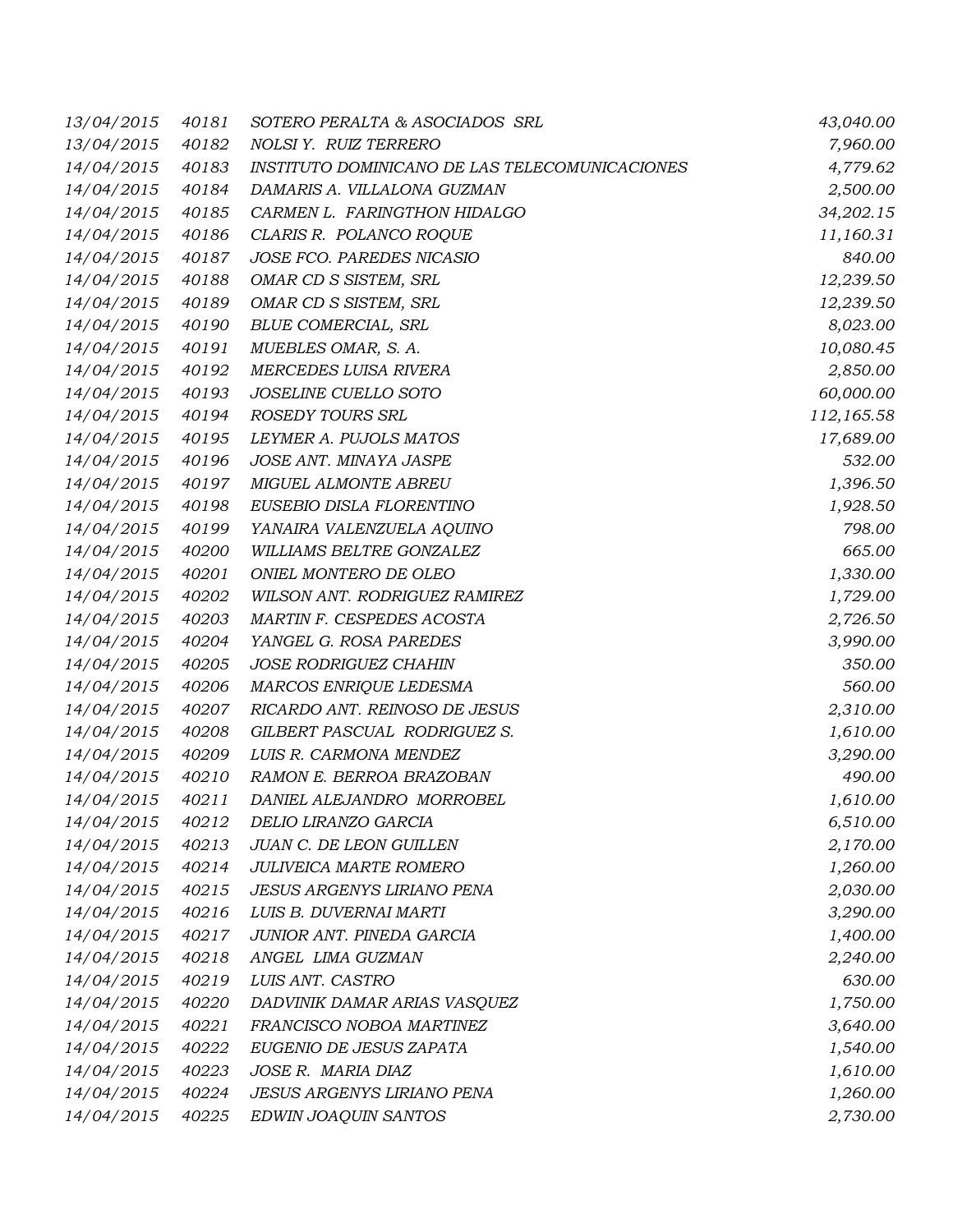| 14/04/2015 | 40226 | EGARDO A. ARIAS REYES                          | 3,430.00   |
|------------|-------|------------------------------------------------|------------|
| 14/04/2015 | 40227 | ANGEL ML. LIMA GUZMAN                          | 1,330.00   |
| 14/04/2015 | 40228 | AWILDO GARCIA VARGAS                           | 3,570.00   |
| 14/04/2015 | 40229 | CRISTIAN ARTURO MATEO                          | 1,680.00   |
| 14/04/2015 | 40230 | CESAR S. RODRIGUEZ SANCHEZ                     | 700.00     |
| 14/04/2015 | 40231 | DANIEL A. MORROBEL                             | 840.00     |
| 14/04/2015 | 40232 | ANDRES ANT. GONZALEZ LOPEZ                     | 1,330.00   |
| 14/04/2015 | 40233 | ELVIN MATEO PEREZ                              | 770.00     |
| 14/04/2015 | 40234 | FRANCISCO DOMINGUEZ DIFO                       | 1,330.00   |
| 14/04/2015 | 40235 | FAUSTO JS. PEREZ MEDRANO                       | 1,120.00   |
| 14/04/2015 | 40236 | EZEQUIEL RODRIGUEZ MENA                        | 1,050.00   |
| 14/04/2015 | 40237 | FRANKLYM VASQUEZ ARREDONDO                     | 1,400.00   |
| 14/04/2015 | 40238 | ENGELS A. PEREZ PENA                           | 1,470.00   |
| 14/04/2015 | 40239 | EUGENIO PIMENTEL CALZADO                       | 910.00     |
| 14/04/2015 | 40240 | EZEQUIEL ANT. DE LOS SANTOS S.                 | 770.00     |
| 14/04/2015 | 40241 | <b>GABRIEL BATISTA MERCEDES</b>                | 1,190.00   |
| 14/04/2015 | 40242 | DAVID ELISEO PEREZ SUAREZ                      | 1,960.00   |
| 14/04/2015 | 40243 | HUMBERTO RAMON FERNANDEZ                       | 3,220.00   |
| 14/04/2015 | 40244 | NELSON M. ROMAN INFANTE                        | 1,120.00   |
| 14/04/2015 | 40245 | DAVID FCO. ESPINO VALERA                       | 2,450.00   |
| 14/04/2015 | 40246 | <b>MARTIN FELIPE CESPEDES</b>                  | 840.00     |
| 14/04/2015 | 40247 | CORP DEL ACUEDUCTO Y ALCANTARILLADO DE PTO PTA | 5,535.00   |
| 14/04/2015 | 40248 | COLECTOR DE IMPUESTOS INTERNOS                 | 4,076.84   |
| 14/04/2015 | 40249 | ANGELA E. GARCIA ALBERTO                       | 6,347.20   |
| 14/04/2015 | 40250 | JHOANNY E. CASTILLO CALDERON                   | 3,917.00   |
| 14/04/2015 | 40251 | CLARIS R. POLANCO ROQUE                        | 19,490.78  |
| 14/04/2015 | 40252 | MARYBEL MEJIA ESPINAL                          | 8,675.00   |
| 14/04/2015 | 40253 | GEIDY FERNANDEZ BATISTA                        | 3,262.00   |
| 14/04/2015 | 40254 | AMADA NADIA DEVARES SANCHEZ                    | 404,625.26 |
| 15/04/2015 | 40255 | JULIO ALB. MONTES DE OCA                       | 3,080.00   |
| 15/04/2015 | 40256 | SEBASTIAN ISAIAS FLORES                        | 5,040.00   |
| 15/04/2015 | 40257 | JORGE A. TAVAREZ RODRIGUEZ                     | 840.00     |
| 15/04/2015 | 40258 | MIGUEL GALAN BATISTA                           | 980.00     |
| 15/04/2015 | 40259 | YONATHAN R. VEGA PALMA                         | 1,960.00   |
| 15/04/2015 | 40260 | <b>JORDY HERRERA CASTILLO</b>                  | 1,190.00   |
| 15/04/2015 | 40261 | MANUEL J. CARBUCCIA CAMINERO                   | 910.00     |
| 15/04/2015 | 40262 | JOSE FCO. PAREDES NICASIO                      | 3,290.00   |
| 15/04/2015 | 40263 | SEBASTIAN I. FLORES MICHEL                     | 1,330.00   |
| 15/04/2015 | 40264 | JUNIOR ALVAREZ TRINIDAD                        | 1,050.00   |
| 15/04/2015 | 40265 | YERY L. RUIZ GONZALEZ                          | 2,520.00   |
| 15/04/2015 | 40266 | KIMBERLY CUSTODIO DEMORA                       | 3,500.00   |
| 15/04/2015 | 40267 | YONATHAN R. VEGA PALMA                         | 2,240.00   |
| 15/04/2015 | 40268 | STIVERSON EUSEBIO ABAD                         | 1,470.00   |
| 15/04/2015 | 40269 | WILSON E. SANTOS JAPA                          | 1,960.00   |
| 15/04/2015 | 40270 | WILSON ANT. RODRIGUEZ                          | 700.00     |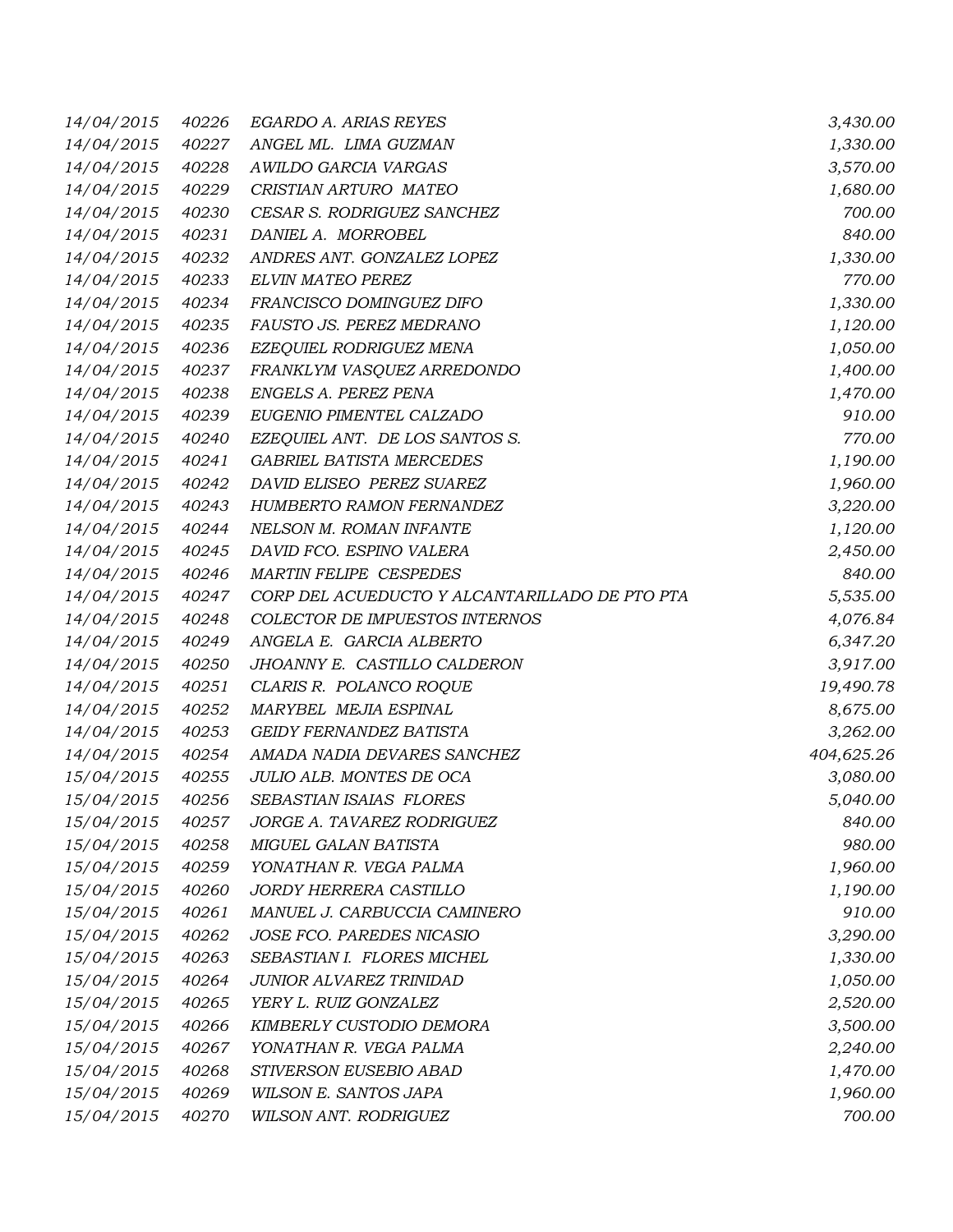| 15/04/2015 | 40271 | SATURNINA FRANCO GARCIA           | 3,080.00  |
|------------|-------|-----------------------------------|-----------|
| 15/04/2015 | 40272 | GELLER A. POLANCO GUTIERREZ       | 3,360.00  |
| 15/04/2015 | 40273 | RAMON PASCUAL DIAZ ROSARIO        | 12,670.00 |
| 15/04/2015 | 40274 | LUIS ALB. RODRIGUEZ HINOJOSA      | 2,310.00  |
| 15/04/2015 | 40275 | <b>JULIO ROSA VARELA</b>          | 10,080.00 |
| 15/04/2015 | 40276 | LUIS J. GALAN BATISTA             | 2,870.00  |
| 15/04/2015 | 40277 | LUIS ML. BRITO GARCIA             | 1,470.00  |
| 15/04/2015 | 40278 | LUIS E. VALDEZ DE LA ROSA         | 1,260.00  |
| 15/04/2015 | 40279 | LUIS F. ACOSTA CARRASCO           | 1,190.00  |
| 15/04/2015 | 40280 | LUIS ALB. VENTURA MENDEZ          | 2,660.00  |
| 15/04/2015 | 40281 | JORGE A. TAVAREZ RODRIGUEZ        | 1,750.00  |
| 15/04/2015 | 40282 | GREGORY D. DE LA CRUZ RAMIREZ     | 1,610.00  |
| 15/04/2015 | 40283 | CESAR F. FRIAS RIVERA             | 6,160.00  |
| 15/04/2015 | 40284 | DENYS N. MATOS DE JESUS           | 2,100.00  |
| 15/04/2015 | 40285 | EUSEBIO DISLA FLORENTINO          | 3,430.00  |
| 15/04/2015 | 40286 | VICTOR R. BARETT CASTILLO         | 3,080.00  |
| 15/04/2015 | 40287 | YANAIRA VALENZUELA AQUINO         | 2,100.00  |
| 15/04/2015 | 40288 | WILLIAMS BELTRE GONZALEZ          | 1,330.00  |
| 15/04/2015 | 40289 | YERMANA GUADALUPE OZUNA           | 2,660.00  |
| 15/04/2015 | 40290 | YERY L. RUIZ GONZALEZ             | 6,790.00  |
| 15/04/2015 | 40291 | YEAN CARLOS GOMEZ                 | 4,690.00  |
| 15/04/2015 | 40292 | MIGUEL GALAN BATISTA              | 1,470.00  |
| 15/04/2015 | 40293 | MANUEL E. VICENTE RAMIREZ         | 4,130.00  |
| 15/04/2015 | 40294 | MIGUEL ALMONTE ABREU              | 1,610.00  |
| 15/04/2015 | 40295 | MANUEL J. CARBUCCIA CAMINERO      | 3,990.00  |
| 15/04/2015 | 40296 | MOISES MATEO MENDEZ               | 3,150.00  |
| 15/04/2015 | 40297 | JOSE S. OGANDO SEGURA             | 2,380.00  |
| 15/04/2015 | 40298 | <b>IVAN A. GARCIA FERNANDEZ</b>   | 2,380.00  |
| 15/04/2015 | 40299 | ELIEZER SOSA ALMONTE              | 1,190.00  |
| 15/04/2015 | 40300 | MAURO D. DE LOS SANTOS DE LA ROSA | 1,330.00  |
| 15/04/2015 | 40301 | ARCADIO RODRIGUEZ MEDINA          | 1,120.00  |
| 15/04/2015 | 40302 | INOCENCIO RODRIGUEZ VARGAS        | 1,540.00  |
| 15/04/2015 | 40303 | GUSTAVO A. TAPIA MENDOZA          | 1,750.00  |
| 15/04/2015 | 40304 | JOSE R. NUNEZ BRITO               | 910.00    |
| 15/04/2015 | 40305 | PABLO A. VALDEZ A.                | 3,080.00  |
| 15/04/2015 | 40306 | PABLO R. MONTILLA NUNEZ           | 840.00    |
| 15/04/2015 | 40307 | PABLO R. PEGUERO RUIZ             | 4,620.00  |
| 15/04/2015 | 40308 | ONIEL MONTERO DE OLEO             | 980.00    |
| 15/04/2015 | 40309 | PEDRO EMMANUEL DE LA CRUZ M.      | 4,480.00  |
| 15/04/2015 | 40310 | NELSON R. ENCARNACION PINEDA      | 2,240.00  |
| 15/04/2015 | 40311 | MIGUEL A. CARABALLO ESPINOSA      | 3,640.00  |
| 15/04/2015 | 40312 | MIGUEL TEJADA BELTRAN             | 2,380.00  |
| 15/04/2015 | 40313 | MARTIN F. CESPEDES ACOSTA         | 1,890.00  |
| 15/04/2015 | 40314 | NICOLAS CASTRO URENA              | 2,590.00  |
| 16/04/2015 | 40315 | SILVIA MARITZA EUSEBIO ARIAS      | 30,000.00 |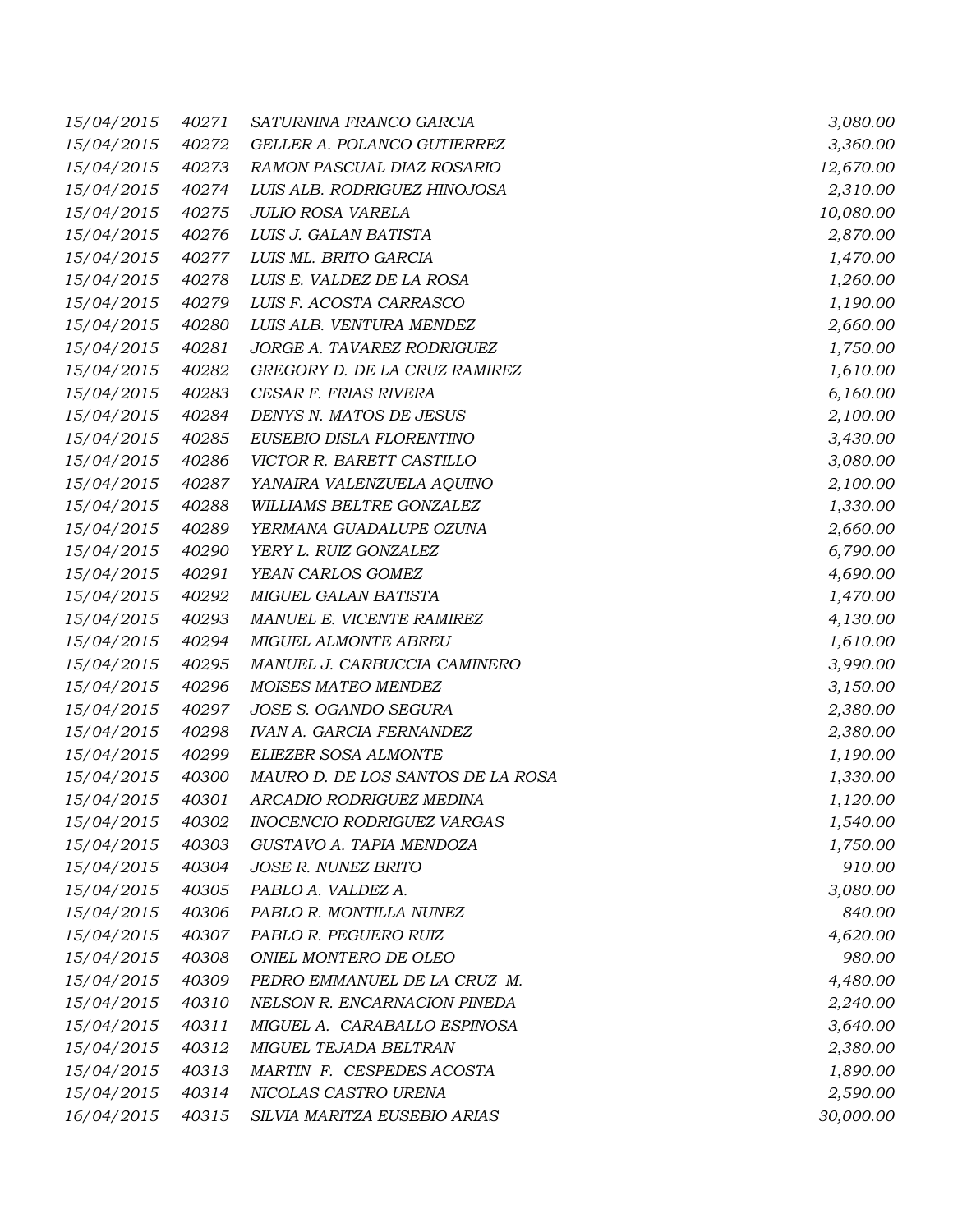| 16/04/2015 | 40316 | EMPRESA DISTRIBUIDORA DE ELECTRICIDAD DEL ESTE, S. A. | 2,559,825.30 |
|------------|-------|-------------------------------------------------------|--------------|
| 16/04/2015 | 40317 | PRODIMPA, S.R.L.                                      | 1,838.30     |
| 16/04/2015 | 40318 | ELKIN ESCARLIN BAEZ GENAO                             | 11,875.00    |
| 16/04/2015 | 40319 | SUPER ESTACION DE SERVICIOS ESSO LA 1RA DEL SUR, SRL  | 8,265.00     |
| 16/04/2015 | 40320 | SANTA MARTHA VILLAR BAEZ                              | 4,324.17     |
| 16/04/2015 | 40321 | CORP.DEL ACUED. Y ALCANT SANTO DOMINGO (CAASD)        | 4,223.00     |
| 16/04/2015 | 40322 | CORP. DEL ACUED. Y ALCANTARILLADO DE BOCA CHICA       | 1,350.00     |
| 16/04/2015 | 40323 | CORP. DEL ACUED Y ALCANTARILLADO DE PTO PTA           | 5,535.00     |
| 16/04/2015 | 40324 | <b>GAVAE SRL</b>                                      | 4,189.62     |
| 16/04/2015 | 40325 | EDUARD J. SOTO SOTO                                   | 13,000.00    |
| 16/04/2015 | 40326 | FELIPE B. MONTAS SUAZO                                | 854.93       |
| 16/04/2015 | 40327 | MARLENNY CRUZ GARCIA                                  | 19,958.00    |
| 16/04/2015 | 40328 | MARIA E. CABRERA ALBERTO                              | 5,078.00     |
| 16/04/2015 | 40329 | ROSMERY RODRIGUEZ TAVERAS                             | 37,115.38    |
| 16/04/2015 | 40330 | MARIA S. ORTIZ BAEZ                                   | 3,807.85     |
| 16/04/2015 | 40331 | BANCO DE RESERVAS DE LA REP. DOMINICANA               | 38,250.00    |
| 16/04/2015 | 40332 | BANCO DE RESERVAS DE LA REP. DOMINICANA               | 198,900.00   |
| 16/04/2015 | 40333 | CENTRO CUESTA NACIONAL, SAS                           | 61,240.25    |
| 16/04/2015 | 40334 | ASCENCION COLON BAUTISTA                              | 13,950.00    |
| 17/04/2015 | 40335 | LUIS BRITO SUAREZ                                     | 1,190.00     |
| 17/04/2015 | 40336 | MARTIN GONZALEZ HICIANO                               | 1,470.00     |
| 17/04/2015 | 40337 | <b>JOSE R. FERRER</b>                                 | 280.00       |
| 17/04/2015 | 40338 | FERNANDO ANT. BATISTA GRULLON                         | 2,660.00     |
| 17/04/2015 | 40339 | W J SERVICE CENTER SRL                                | 48,228.20    |
| 17/04/2015 | 40340 | RAFAELINA RUIZ RODRIGUEZ                              | 0.00         |
| 17/04/2015 | 40341 | RAFELINA RUIZ RODRIGUEZ                               | 11,200.00    |
| 20/04/2015 | 40342 | BANCO DE RESERVAS DE LA REP. DOMINICANA               | 181,445.16   |
| 20/04/2015 | 40343 | SOTERO PERALTA & ASOCIADOS SRL                        | 43,040.00    |
| 20/04/2015 | 40344 | VANESSA C. CONTRERAS TEJEDA                           | 1,394.43     |
| 20/04/2015 | 40345 | MARGARITA HIDALGO                                     | 4,122.20     |
| 20/04/2015 | 40346 | RAMONA MILANDA DIAZ PEREZ                             | 20,000.00    |
| 20/04/2015 | 40347 | <b>FANNY MARTICH BAEZ</b>                             | 40,000.00    |
| 20/04/2015 | 40348 | RAFAEL AMERICO MORETA CASTILLO                        | 53,389.83    |
| 20/04/2015 | 40349 | B & H MOBILIARIO, SRL                                 | 117,452.20   |
| 20/04/2015 | 40350 | ALMACENES UNIDOS, SAS                                 | 11,352.67    |
| 20/04/2015 | 40351 | P & V MOVIL COMERCIAL, SRL                            | 199,052.32   |
| 20/04/2015 | 40352 | E THREAN & CIA SRL                                    | 826,299.98   |
| 20/04/2015 | 40353 | AVELINO ABREU, SAS                                    | 51,457.49    |
| 20/04/2015 | 40354 | CENTRO CUESTA NACIONAL, SAS                           | 21,978.70    |
| 20/04/2015 | 40355 | <b>CEDUCOMPP SRL</b>                                  | 1,796.70     |
| 20/04/2015 | 40356 | <b>CEDUCOMPP SRL</b>                                  | 23,440.01    |
| 20/04/2015 | 40357 | DALSAN, S. A.                                         | 38,408.99    |
| 20/04/2015 | 40358 | PERSEUS COMERCIAL, SRL                                | 21,388.60    |
| 20/04/2015 | 40359 | EDITORA CORRIPIO, SAS                                 | 116,679.00   |
| 20/04/2015 | 40360 | VIAMAR, S. A.                                         | 5,305.72     |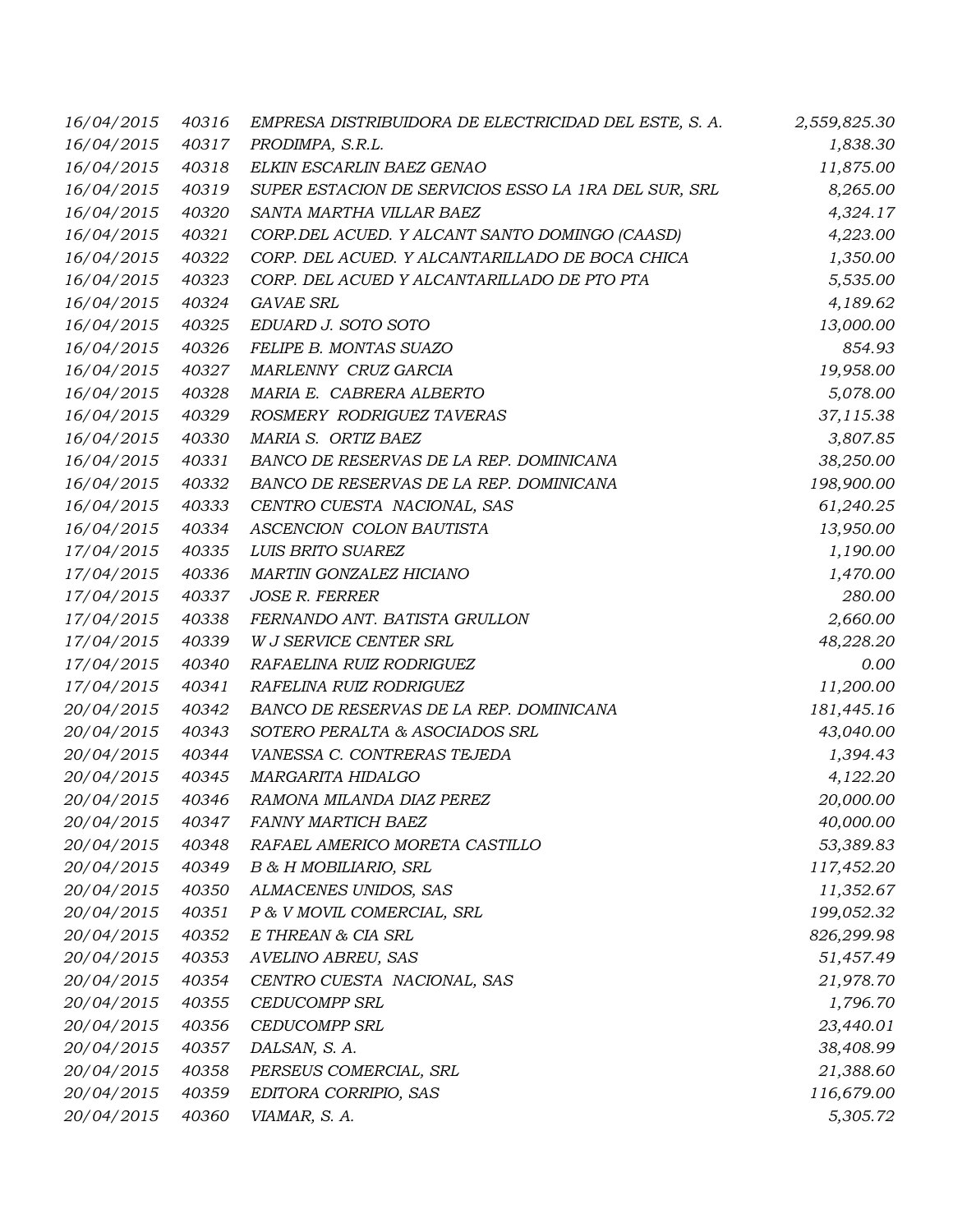| 20/04/2015 | 40361 | CENTRO CUESTA NACIONAL, SAS            | 59,911.77    |
|------------|-------|----------------------------------------|--------------|
| 20/04/2015 | 40362 | MITOPALO POWER, SRL.                   | 26,334.65    |
| 20/04/2015 | 40363 | MUNOZ CONCEPTO MOBILIARIO, SRL         | 253,402.50   |
| 20/04/2015 | 40364 | ABIT, S.R.L.                           | 11,150.84    |
| 20/04/2015 | 40365 | EDITORA DEL CARIBE, SA                 | 30,436.06    |
| 20/04/2015 | 40366 | GRUPO GRM, SRL.                        | 21,671.40    |
| 20/04/2015 | 40367 | INDUSTRIAS BANILEJAS, SAS              | 96,542.41    |
| 20/04/2015 | 40368 | LIMCOBA, SRL                           | 53,494.20    |
| 20/04/2015 | 40369 | PADRON OFFICE SUPPLY SRL               | 9,595.42     |
| 20/04/2015 | 40370 | OMEGA TECH, S. A.                      | 25,855.93    |
| 20/04/2015 | 40371 | ROMACA INDUSTRIAL, S. A.               | 194,397.29   |
| 20/04/2015 | 40372 | <b>SERMAD EIRL</b>                     | 61,487.02    |
| 20/04/2015 | 40373 | UNIVERSAL DE COMPUTOS SRL              | 8,845.41     |
| 20/04/2015 | 40374 | LIMCOBA, SRL                           | 16,498.00    |
| 20/04/2015 | 40375 | MARGRAF, SRL                           | 64,923.00    |
| 20/04/2015 | 40376 | MUEBLES OMAR, S. A.                    | 111,079.00   |
| 20/04/2015 | 40377 | MUEBLES OMAR, S. A.                    | 96,113.39    |
| 20/04/2015 | 40378 | MARGRAF, SRL                           | 9,716.28     |
| 20/04/2015 | 40379 | MATERIALES INDUSTRIALES, SAS           | 30,122.15    |
| 20/04/2015 | 40380 | MUEBLES OMAR, S. A.                    | 22,942.50    |
| 20/04/2015 | 40381 | MUEBLES OMAR, S. A.                    | 19,113.95    |
| 20/04/2015 | 40382 | MATERIALES INDUSTRIALES, SAS           | 8,965.31     |
| 20/04/2015 | 40383 | MITOPALO POWER, SRL.                   | 79,358.54    |
| 20/04/2015 | 40384 | OMEGA TECH, S. A.                      | 48,829.41    |
| 20/04/2015 | 40385 | PARTNER PRO 2P SRL                     | 87,136.56    |
| 20/04/2015 | 40386 | PADRON OFFICE SUPPLY SRL               | 37,973.75    |
| 20/04/2015 | 40387 | EDESUR DOMINICANA, S. A.               | 6,677,442.01 |
| 20/04/2015 | 40388 | GBM DOMINICANA S A                     | 870,659.46   |
| 20/04/2015 | 40389 | COMPANIA DOMINICANA DE TELEFONOS, S.A. | 2,674,527.38 |
| 20/04/2015 | 40390 | MAPFRE BHD, COMPANIA DE SEGUROS, S. A. | 791,946.15   |
| 20/04/2015 | 40391 | CENTRO AUTOMOTRIZ DURAN SRL            | 44,869.20    |
| 20/04/2015 | 40392 | CENTRO AUTOMOTRIZ DURAN SRL            | 48,882.68    |
| 20/04/2015 | 40393 | CENTRO AUTOMOTRIZ DURAN SRL            | 47,500.02    |
| 20/04/2015 | 40394 | CONSOLIDOM SRL                         | 168,311.66   |
| 20/04/2015 | 40395 | D MAGGIE, SRL                          | 27,579.66    |
| 20/04/2015 | 40396 | DELTA COMERCIAL, S. A.                 | 17,662.80    |
| 20/04/2015 | 40397 | ESTACION ISLA ESTADIO, SRL             | 23,770.33    |
| 20/04/2015 | 40398 | WORLDWIDE SEGUROS, S. A.               | 249,725.11   |
| 20/04/2015 | 40399 | WILFRIDO SUERO DIAZ                    | 5,400.00     |
| 20/04/2015 | 40400 | AMERIDENT GRUPO ODONTOLOGICO SRL       | 36,218.75    |
| 20/04/2015 | 40401 | MATOS & COMPANIA, SRL                  | 36,653.26    |
| 20/04/2015 | 40402 | PLADENT SRL                            | 290,700.00   |
| 20/04/2015 | 40403 | SOLO CARLOS GOURMET, SRL               | 6,143.00     |
| 20/04/2015 | 40404 | LILIANA LUCIA PAULINO GRILLO           | 43,804.50    |
| 20/04/2015 | 40405 | <b>MARTIN CID</b>                      | 9,177.97     |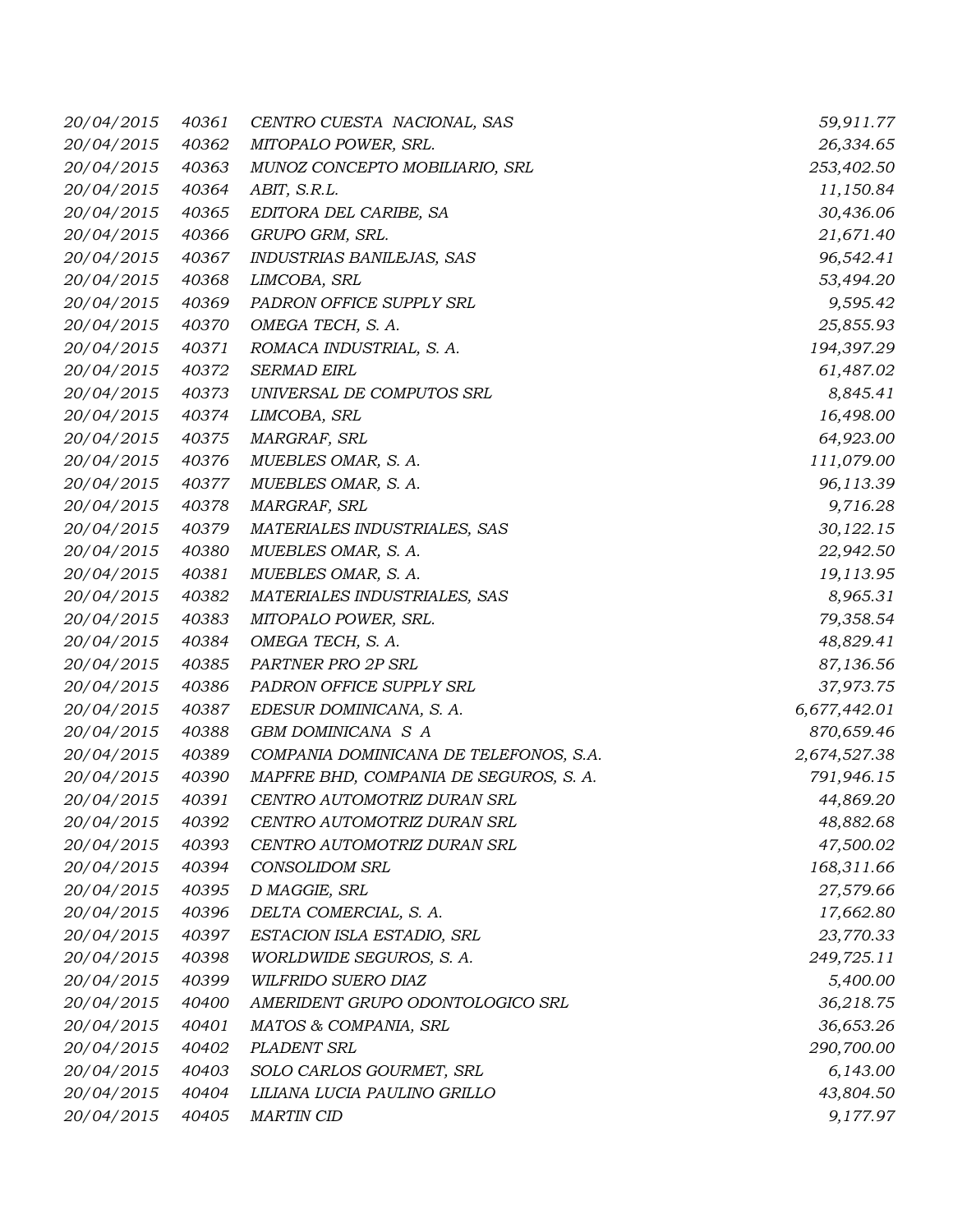| 20/04/2015 | 40406 | MARIANO GERMAN MEJIA                                 | 116,789.65   |
|------------|-------|------------------------------------------------------|--------------|
| 20/04/2015 | 40407 | VICTOR J. CASTELLANOS ESTRELLA                       | 91,000.00    |
| 20/04/2015 | 40408 | JOSE A. CRUCETA ALMANZAR                             | 91,000.00    |
| 20/04/2015 | 40409 | FRANCISCO ANT. JEREZ MENA                            | 91,000.00    |
| 20/04/2015 | 40410 | EDGARDO HERNANDEZ MEJIA                              | 91,000.00    |
| 20/04/2015 | 40411 | SARA I. HENRIQUEZ MARIN                              | 91,000.00    |
| 20/04/2015 | 40412 | ROBERT C. PLACENCIA ALVAREZ                          | 91,000.00    |
| 20/04/2015 | 40413 | DULCE M. RODRIGUEZ BLANCO                            | 91,000.00    |
| 20/04/2015 | 40414 | MINERVA A. COCCO SUBERO                              | 6,000.00     |
| 20/04/2015 | 40415 | FLABIS M. SANCHEZ CARRASCO                           | 10,000.00    |
| 20/04/2015 | 40416 | COR. EDWARD R. SANCHEZ GONZALEZ                      | 13,000.00    |
| 20/04/2015 | 40417 | CAPITAN LUIS MARIÑEZ P.                              | 1,600.00     |
| 20/04/2015 | 40418 | BANCO DE RESERVAS DE LA REP. DOMINICANA              | 31,395.00    |
| 21/04/2015 | 40419 | EDENORTE DOMINICANA, S. A.                           | 663,346.06   |
| 21/04/2015 | 40420 | EDENORTE DOMINICANA, S. A.                           | 3,785,635.15 |
| 21/04/2015 | 40421 | WINDTELECOM, S. A.                                   | 209,898.00   |
| 21/04/2015 | 40422 | SITIO GOURMET SRL                                    | 65,963.75    |
| 21/04/2015 | 40423 | EDITORA CORRIPIO, SAS                                | 1,185,923.70 |
| 21/04/2015 | 40424 | ELBA N. MONTERO MONTERO                              | 1,000.00     |
| 21/04/2015 | 40425 | MARIA ISABEL DIAZ A.                                 | 1,000.00     |
| 22/04/2015 | 40426 | OMAR CD S SISTEM, SRL                                | 12,239.50    |
| 22/04/2015 | 40427 | FRIOMASTER, S. A.                                    | 242,471.19   |
| 22/04/2015 | 40428 | CARY INDUSTRIAL, S. A.                               | 3,150.44     |
| 22/04/2015 | 40429 | VIAMAR, S. A.                                        | 4,424.24     |
| 22/04/2015 | 40430 | REFRICENTRO ALCANTARA, SRL                           | 23,480.98    |
| 22/04/2015 | 40431 | MUEBLES OMAR, S. A.                                  | 90,362.48    |
| 22/04/2015 | 40432 | METRO TECNOLOGIA SRL                                 | 5,028.50     |
| 22/04/2015 | 40433 | METRO TECNOLOGIA SRL                                 | 14,464.00    |
| 22/04/2015 | 40434 | CORP DEL ACUED Y ALCANTARILLADO STGO (CORAASAN)      | 172,673.00   |
| 22/04/2015 | 40435 | AYUNTAMIENTO DEL DISTRITO NACIONAL                   | 31,251.00    |
| 22/04/2015 | 40436 | SANTA MARTHA VILLAR BAEZ                             | 24,274.34    |
| 22/04/2015 | 40437 | ROSA ALT. DE AZA HERRERA                             | 9,832.60     |
| 22/04/2015 | 40438 | MARIA I. DEL ROSARIO RAMIREZ                         | 70,700.00    |
| 22/04/2015 | 40439 | ALBA O. CASTANO GARCIA                               | 3,348.66     |
| 22/04/2015 | 40440 | ELIAS MERAN / ASOC. D/ AYUDA MUT. Y AMIST. DE TAMAYO | 2,111.11     |
| 22/04/2015 | 40441 | NELSON ANT. JEREZ PAULINO                            | 20,000.00    |
| 22/04/2015 | 40442 | TERESA ONDINA HERNANDEZ MARTINEZ                     | 8,100.00     |
| 22/04/2015 | 40443 | <b>JUANA REYES</b>                                   | 4,000.00     |
| 22/04/2015 | 40444 | JULIAN RODRIGUEZ MATEO                               | 4,000.00     |
| 22/04/2015 | 40445 | CRISTOBAL SEGURA MEDINA                              | 5,000.00     |
| 22/04/2015 | 40446 | EVANGELIO SENA                                       | 1,800.00     |
| 22/04/2015 | 40447 | MARIA FRANCISCA ALCANTARA                            | 1,000.00     |
| 22/04/2015 | 40448 | ROSA BAEZ DE FERRERAS                                | 4,000.00     |
| 22/04/2015 | 40449 | DR. PAUL BELLO NAVARRO                               | 12,500.00    |
| 22/04/2015 | 40450 | LEDA MARIA FELIZ                                     | 3,600.00     |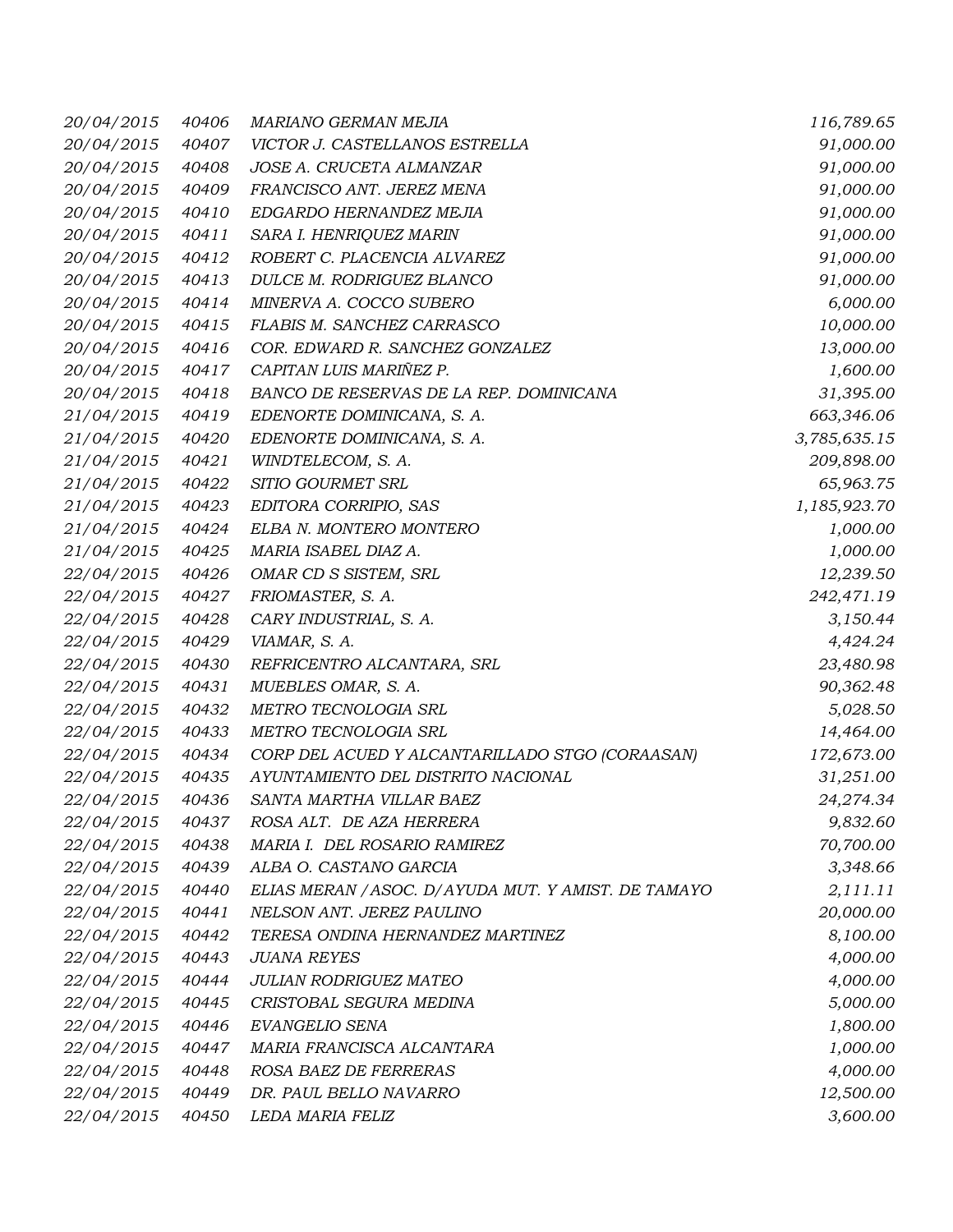| 22/04/2015 | 40451 | MILADYS MATEO FLORIAN                                | 600.00     |
|------------|-------|------------------------------------------------------|------------|
| 22/04/2015 | 40452 | BOLIVIA MELO SEGURA DE BALLAST                       | 1,500.00   |
| 22/04/2015 | 40453 | THELMA ACOSTA BATISTA DE PENA                        | 5,000.00   |
| 22/04/2015 | 40454 | DOMINICHE PEREZ Y P.                                 | 7,920.00   |
| 22/04/2015 | 40455 | ESTEBAN SANCHEZ DIAZ                                 | 13,500.00  |
| 22/04/2015 | 40456 | ROGELIO VINICIO VASQUEZ                              | 6,930.00   |
| 22/04/2015 | 40457 | LUIS D. MENDEZ CUEVAS                                | 3,600.00   |
| 22/04/2015 | 40458 | PEDRO ANTONIO MANCEBO NIN                            | 6,000.00   |
| 22/04/2015 | 40459 | ANDREA VICTORVINA FERNANDEZ ROJAS                    | 15,000.00  |
| 22/04/2015 | 40460 | LIGA DEP. ABORIGEN, INC. O RAFAEL E. FRANJUL P.      | 0.00       |
| 22/04/2015 | 40461 | CLUB DEP. SOCIAL Y CULTURAL DE VILLA FRANCISCA, INC. | 5,000.00   |
| 22/04/2015 | 40462 | LUIS E. FLORENTINO LORENZO                           | 29,353.50  |
| 22/04/2015 | 40463 | ENRIQUE DURAN ABREU                                  | 25,000.20  |
| 22/04/2015 | 40464 | ANDREA BRUNILDA GUTIERREZ BELLO                      | 16,650.00  |
| 22/04/2015 | 40465 | ROSA MILTEA TRIGO GONZALEZ                           | 5,490.00   |
| 22/04/2015 | 40466 | MAYRA HIDELFONZA URENA SANCHEZ                       | 6,300.00   |
| 22/04/2015 | 40467 | <b>KELVIZ JOSE PARRA</b>                             | 40,500.00  |
| 22/04/2015 | 40468 | ASOC. DOM. PARA EL DESARROLLO DE LA MUJER            | 31,350.00  |
| 22/04/2015 | 40469 | NIDIA ALTAGRACIA BORGES                              | 48,400.00  |
| 22/04/2015 | 40470 | JUANA NUNEZ PLACENCIA                                | 16,706.25  |
| 22/04/2015 | 40471 | COOP. DE SERVS. Y PROD. MULT. (COOFALCONDO, INC.)    | 15,500.00  |
| 22/04/2015 | 40472 | GIOVANNY ODALIZA LAJARA ALCANTARA                    | 10,000.00  |
| 22/04/2015 | 40473 | <b>MARCOS CASSO</b>                                  | 30,000.00  |
| 22/04/2015 | 40474 | JOSE S. ALMONTE H. Y/O BELKY SALDIVAR DE LA C.       | 7,500.00   |
| 22/04/2015 | 40475 | VENTURA PEGUERO MARIA                                | 5,445.00   |
| 22/04/2015 | 40476 | RAMONA MODESTA ROJAS DE DE LOS SANTOS                | 5,850.00   |
| 22/04/2015 | 40477 | LUIS GERMAN ROSARIO GARCIA                           | 2,700.00   |
| 22/04/2015 | 40478 | <b>JOSE ANT. HOLGUIN</b>                             | 4,500.00   |
| 22/04/2015 | 40479 | <b>OLIMPIA PENA</b>                                  | 7,000.00   |
| 22/04/2015 | 40480 | ANTONIO ELAGUITO SERRATA JIMENEZ                     | 6,750.00   |
| 22/04/2015 | 40481 | MARIA TEJADA VDA. RODRIGUEZ                          | 250.00     |
| 22/04/2015 | 40482 | ANATOLIA TORIBIO ACOSTA DE CABREJA                   | 5,400.00   |
| 22/04/2015 | 40483 | BERNARDA POLANCO LAMI                                | 5,998.50   |
| 22/04/2015 | 40484 | MARCOS ANT. VARGAS B.                                | 9,000.00   |
| 22/04/2015 | 40485 | GABRIEL ENMANUEL HURTADO SANTOS                      | 20,999.79  |
| 22/04/2015 | 40486 | SANTIAGO SIME                                        | 7,999.20   |
| 22/04/2015 | 40487 | DONATILA HERNANDEZ DE MARTINEZ                       | 6,000.00   |
| 22/04/2015 | 40488 | <b>ISABEL MILEDYS PEREZ</b>                          | 5,400.00   |
| 22/04/2015 | 40489 | AGRIPINA RIVERA L.                                   | 1,500.00   |
| 22/04/2015 | 40490 | RAFAEL ANT. SANTANA ALBUEZ                           | 11,999.70  |
| 22/04/2015 | 40491 | ADRIANA I. OGANDO LORENZO                            | 34,999.20  |
| 22/04/2015 | 40492 | JAVIER CALDERON HERNANDEZ                            | 35,399.70  |
| 22/04/2015 | 40493 | <b>JAVIER ERNESTO CALDERON</b>                       | 20,059.20  |
| 22/04/2015 | 40494 | INMOBILIARIA CAROLINA, S. A.                         | 26,388.62  |
| 22/04/2015 | 40495 | CARLOS SILVERIO NUNEZ                                | 312,558.75 |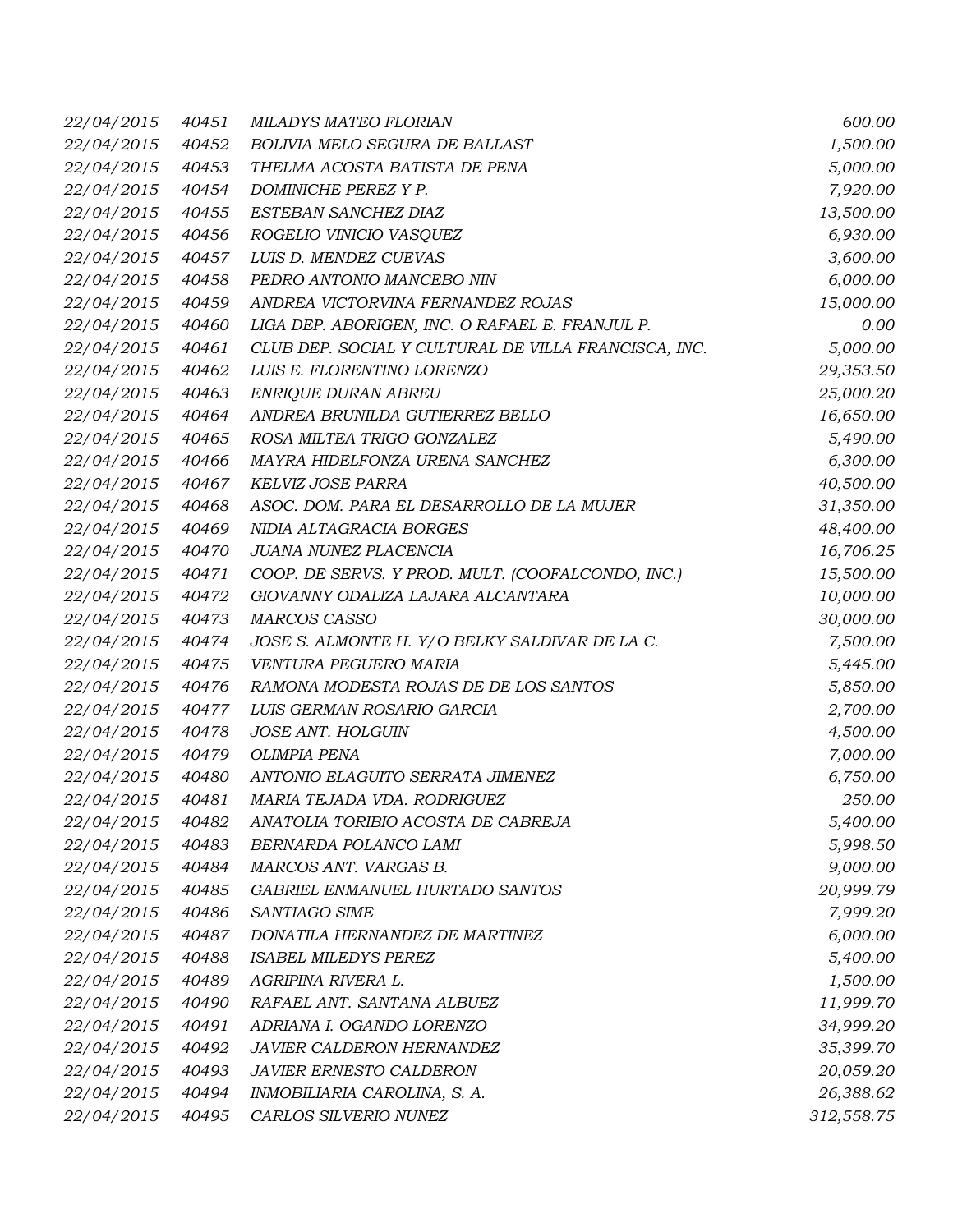| 22/04/2015 | 40496 | JULIO DEL ROSARIO MEJIA                | 6,250.00   |
|------------|-------|----------------------------------------|------------|
| 22/04/2015 | 40497 | FELIX SOSA MEJIA                       | 303,068.70 |
| 22/04/2015 | 40498 | RAMON OCTAVIO ALVAREZ                  | 2,000.00   |
| 22/04/2015 | 40499 | ANIBAL CALVO ROMAN                     | 6,000.00   |
| 22/04/2015 | 40500 | CARLOS AMIRO FINKE                     | 8,000.00   |
| 22/04/2015 | 40501 | HERMINIA LA PAZ PERALTA                | 8,000.00   |
| 22/04/2015 | 40502 | PASCUAL TEJADA CRUZ                    | 4,000.50   |
| 22/04/2015 | 40503 | AQUINO CUEVAS GONZALEZ                 | 7,200.00   |
| 22/04/2015 | 40504 | <b>JUAN BAUTISTA PEGUERO</b>           | 3,000.00   |
| 22/04/2015 | 40505 | RAMON MARIA VELOZ RAMIREZ              | 6,000.00   |
| 22/04/2015 | 40506 | RAFAELA MONTILLA DE PEREZ              | 6,000.00   |
| 22/04/2015 | 40507 | JUAN CARLOS MARTINEZ CASADO            | 3,500.00   |
| 22/04/2015 | 40508 | PASCUAL CABRAL SANTA                   | 2,100.00   |
| 22/04/2015 | 40509 | <b>LUIS PINA LEBRON</b>                | 4,995.00   |
| 22/04/2015 | 40510 | FIDEL SANCHEZ                          | 800.00     |
| 22/04/2015 | 40511 | JOSE ALT. BAEZ PIMENTEL                | 3,750.00   |
| 22/04/2015 | 40512 | <b>MAYRA MINLLETY</b>                  | 9,000.00   |
| 22/04/2015 | 40513 | <b>BORIS RAMON TEJEDA LORA</b>         | 6,930.00   |
| 22/04/2015 | 40514 | DR. ALBERTO CHAHIN MUFFDY              | 14,400.00  |
| 22/04/2015 | 40515 | LEONIDAS CARABITOS R. DE SOTO          | 7,000.00   |
| 22/04/2015 | 40516 | ANA FRANCISCA MONTAS DUVERGE DE GARCIA | 15,000.30  |
| 22/04/2015 | 40517 | <b>FULGENCIO MARCELO ABREU</b>         | 10,000.00  |
| 22/04/2015 | 40518 | FRANCISCO ALEIXIS RODRIGUEZ PEREZ      | 8,010.00   |
| 22/04/2015 | 40519 | PAULINO AMILCAR REYES ROSARIO          | 14,287.50  |
| 22/04/2015 | 40520 | URSULA CELIA MEJIA                     | 1,500.00   |
| 22/04/2015 | 40521 | <b>LINK POZO REYES</b>                 | 18,000.00  |
| 22/04/2015 | 40522 | SIQUIO NG DE LA ROSA                   | 35,000.00  |
| 22/04/2015 | 40523 | BESTHEDA OLIVO DE R.                   | 6,000.00   |
| 22/04/2015 | 40524 | BESTHEDA OLIVO DE R.                   | 7,000.00   |
| 22/04/2015 | 40525 | CARLOS RAFAEL OVALLE                   | 5,500.00   |
| 22/04/2015 | 40526 | ANA QUISQUEYA RAMOS                    | 9,990.00   |
| 22/04/2015 | 40527 | <b>ADRIANO RONDON</b>                  | 6,500.00   |
| 22/04/2015 | 40528 | MARGARITA ROSARIO HERNANDEZ            | 5,548.50   |
| 22/04/2015 | 40529 | FABIA ROQUE HERNANDEZ                  | 10,000.00  |
| 22/04/2015 | 40530 | ABEL GONZALEZ RAPOSO                   | 18,675.00  |
| 22/04/2015 | 40531 | MINERVA ALTAGRACIA PENA                | 3,501.00   |
| 22/04/2015 | 40532 | JOSE RAMON DE LA CRUZ                  | 19,998.00  |
| 22/04/2015 | 40533 | LUZ U. MERCEDES                        | 6,000.00   |
| 22/04/2015 | 40534 | ADA YILDA FORTUNA REYES                | 5,000.00   |
| 22/04/2015 | 40535 | YULISA ERCILIA FLORENTINO MATEO        | 7,200.00   |
| 22/04/2015 | 40536 | PLINIO VICENTE MONTERO                 | 7,200.00   |
| 22/04/2015 | 40537 | CLARA JOSEFINA BUTTEN VARONA           | 4,000.00   |
| 22/04/2015 | 40538 | NORBERTO REMIGIO GUERRERO NATERA       | 10,000.00  |
| 22/04/2015 | 40539 | JUAN ANTONIO ORTIZ ZORRILLA            | 6,000.00   |
| 22/04/2015 | 40540 | SERVIO CEDENO PEPEN                    | 19,999.80  |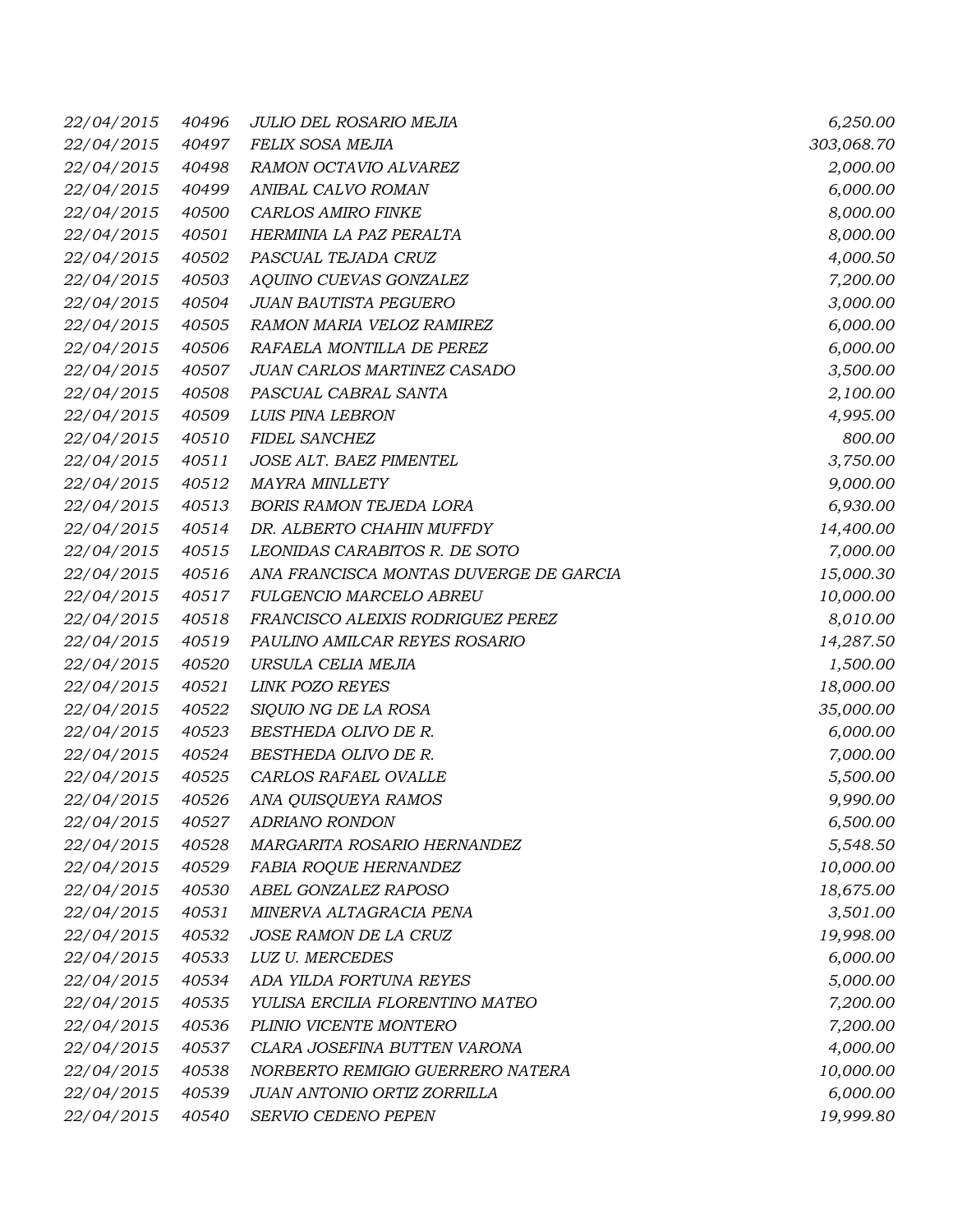| 22/04/2015 | 40541 | DIONISIO MARTINEZ DEL RIO                       | 10,800.00 |
|------------|-------|-------------------------------------------------|-----------|
| 22/04/2015 | 40542 | GUIDO ANTONIO JIMENEZ NUNEZ                     | 9,450.00  |
| 22/04/2015 | 40543 | CARMELO CEDENO MEJIA                            | 14,000.00 |
| 22/04/2015 | 40544 | CELESTE A. AYBAR DE VARGAS                      | 5,499.90  |
| 22/04/2015 | 40545 | <b>BRAUDILIO MOREL</b>                          | 11,000.00 |
| 22/04/2015 | 40546 | MIGUEL ANGEL REYES PICHARDO                     | 54,000.00 |
| 22/04/2015 | 40547 | AYUNTAMIENTO MUNICIPAL DE SABANA IGLESIA        | 6,000.00  |
| 22/04/2015 | 40548 | JUAN BAUTISTA NICANOR PINEDA DIAZ               | 36,000.00 |
| 22/04/2015 | 40549 | MANUEL ENRIQUE MARTINEZ ACEVEDO                 | 15,000.00 |
| 22/04/2015 | 40550 | PARROQUIA SAN FRANCISCO JAVIER                  | 6,000.00  |
| 22/04/2015 | 40551 | RAMONA MILANDA DIAZ PEREZ                       | 10,000.00 |
| 22/04/2015 | 40552 | LIGA DEP. ABORIGEN, INC. O RAFAEL F. SAVINON P. | 34,000.00 |
| 22/04/2015 | 40553 | FRANCISCO JOSE GUILLEN BLANDINO                 | 10,000.00 |
| 22/04/2015 | 40554 | JOSE ARTURO URIBE EFRES                         | 87,217.32 |
| 22/04/2015 | 40555 | MARIELA CARRION DOMINGUEZ                       | 1,000.00  |
| 22/04/2015 | 40556 | FRANSHESCA O. CORCINO E.                        | 1,000.00  |
| 22/04/2015 | 40557 | <b>LEONCIO MORALES</b>                          | 850.00    |
| 22/04/2015 | 40558 | <b>ANTONIO MARTINEZ</b>                         | 3,500.00  |
| 22/04/2015 | 40559 | JOSE I. DONE CORDERO                            | 2,200.00  |
| 22/04/2015 | 40560 | LUIS FERNANDO VASQUEZ                           | 2,400.00  |
| 22/04/2015 | 40561 | MANUEL A. SANCHEZ MARTE                         | 3,000.00  |
| 22/04/2015 | 40562 | LUIS ALB. MOSCAT MARTINEZ                       | 3,000.00  |
| 22/04/2015 | 40563 | ANGELA TAVERAS MARTE CAPELLAN                   | 3,000.00  |
| 22/04/2015 | 40564 | ARIDIO ANT. MERCEDES SONE                       | 3,000.00  |
| 22/04/2015 | 40565 | <b>BENJAMIN PEREZ FELIZ</b>                     | 5,000.00  |
| 22/04/2015 | 40566 | CLAUDIA ALMONTE                                 | 3,000.00  |
| 22/04/2015 | 40567 | MARIA DIVINA GOMEZ TAVERAS                      | 3,000.00  |
| 22/04/2015 | 40568 | JOSEFINA DEL P. PINEDA K.                       | 6,000.00  |
| 22/04/2015 | 40569 | EDUARDO MEJIA JIMENEZ                           | 3,000.00  |
| 22/04/2015 | 40570 | EDUVIGES MA. ACOSTA VARGAS                      | 3,000.00  |
| 22/04/2015 | 40571 | ENMANUELA ARIAS MARTINEZ                        | 3,000.00  |
| 22/04/2015 | 40572 | FRANCISCO A. LIZARDO GOMEZ                      | 3,000.00  |
| 22/04/2015 | 40573 | FRANCISCO LENDOR SANABIA                        | 3,000.00  |
| 22/04/2015 | 40574 | GERTRUDIS FIGUEROA CRISOSTOMO                   | 3,000.00  |
| 22/04/2015 | 40575 | GIL JOSUE AQUINO                                | 3,000.00  |
| 22/04/2015 | 40576 | GUILLERMO ESQUEA LARA                           | 3,000.00  |
| 22/04/2015 | 40577 | MARIA ALT. PAULINO DE LOS S.                    | 3,000.00  |
| 22/04/2015 | 40578 | MODESTO ACOSTA VARGAS                           | 3,000.00  |
| 22/04/2015 | 40579 | NEOLFIS WALKIRA FAMILIA MORA                    | 3,000.00  |
| 22/04/2015 | 40580 | RHINA MEDINA GOMEZ                              | 3,000.00  |
| 22/04/2015 | 40581 | WENDY MONTILLA REYES                            | 3,000.00  |
| 22/04/2015 | 40582 | YUDERKYS RODRIGUEZ N.                           | 3,000.00  |
| 22/04/2015 | 40583 | DIANA ALT. RODRIGUEZ MARTINEZ                   | 6,000.00  |
| 22/04/2015 | 40584 | MARTHA L. ROMAN CORCINO                         | 3,000.00  |
| 22/04/2015 | 40585 | <b>IDELIZA GARCIA MARTINEZ</b>                  | 3,000.00  |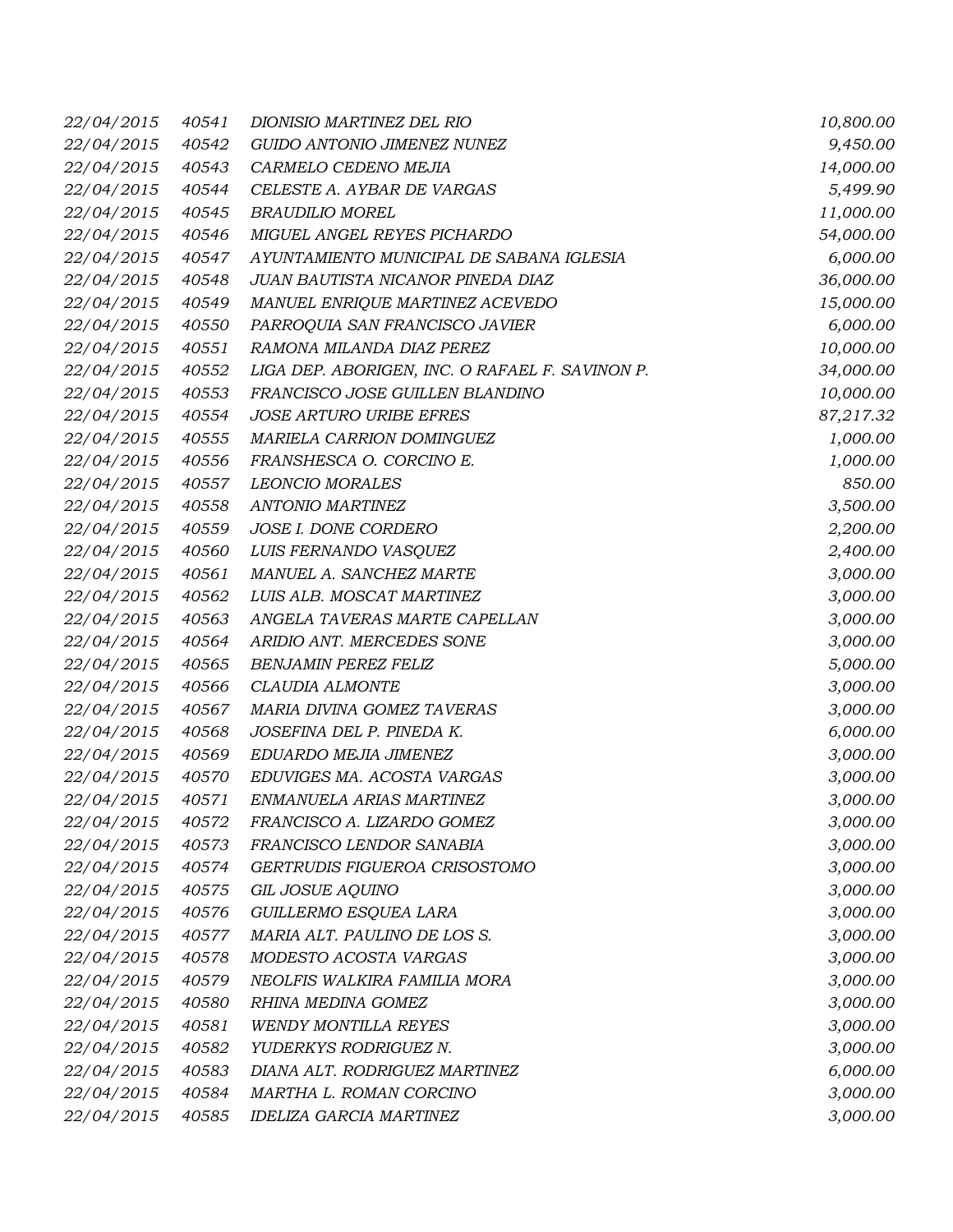| 22/04/2015 | 40586 | MARITZA GERMAN PADUA                          | 465.50        |
|------------|-------|-----------------------------------------------|---------------|
| 22/04/2015 | 40587 | FIDEL MONTILLA RAMIREZ                        | 465.50        |
| 22/04/2015 | 40588 | PABLO OGANDO ALCANTARA                        | 532.00        |
| 22/04/2015 | 40589 | CARLOS TEJEDA CRUZ                            | 864.50        |
| 22/04/2015 | 40590 | HILDA ALT. PIMENTEL ROSSO                     | 2,394.00      |
| 22/04/2015 | 40591 | VICENTE JIMENEZ MEJIA                         | 1,064.00      |
| 22/04/2015 | 40592 | JOSE LUIS PORTES DEL CARMEN                   | 2,310.00      |
| 22/04/2015 | 40593 | <b>JOSE SORIANO</b>                           | 4,340.00      |
| 22/04/2015 | 40594 | JUNIOR F. DIAZ E.                             | 6,020.00      |
| 22/04/2015 | 40595 | JOSE VIDAL CASTILLO SANTOS                    | 3,920.00      |
| 22/04/2015 | 40596 | JOSE FCO. PAREDES NICASIO                     | 4,690.00      |
| 22/04/2015 | 40597 | JORGE GABRIEL CASTILLO                        | 6,650.00      |
| 22/04/2015 | 40598 | JOSE ANT. HENRIQUEZ VARGAS                    | 15,680.00     |
| 22/04/2015 | 40599 | <b>KELVIN PIMENTEL</b>                        | 20,790.00     |
| 22/04/2015 | 40600 | <b>MIGUEL A. GRULLAR RAMOS</b>                | 23,170.00     |
| 22/04/2015 | 40601 | LUIS ML. MATIAS SUAREZ                        | 18,620.00     |
| 22/04/2015 | 40602 | RAMON ANT. LOPEZ PAULA                        | 35,420.00     |
| 22/04/2015 | 40603 | VICTOR ZAPATA SANCHEZ                         | 1,540.00      |
| 22/04/2015 | 40604 | RAFAEL ANT. LUNA CASTANOS                     | 2,520.00      |
| 22/04/2015 | 40605 | RAMON MEDINA BATISTA                          | 2,170.00      |
| 22/04/2015 | 40606 | JUNIOR JIMENEZ FIGUEROA                       | 1,890.00      |
| 22/04/2015 | 40607 | RICHAR BAUTISTA ARIAS                         | 2,030.00      |
| 22/04/2015 | 40608 | ROBINSON M. ACOSTA TAVERAS                    | 1,540.00      |
| 22/04/2015 | 40609 | RICHARD ACEVEDO BRITO                         | 1,610.00      |
| 22/04/2015 | 40610 | VICTOR R. BARETT CASTILLO                     | 1,050.00      |
| 22/04/2015 | 40611 | VADIG Q. RESTITUYO DIAZ                       | 1,400.00      |
| 22/04/2015 | 40612 | KIMBERLY CUSTODIO DEMORA                      | 4,410.00      |
| 22/04/2015 | 40613 | KELVIN ROSARIO DEL ROSARIO                    | 5,740.00      |
| 22/04/2015 | 40614 | <b>JULIO ROSA VARELA</b>                      | 21,560.00     |
| 22/04/2015 | 40615 | PEDRO P. BRITO ROSARIO                        | 980.00        |
| 22/04/2015 | 40616 | <b>OSCAR MANUEL PEREZ</b>                     | 840.00        |
| 22/04/2015 | 40617 | COLECTOR DE IMPUESTOS INTERNOS                | 90,109.55     |
| 22/04/2015 | 40618 | JOSE DEL C. GARCIA VASQUEZ                    | 6,300.00      |
| 22/04/2015 | 40619 | BERNARDO ANT. GARCIA FAMILIA                  | 25,550.00     |
| 22/04/2015 | 40620 | ADMINISTRADORA DE RIESGOS DE SALUD HUMANO S A | 13,112,920.30 |
| 22/04/2015 | 40621 | ALTICE HISPANIOLA S A                         | 2,693.72      |
| 22/04/2015 | 40622 | AYUNTAMIENTO DEL MUNICIPIO DE SANTIAGO        | 37,530.00     |
| 22/04/2015 | 40623 | HERNAN MIRANDA GUZMAN                         | 38,950.00     |
| 22/04/2015 | 40624 | COMPUTADORAS DOMINICANAS, SRL.                | 301,524.91    |
| 22/04/2015 | 40625 | RECURSOS HUMANOS SOLIS GARZA & ASOCIADOS SRL  | 45,487.29     |
| 22/04/2015 | 40626 | MARGRAF, SRL                                  | 2,034.00      |
| 22/04/2015 | 40627 | CLIP INTERNACIONAL SRL                        | 291,411.18    |
| 22/04/2015 | 40628 | VIAMAR, S. A.                                 | 4,720.56      |
| 22/04/2015 | 40629 | VIAMAR, S. A.                                 | 4,720.14      |
| 22/04/2015 | 40630 | HILARIO MALAQUIAS, SRL.                       | 19,531.77     |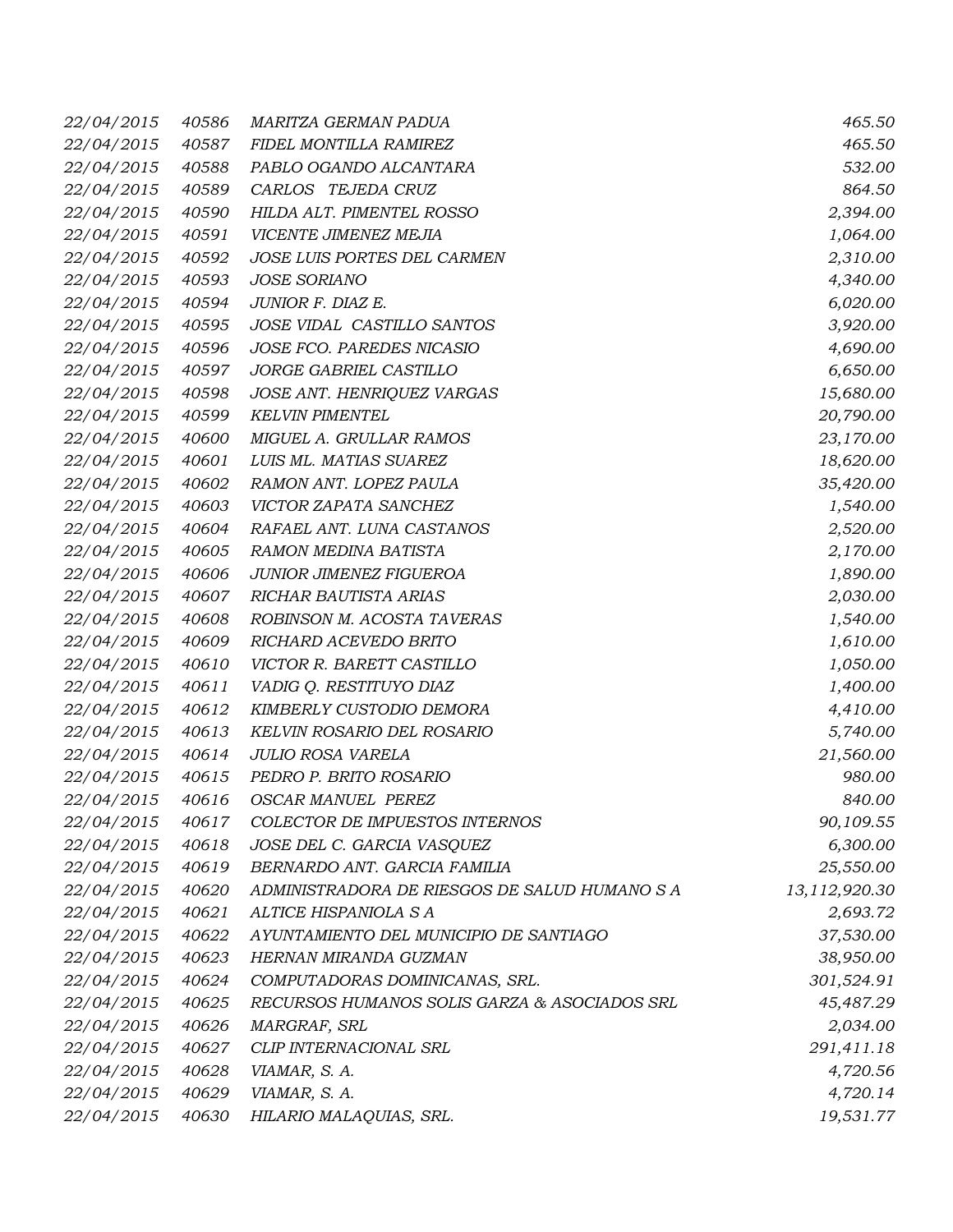| 22/04/2015 | 40631 | <b>CEDUCOMPP SRL</b>           | 70,060.00 |
|------------|-------|--------------------------------|-----------|
| 22/04/2015 | 40632 | MERCEDES ADRIANA SOTO MEJIA    | 59,500.00 |
| 22/04/2015 | 40633 | ARIEL A. VOLQUEZ MATOS         | 1,750.00  |
| 22/04/2015 | 40634 | VICTOR MANUEL PEREZ FRAGOSO    | 5,814.21  |
| 22/04/2015 | 40635 | CIVELYS S. MENCIA DEL ROSARIO  | 2,500.00  |
| 22/04/2015 | 40636 | CLARA M. SOSA DE BUENO         | 6,097.78  |
| 22/04/2015 | 40637 | GISSELLE A. DE LA CRUZ CRUZ    | 40,000.00 |
| 22/04/2015 | 40638 | JAZMIN O. VERAS SABES          | 15,540.00 |
| 22/04/2015 | 40639 | SILVIA M. EUSEBIO ARIAS        | 8,000.00  |
| 23/04/2015 | 40640 | MARCOS W. DIAZ LUNA            | 15,330.00 |
| 23/04/2015 | 40641 | JULIO C. RICARDO PARRA         | 2,030.00  |
| 23/04/2015 | 40642 | WILSON ML. MARTINEZ            | 5,600.00  |
| 23/04/2015 | 40643 | MAGALYS ORTIS PAULINO          | 6,020.00  |
| 23/04/2015 | 40644 | GEORGE FELIX ALMONTE D.        | 2,800.00  |
| 23/04/2015 | 40645 | CARMELO MERETTE MATIAS         | 3,360.00  |
| 23/04/2015 | 40646 | RAMON E. MADURO                | 14,700.00 |
| 23/04/2015 | 40647 | NORCA G. SANCHEZ MARTINEZ      | 7,420.00  |
| 23/04/2015 | 40648 | JOSE A. MOLINA                 | 3,990.00  |
| 23/04/2015 | 40649 | ELVIN E. ESTEVEZ GRULLON       | 6,160.00  |
| 23/04/2015 | 40650 | ISMAEL PERALTA CID             | 5,670.00  |
| 23/04/2015 | 40651 | <b>HIPOLITO RIVERA</b>         | 3,290.00  |
| 23/04/2015 | 40652 | FEDERICO LEBRON BELTRE         | 3,500.00  |
| 23/04/2015 | 40653 | FRANCISCO ANT. GERALDO MONTERO | 1,330.00  |
| 23/04/2015 | 40654 | DAVID ELISEO PEREZ SUAREZ      | 4,480.00  |
| 23/04/2015 | 40655 | FRANKLYN M. SANCHEZ GUERRERO   | 980.00    |
| 23/04/2015 | 40656 | DENYS N. MATOS DE JESUS        | 1,610.00  |
| 23/04/2015 | 40657 | FREMIO M. ROJAS SAVINON        | 2,520.00  |
| 23/04/2015 | 40658 | DANY DE LA CRUZ VENTURA        | 4,130.00  |
| 23/04/2015 | 40659 | DAVID FCO. ESPINO VALERA       | 1,050.00  |
| 23/04/2015 | 40660 | EUSEBIO DISLA FLORENTINO       | 3,290.00  |
| 23/04/2015 | 40661 | ERASMO NARCISO BELISAIRE       | 3,010.00  |
| 23/04/2015 | 40662 | DIGNO A. BALBI PUJOLS          | 910.00    |
| 23/04/2015 | 40663 | JUAN BAEZ DE LA ROSA           | 1,050.00  |
| 23/04/2015 | 40664 | GRAVIEL ARCANGEL CRUZ BENZAN   | 1,470.00  |
| 23/04/2015 | 40665 | JOSE S. OGANDO SEGURA          | 2,800.00  |
| 23/04/2015 | 40666 | CARLOS J. PEREZ MENDEZ         | 560.00    |
| 23/04/2015 | 40667 | ELIEZER SOSA ALMONTE           | 1,540.00  |
| 23/04/2015 | 40668 | JUAN I. MARTINEZ MARRERO       | 1,190.00  |
| 23/04/2015 | 40669 | JOSE A. CAPELLAN MELENDEZ      | 2,100.00  |
| 23/04/2015 | 40670 | EDWARD VELOZ FLORENZAN         | 1,190.00  |
| 23/04/2015 | 40671 | FRANCISCO SEPULVEDA            | 1,540.00  |
| 23/04/2015 | 40672 | EDWIN JIMENEZ ALVAREZ          | 1,190.00  |
| 23/04/2015 | 40673 | INOCENCIO RODRIGUEZ VARGAS     | 1,050.00  |
| 23/04/2015 | 40674 | GUSTAVO A. TAPIA MENDOZA       | 1,610.00  |
| 23/04/2015 | 40675 | JORGE L. VILLALOBOS CELY       | 560.00    |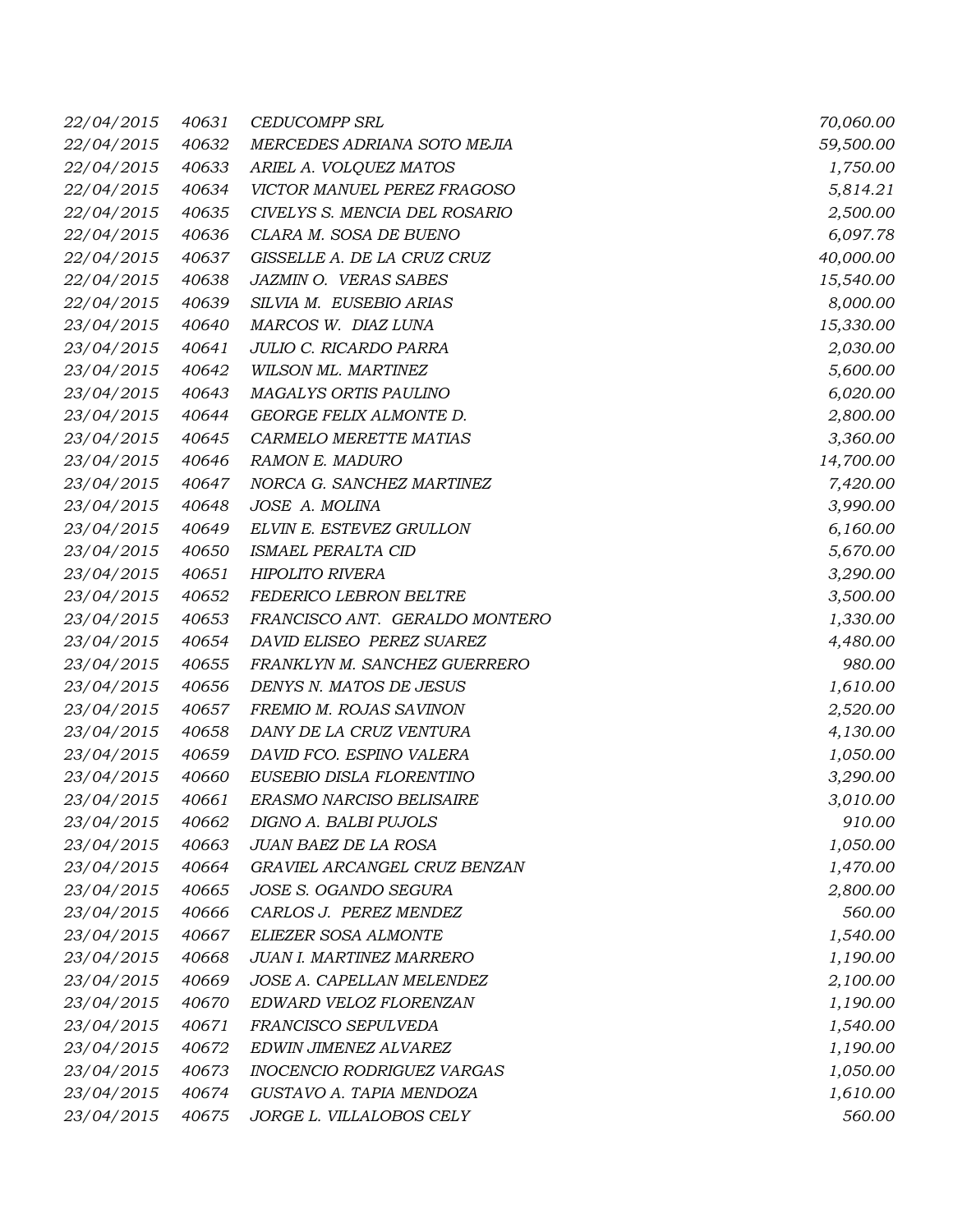| 23/04/2015        | 40676 | ADOLFO BERIGUETE CONTRERAS      | 1,050.00  |
|-------------------|-------|---------------------------------|-----------|
| 23/04/2015        | 40677 | JOSE R. NUNEZ BRITO             | 1,960.00  |
| 23/04/2015        | 40678 | JOSE ANT. MARIOT ACOSTA         | 16,100.00 |
| 23/04/2015        | 40679 | FELIX MA. RUIZ RAMIREZ          | 8,820.00  |
| 23/04/2015        | 40680 | FRANCISCO N. CEPEDA GRULLON     | 3,780.00  |
| 23/04/2015        | 40681 | LUIS J. GALAN BATISTA           | 1,750.00  |
| 23/04/2015        | 40682 | MIGUEL GALAN BATISTA            | 1,400.00  |
| 23/04/2015        | 40683 | FRANKLIN M. SANCHEZ GUERRERO    | 1,820.00  |
| 23/04/2015        | 40684 | ISMAEL CUEVAS FERRERAS          | 2,030.00  |
| 23/04/2015        | 40685 | FEDERICO LEBRON BELTRE          | 840.00    |
| 23/04/2015        | 40686 | FREMIO M. ROJAS SAVINON         | 1,050.00  |
| 23/04/2015        | 40687 | FERMIN E. ROMERO PICHARDO       | 7,910.00  |
| 23/04/2015        | 40688 | LUIS ML. BRITO GARCIA           | 5,390.00  |
| 23/04/2015        | 40689 | <b>IVAN MARTE GUZMAN</b>        | 2,170.00  |
| 23/04/2015        | 40690 | FRANCISCO J. REYES TAVERA       | 1,400.00  |
| 23/04/2015        | 40691 | <b>MIGUEL ALMONTE ABREU</b>     | 1,330.00  |
| 23/04/2015        | 40692 | LUIS F. ACOSTA CARRASCO         | 980.00    |
| 23/04/2015        | 40693 | LUIS ALB. VENTURA MENDEZ        | 3,080.00  |
| 23/04/2015        | 40694 | ISAIAS MANZUETA MESA            | 560.00    |
| 23/04/2015        | 40695 | MARTIN F. CESPEDES ACOSTA       | 2,450.00  |
| 23/04/2015        | 40696 | DOMINGO ANT. TORRES ABREU       | 2,194.50  |
| 23/04/2015        | 40697 | MIGUEL MUESES PORTORREAL        | 2,460.50  |
| 23/04/2015        | 40698 | JOSE R. ROSARIO ANTIGUA         | 1,396.50  |
| 23/04/2015        | 40699 | JUAN FCO. CADENA SANCHEZ        | 997.50    |
| 23/04/2015        | 40700 | EDINSON BENZAN SANTANA          | 1,330.00  |
| 23/04/2015        | 40701 | JONATHAN N. RODRIGUEZ PENA      | 1,529.50  |
| 23/04/2015        | 40702 | MATEO J. DE LA CRUZ DEL ROSARIO | 1,050.00  |
| 23/04/2015        | 40703 | MANUEL DE LA CRUZ CALDERON      | 2,590.00  |
| 23/04/2015        | 40704 | MIGUEL A. CARABALLO ESPINOSA    | 3,990.00  |
| <i>23/04/2015</i> | 40705 | MANUEL E. VICENTE RAMIREZ       | 3,150.00  |
| 23/04/2015        | 40706 | ALEXIS MARTINEZ VALDEZ          | 3,290.00  |
| 23/04/2015        | 40707 | <b>KELVIN RAMIREZ SENA</b>      | 1,890.00  |
| 23/04/2015        | 40708 | MANUEL J. CARBUCCIA CAMINERO    | 5,180.00  |
| 23/04/2015        | 40709 | ONIEL MONTERO DE OLEO           | 1,680.00  |
| 23/04/2015        | 40710 | MIGUEL TEJADA BELTRAN           | 8,540.00  |
| 23/04/2015        | 40711 | KIMBERLY CUSTODIO DEMORA        | 4,270.00  |
| 23/04/2015        | 40712 | ROBERT E. CANDELARIO VENTURA    | 27,720.00 |
| 23/04/2015        | 40713 | LUIS A. VALERIO PAULINO         | 12,320.00 |
| 23/04/2015        | 40714 | JOSE A. MATIAS MARTINEZ         | 37,380.00 |
| 23/04/2015        | 40715 | REIDIN J. RODRIGUEZ ROJAS       | 16,800.00 |
| 23/04/2015        | 40716 | VICTOR D. PENALO TEJADA         | 5,390.00  |
| 23/04/2015        | 40717 | RAFAEL ANT. PERALTA CACERES     | 29,120.00 |
| 23/04/2015        | 40718 | HILARIO ANT. PENA               | 2,380.00  |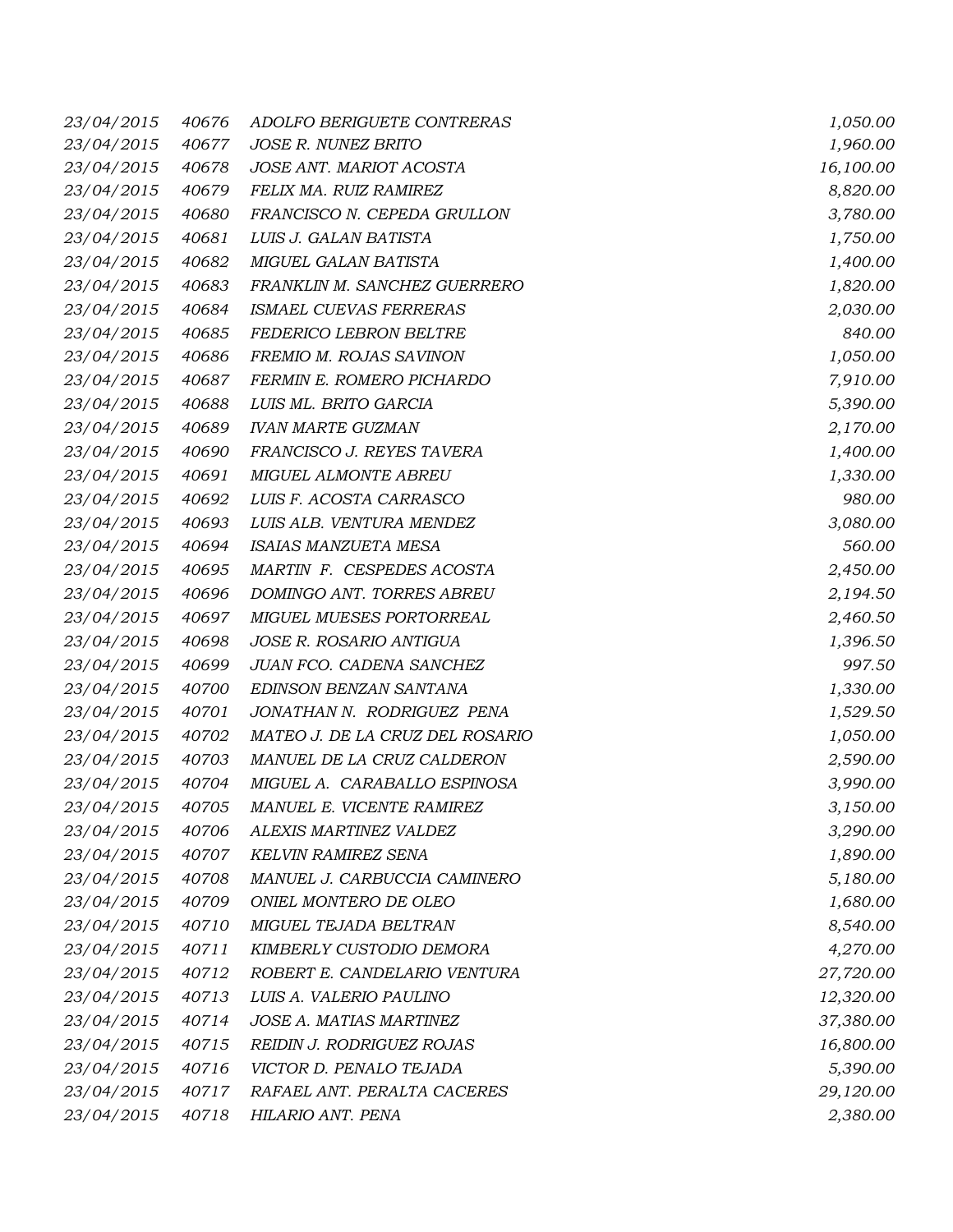| 23/04/2015       | 40719 | LENIS ALT. ABREU TAVERAS                     | 19,880.00    |
|------------------|-------|----------------------------------------------|--------------|
| 23/04/2015       | 40720 | JEIFRY L. ESTEVEZ BURET                      | 3,290.00     |
| 23/04/2015       | 40721 | NELSON R. ENCARNACION PINEDA                 | 10,990.00    |
| 23/04/2015       | 40722 | GREGORY D. DE LA CRUZ RAMIREZ                | 5,250.00     |
| 23/04/2015       | 40723 | JAVIER FCO. GARCIA LABOUR                    | 1,470.00     |
| 23/04/2015       | 40724 | FERMIN E. ROMERO PICHARDO                    | 1,610.00     |
| 23/04/2015       | 40725 | LUZ E. REYES DE CASTRO                       | 31,010.00    |
| 23/04/2015       | 40726 | JORGE A. TAVAREZ RODRIGUEZ                   | 1,680.00     |
| 23/04/2015       | 40727 | JUAN E. MARTINEZ BRUJAN                      | 1,820.00     |
| 23/04/2015       | 40728 | MANUEL DE LA CRUZ CALDERON                   | 1,120.00     |
| 23/04/2015       | 40729 | ISAIAS BAUTISTA SANCHEZ                      | 5,110.00     |
| 23/04/2015       | 40730 | ALFREDO FLORIAN BENZAN                       | 1,400.00     |
| 23/04/2015       | 40731 | FRANKLIN M. SANCHEZ GUERRERO                 | 3,710.00     |
| 23/04/2015       | 40732 | RAMON S. MARMOL PAULINO                      | 2,590.00     |
| 23/04/2015       | 40733 | ANULFO LUCIANO VALENZUELA                    | 1,260.00     |
| 23/04/2015       | 40734 | RICHAR BAUTISTA ARIAS                        | 3,080.00     |
| 23/04/2015       | 40735 | DENYS N. MATOS DE JESUS                      | 2,590.00     |
| 23/04/2015       | 40736 | YONATHAN R. VEGA PALMA                       | 2,450.00     |
| 23/04/2015       | 40737 | STIVERSON EUSEBIO ABAD                       | 2,800.00     |
| 23/04/2015       | 40738 | MIGUEL ALMONTE ABREU                         | 1,820.00     |
| 23/04/2015       | 40739 | ONIEL MONTERO DE OLEO                        | 1,470.00     |
| 23/04/2015       | 40740 | PATRICIO M. RIVAS PLACENCIO                  | 1,050.00     |
| 23/04/2015       | 40741 | VICTOR R. BARETT CASTILLO                    | 3,150.00     |
| 23/04/2015       | 40742 | CRISTIAN DE JS. MORROBEL P.                  | 630.00       |
| 23/04/2015       | 40743 | JUNIOR ALVAREZ TRINIDAD                      | 1,120.00     |
| 23/04/2015       | 40744 | SERVICIOS POPULAR DE SEGURIDAD S R L         | 2,722,088.24 |
| 23/04/2015       | 40745 | D MAGGIE, SRL                                | 20,588.98    |
| 23/04/2015       | 40746 | PANADERIA Y REPOSTERIA MIMASA EIRL           | 2,381.73     |
| 23/04/2015       | 40747 | LUIS GONZALO GUZMAN CONCEPCION               | 6,270.00     |
| 23/04/2015 40748 |       | WINDTELECOM, S.A.                            | 2,369.85     |
| 23/04/2015       | 40749 | DELTA COMERCIAL, S. A.                       | 35,329.89    |
| 23/04/2015       | 40750 | SANTA MARTHA VILLAR BAEZ                     | 1,081.04     |
| 24/04/2015       | 40751 | BATISSA, SRL.                                | 3,689.60     |
| 24/04/2015       | 40752 | MARGRAF, SRL                                 | 430.40       |
| 24/04/2015       | 40753 | FRIOMASTER, S. A.                            | 124,922.33   |
| 24/04/2015       | 40754 | DELGADO S CREACIONES METALICAS, SRL          | 22,208.64    |
| 24/04/2015       | 40755 | <b>HARTI SUPPLIES SRL</b>                    | 15,366.08    |
| 24/04/2015       | 40756 | AMANA COMERCIAL, SRL                         | 34,115.26    |
| 24/04/2015       | 40757 | 2P TECHNOLOGY, SRL                           | 138,899.60   |
| 24/04/2015       | 40758 | AVELINO ABREU, SAS                           | 21,111.56    |
| 24/04/2015       | 40759 | WEBCABLE TECHNOLOGY SRL                      | 62,372.61    |
| 24/04/2015       | 40760 | AMANA COMERCIAL, SRL                         | 6,689.60     |
| 24/04/2015       | 40761 | SUPLIDORES ELECTRICOS GARCIA SURIEL S. R. L. | 20,390.85    |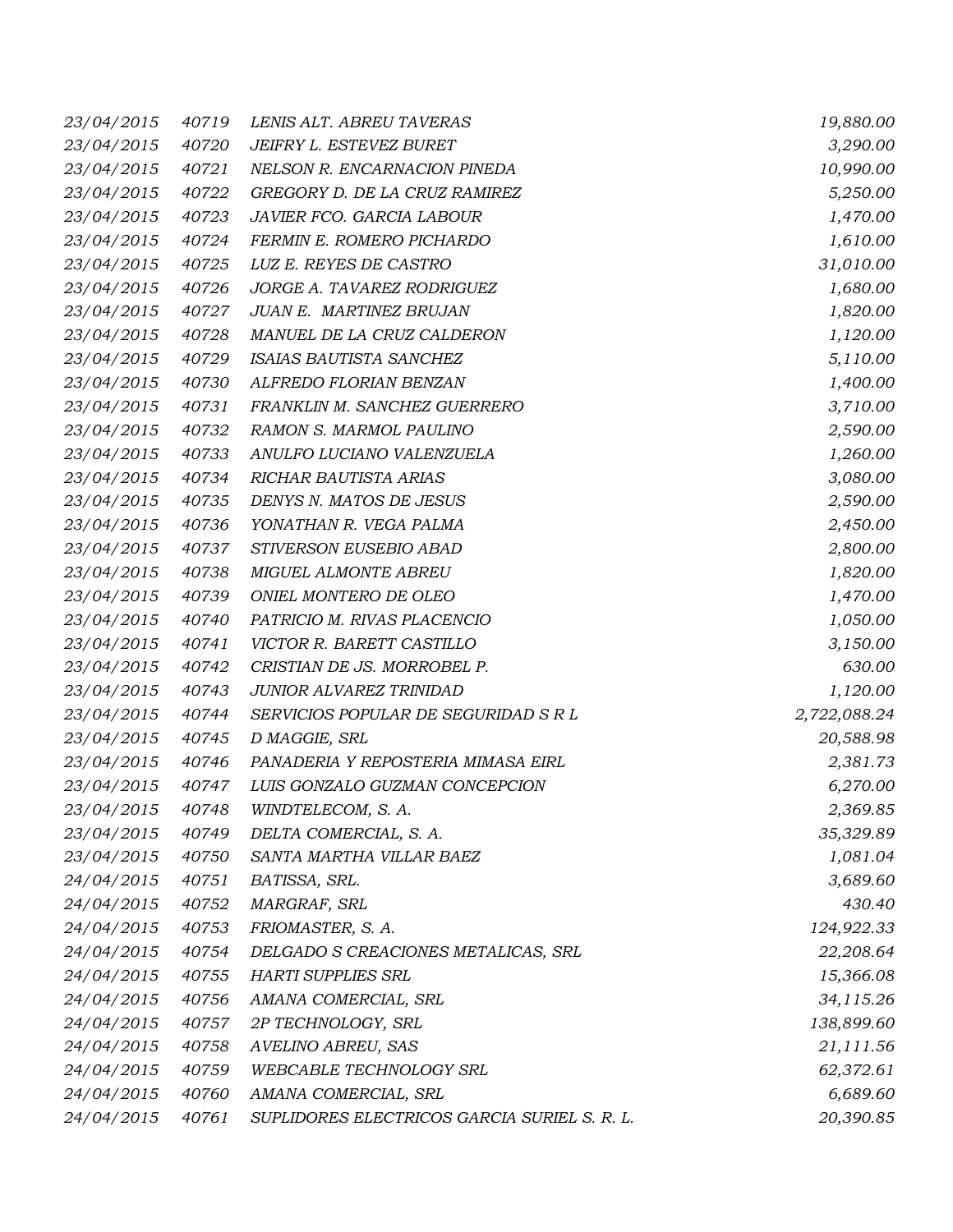| 24/04/2015       | 40762 | SUPLIDORES ELECTRICOS GARCIA SURIEL S. R. L. | 87,973.32  |
|------------------|-------|----------------------------------------------|------------|
| 24/04/2015       | 40763 | FERRETERIA AMERICANA, SAS                    | 11,304.12  |
| 24/04/2015       | 40764 | NANCY A. NINA CASTILLO                       | 14,633.35  |
| 24/04/2015       | 40765 | JOSEFINA BURGOS FAJARDO                      | 5,452.53   |
| 24/04/2015       | 40766 | AMADA NADIA DEVARES SANCHEZ                  | 244,022.26 |
| 24/04/2015       | 40767 | HERNAN MIRANDA GUZMAN                        | 130,008.45 |
| 24/04/2015       | 40768 | MANUEL ANT. MARTE                            | 1,064.00   |
| 24/04/2015       | 40769 | EDWARD BENZAN VENTURA                        | 11,305.00  |
| 24/04/2015       | 40770 | ANEURYS ALEXANDRO DIAZ                       | 5,320.00   |
| 24/04/2015       | 40771 | LUIS R. CARMONA MENDEZ                       | 1,130.50   |
| 24/04/2015       | 40772 | HUGO E. GALVAN MEJIA                         | 1,596.00   |
| 24/04/2015       | 40773 | TEODORO BATISTA OGANDO                       | 2,527.00   |
| 24/04/2015       | 40774 | JUNIOR ANT. PINEDA GARCIA                    | 465.50     |
| 24/04/2015       | 40775 | MAXIMO ANT. VALENZUELA CALDERON              | 1,263.50   |
| 24/04/2015       | 40776 | VICENTE JIMENEZ MEJIA                        | 1,130.50   |
| 24/04/2015       | 40777 | JUAN C. DE LEON GUILLEN                      | 1,263.50   |
| 24/04/2015       | 40778 | PLINIO FRANCO                                | 997.50     |
| 24/04/2015       | 40779 | LEURY L. PEREZ CORNIEL                       | 27,580.00  |
| 24/04/2015       | 40780 | JACQUELIN FCA. REYES OLIVIER                 | 27,090.00  |
| 24/04/2015       | 40781 | GUILLERMO GARCIA                             | 2,194.50   |
| 24/04/2015       | 40782 | GUSTAVO A. CHAVEZ MARTE                      | 266.00     |
| 24/04/2015       | 40783 | GARY ALEXANDER VELEZ GOMEZ                   | 2,394.00   |
| 24/04/2015       | 40784 | MARITZA GERMAN PADUA                         | 1,263.50   |
| 24/04/2015       | 40785 | MARCOS SIERRA GOMEZ                          | 731.50     |
| 24/04/2015       | 40786 | JULIVEICA MARTE ROMERO                       | 2,327.50   |
| 24/04/2015       | 40787 | NICOLAS REYES ESTEVEZ                        | 1,529.50   |
| 24/04/2015       | 40788 | NELSON M. ROMAN INFANTE                      | 864.50     |
| 24/04/2015       | 40789 | JUAN LORENZO GONZALEZ                        | 1,662.50   |
| 24/04/2015       | 40790 | JUAN MARTINEZ HEREDIA                        | 910.00     |
| 24/04/2015 40791 |       | GELLER A. POLANCO GUTIERREZ                  | 3,570.00   |
| 24/04/2015       | 40792 | FRANCISCO DOMINGUEZ DIFO                     | 1,190.00   |
| 24/04/2015       | 40793 | MICHAEL ENCARNACION VALENZUELA               | 1,750.00   |
| 24/04/2015       | 40794 | SANTO A. PAULA MATEO                         | 1,190.00   |
| 24/04/2015       | 40795 | GERMAN ALCANTARA DE LA ROSA                  | 2,660.00   |
| 24/04/2015       | 40796 | CESAR S. RODRIGUEZ SANCHEZ                   | 2,380.00   |
| 24/04/2015       | 40797 | JOSE ANT. MINAYA JASPE                       | 560.00     |
| 24/04/2015       | 40798 | JOSE L. GALAN BATISTA                        | 770.00     |
| 24/04/2015       | 40799 | JUAN R. CUSTODIO SORIANO                     | 2,730.00   |
| 24/04/2015       | 40800 | JEIFRY L. ESTEVEZ BURET                      | 980.00     |
| 24/04/2015       | 40801 | JORGE A. TAVAREZ RODRIGUEZ                   | 1,750.00   |
| 24/04/2015       | 40802 | JORGE LUIS MENDEZ PELAEZ                     | 1,540.00   |
| 24/04/2015       | 40803 | JAVIER FCO. GARCIA LABOUR                    | 630.00     |
| 24/04/2015       | 40804 | JONATHAN GOMEZ RIVAS                         | 2,940.00   |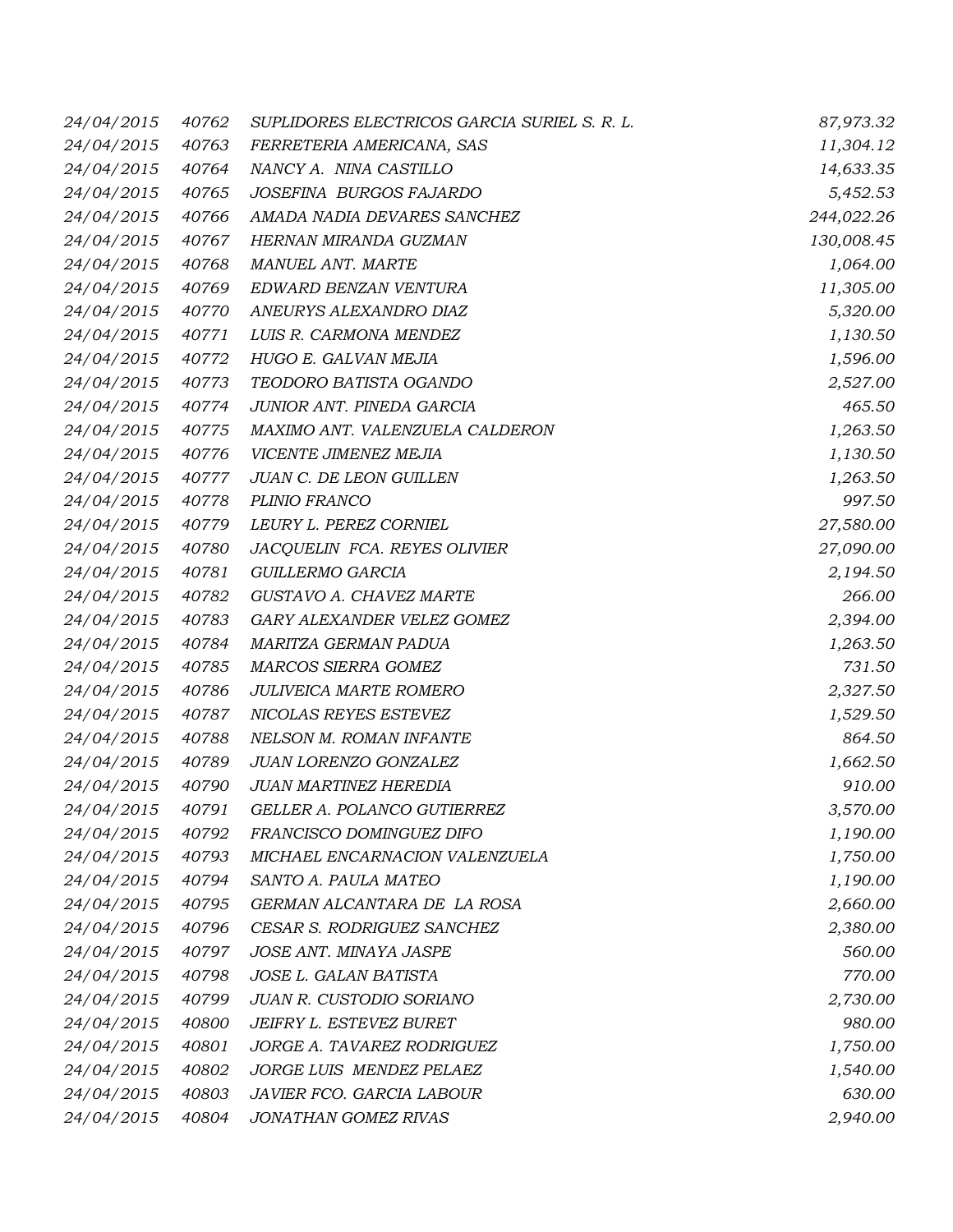| 24/04/2015       | 40805 | JUNIOR ALVAREZ TRINIDAD         | 1,960.00  |
|------------------|-------|---------------------------------|-----------|
| 24/04/2015       | 40806 | JOSE ML. PAREDES MARMOLEJOS     | 1,610.00  |
| 24/04/2015       | 40807 | PASCUAL DE JESUS TEJADA HOLGUIN | 18,753.00 |
| 24/04/2015       | 40808 | FERNANDO ANT. BATISTA GRULLON   | 5,586.00  |
| 24/04/2015       | 40809 | EDDY F. FERNANDEZ FERNANDEZ     | 5,985.00  |
| 24/04/2015       | 40810 | ISMAEL CUEVAS FERRERAS          | 910.00    |
| 24/04/2015       | 40811 | FEDERICO ANT. BAEZ TOLEDO       | 1,330.00  |
| 24/04/2015       | 40812 | FRANCISCO ANT. GERALDO MONTERO  | 2,660.00  |
| 24/04/2015       | 40813 | CESAR F. FRIAS RIVERA           | 4,410.00  |
| 24/04/2015       | 40814 | MIGUEL A. CARABALLO ESPINOSA    | 1,050.00  |
| 24/04/2015       | 40815 | PABLO R. MONTILLA NUNEZ         | 980.00    |
| 24/04/2015       | 40816 | RICHAR BAUTISTA ARIAS           | 560.00    |
| 24/04/2015       | 40817 | DENYS N. MATOS DE JESUS         | 1,540.00  |
| 24/04/2015       | 40818 | ALEXIS MARTINEZ VALDEZ          | 1,610.00  |
| 24/04/2015       | 40819 | JOSE V. CASTILLO SANTOS         | 2,730.00  |
| 24/04/2015       | 40820 | VICTOR R. BARETT CASTILLO       | 2,590.00  |
| 24/04/2015       | 40821 | JEFFI ANT. MERCEDES             | 598.50    |
| 24/04/2015       | 40822 | <b>JOSE RODRIGUEZ CHAHIN</b>    | 1,197.00  |
| 24/04/2015       | 40823 | HILDA ALT. PIMENTEL ROSSO       | 997.50    |
| 24/04/2015       | 40824 | JESUS ARGENYS LIRIANO PENA      | 598.50    |
| 24/04/2015       | 40825 | JOSE R. ROSARIO ANTIGUA         | 731.50    |
| 24/04/2015       | 40826 | JOSE A. ALCANTARA VALENTIN      | 199.50    |
| 24/04/2015       | 40827 | ALFA NOEMI ROSA                 | 29,400.00 |
| 24/04/2015       | 40828 | WILLY ROSARIO PAULINO           | 16,520.00 |
| 24/04/2015       | 40829 | JORGE L. MERCEDES CASTRO        | 31,780.00 |
| 24/04/2015       | 40830 | CARLOS PINEDA RAMIREZ           | 52,990.00 |
| 24/04/2015       | 40831 | CESAR NOE DIAZ ROQUE            | 13,300.00 |
| 24/04/2015       | 40832 | RAFAEL EDUARDO MARTE RIVERA     | 1,263.50  |
| 24/04/2015       | 40833 | RAFAEL E. MENDEZ SALDANA        | 1,662.50  |
| 24/04/2015 40834 |       | SIXTO DE JS. HERRERA CHAVEZ     | 1,928.50  |
| 24/04/2015       | 40835 | CRISTIAN MATEO                  | 1,662.50  |
| 24/04/2015       | 40836 | REYNALDO ORBE REINOSO           | 1,995.00  |
| 24/04/2015       | 40837 | JEFFI ANT. MERCEDES             | 1,795.50  |
| 24/04/2015       | 40838 | FAUSTO JS. PEREZ MEDRANO        | 864.50    |
| 24/04/2015       | 40839 | LIRIA POZO LORENZO              | 1,529.50  |
| 24/04/2015       | 40840 | WILTON A. PEREZ PLACENCIA       | 1,729.00  |
| 24/04/2015       | 40841 | DEIVY MADIEL MEDINA COMPRES     | 1,928.50  |
| 24/04/2015       | 40842 | GELLER A. POLANCO GUTIERREZ     | 4,455.50  |
| 24/04/2015       | 40843 | CESAR B. BAEZ PERELLO           | 665.00    |
| 24/04/2015       | 40844 | WALDY F. ACOSTA ACOSTA          | 9,310.00  |
| 24/04/2015       | 40845 | JUAN ML. DEL ORBE MORA          | 15,540.00 |
| 24/04/2015       | 40846 | CARMELO MERETTE MATIAS          | 18,760.00 |
| 27/04/2015       | 40847 | LEONARDO CAMILO CAMILO          | 2,499.63  |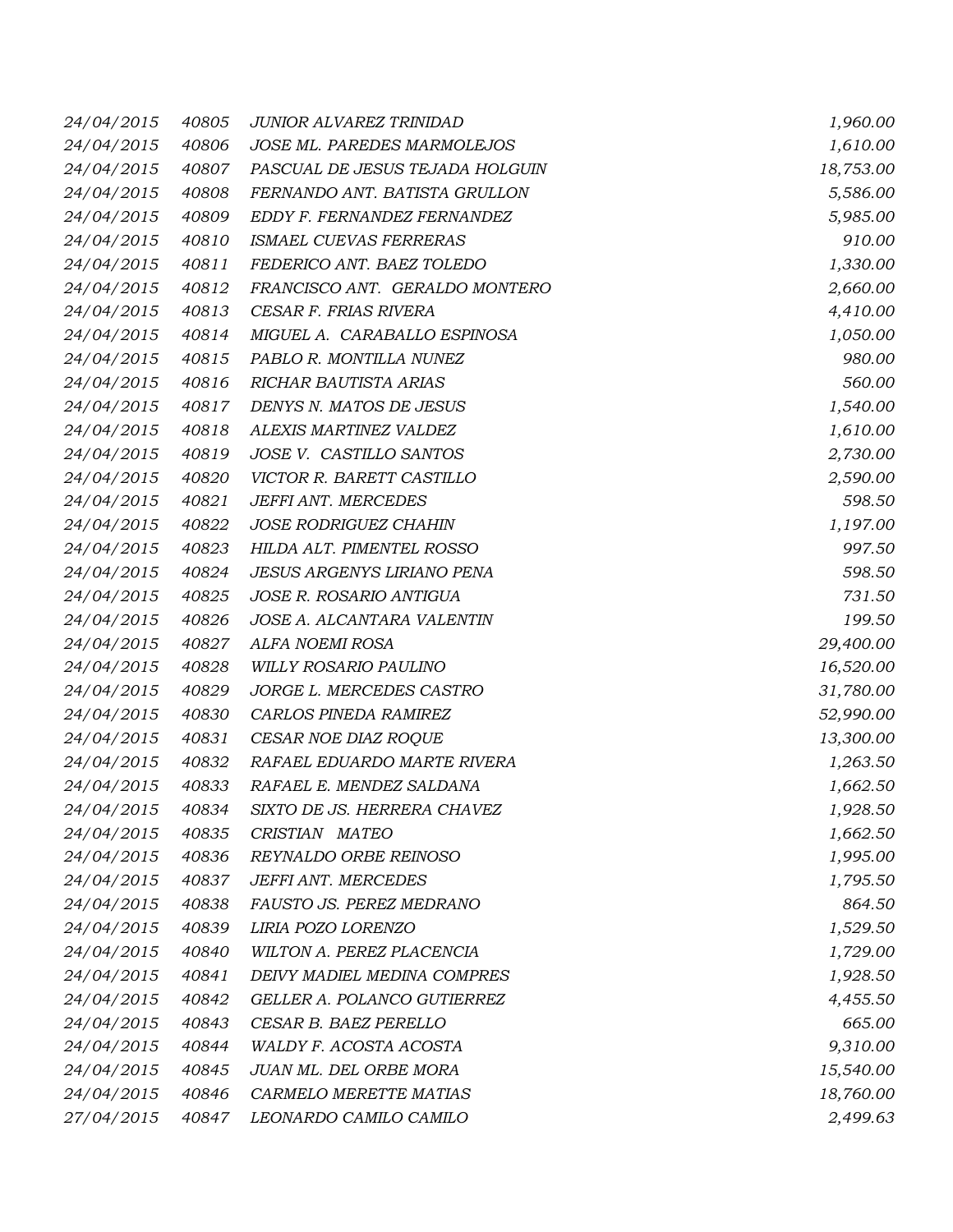| 27/04/2015 | 40848 | LEONARDO CAMILO CAMILO                          | 11,302.71    |
|------------|-------|-------------------------------------------------|--------------|
| 27/04/2015 | 40849 | <b>GRUPO R C SRL</b>                            | 6,747.80     |
| 27/04/2015 | 40850 | <b>GRUPO R C SRL</b>                            | 3,351.10     |
| 27/04/2015 | 40851 | LEONARDO CAMILO CAMILO                          | 49,232.03    |
| 27/04/2015 | 40852 | CESAR ANTONIO GARCIA OLIVERO                    | 3,800.00     |
| 27/04/2015 | 40853 | TRIGI TRAVEL SRL                                | 174,181.80   |
| 27/04/2015 | 40854 | RESTAURANT EL PATIO FAMILIAR ZAPATA, SRL        | 45,200.00    |
| 27/04/2015 | 40855 | PANADERIA Y REPOSTERIA MIMASA EIRL              | 2,394.16     |
| 27/04/2015 | 40856 | CORP DEL ACUED Y ALCANTARILLADO STGO (CORAASAN) | 32,344.00    |
| 27/04/2015 | 40857 | AYUNTAMIENTO SANTO DOMINGO ESTE                 | 22,365.00    |
| 27/04/2015 | 40858 | <b>ILESA SRL</b>                                | 257,295.46   |
| 27/04/2015 | 40859 | ESTACION DE SERVICIO JAVIER SRL                 | 5,979.11     |
| 27/04/2015 | 40860 | ESTACION ISLA ESTADIO, SRL                      | 638.31       |
| 27/04/2015 | 40861 | ESTACION ISLA ESTADIO, SRL                      | 1,781.19     |
| 27/04/2015 | 40862 | SYNTES S R L                                    | 56,012.99    |
| 27/04/2015 | 40863 | ELKIN ESCARLIN BAEZ GENAO                       | 5,818.75     |
| 27/04/2015 | 40864 | COMBUSTIBLE Y DERIVADOS DEL NORTE SRL           | 12,160.00    |
| 27/04/2015 | 40865 | <b>CONSOLIDOM SRL</b>                           | 207,111.80   |
| 27/04/2015 | 40866 | SANTA MARTHA VILLAR BAEZ                        | 3,144.85     |
| 27/04/2015 | 40867 | SANTA MARTHA VILLAR BAEZ                        | 2,162.09     |
| 27/04/2015 | 40868 | ESPINAL S POLLOS Y MAS SRL                      | 9,290.90     |
| 27/04/2015 | 40869 | INTERDECO, SRL.                                 | 9,267.04     |
| 27/04/2015 | 40870 | MARCOS METALICOS, SRL                           | 84,885.60    |
| 27/04/2015 | 40871 | EQUIPAMOS SRL                                   | 32,220.07    |
| 27/04/2015 | 40872 | DELTA COMERCIAL, S. A.                          | 4,941,439.72 |
| 27/04/2015 | 40873 | SOLUCIONES DRB SRL                              | 26,461.37    |
| 27/04/2015 | 40874 | COMERCIAL SANTANA, SRL.                         | 31,414.00    |
| 28/04/2015 | 40875 | P & V MOVIL COMERCIAL, SRL                      | 19,029.20    |
| 28/04/2015 | 40876 | ALTAGRACIA HIDALGO RAMOS                        | 229,275.99   |
|            |       | 28/04/2015  40877  CLIP INTERNACIONAL SRL       | 3,096.20     |
| 28/04/2015 | 40878 | EXODO SOLUCIONES, SRL.                          | 69,382.00    |
| 28/04/2015 | 40879 | REFRICENTRO ALCANTARA, SRL                      | 292,071.10   |
| 28/04/2015 | 40880 | AMANA COMERCIAL, SRL                            | 6,554.00     |
| 28/04/2015 | 40881 | AMANA COMERCIAL, SRL                            | 17,176.00    |
| 28/04/2015 | 40882 | HERMOSILLO COMERCIAL SRL                        | 99,584.64    |
| 28/04/2015 | 40883 | SANTO DOMINGO MOTORS COMPANY, S. A.             | 5,403.79     |
| 28/04/2015 | 40884 | KERWIN ALBERTO SOSA ESTEVEZ                     | 4,212.89     |
| 28/04/2015 | 40885 | DELGISA ALT. ESPINO ABUD                        | 2,461.00     |
| 28/04/2015 | 40886 | ISAMAR ESPINOSA URBAEZ                          | 28,972.80    |
| 29/04/2015 | 40887 | CORPORACION ESTATAL DE RADIO Y TELEVISION       | 10,998.18    |
| 29/04/2015 | 40888 | RAFAEL ANTONIO RODRIGUEZ                        | 1,140.00     |
| 29/04/2015 | 40889 | <b>GRUPO R C SRL</b>                            | 6,086.69     |
| 29/04/2015 | 40890 | AMANA COMERCIAL, SRL                            | 41,211.10    |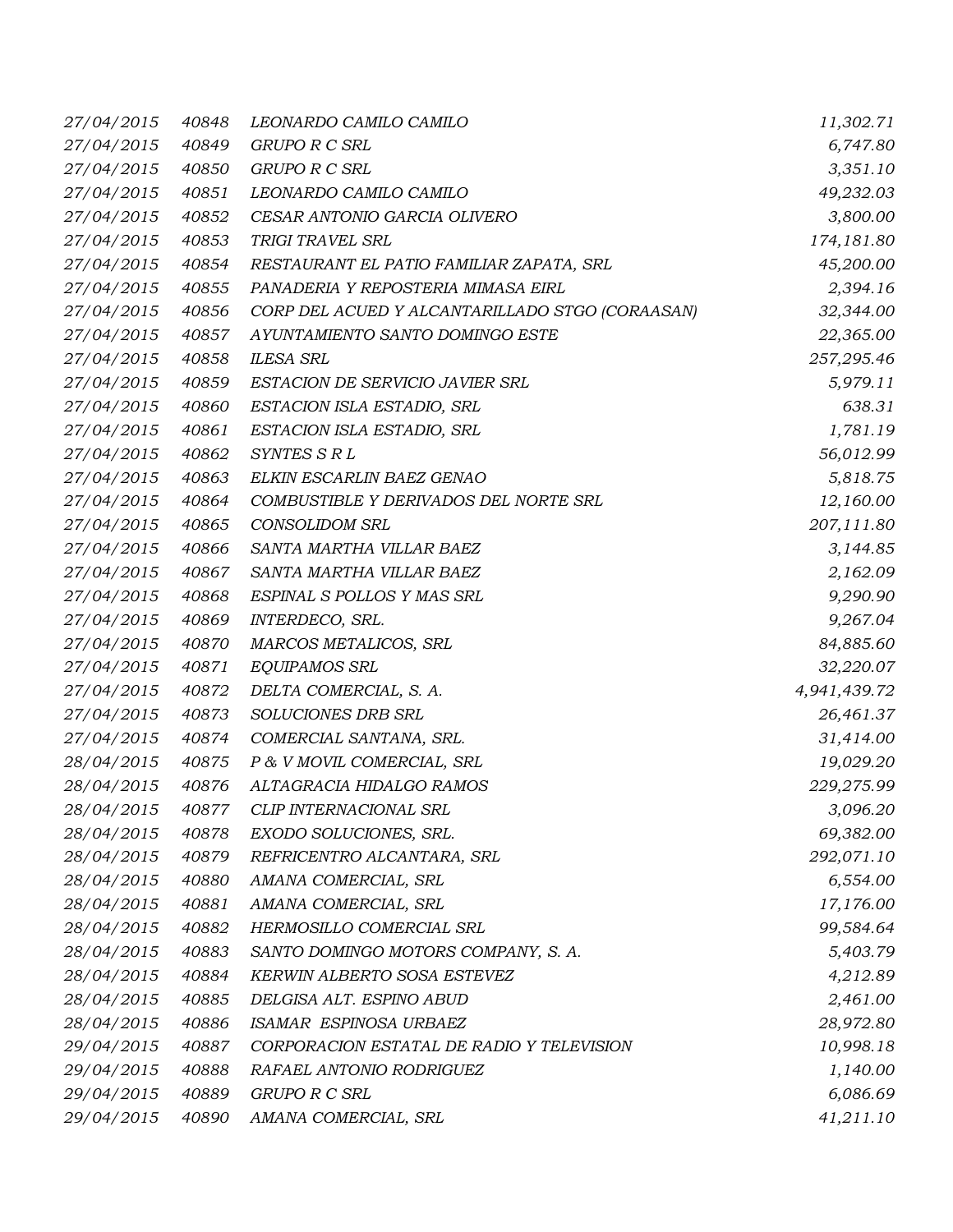| 29/04/2015 | 40891 | ADMINISTRACION DE ESTACIONES DE SERVICIO SAS | 712,500.00 |
|------------|-------|----------------------------------------------|------------|
| 29/04/2015 | 40892 | COLECTOR DE IMPUESTOS INTERNOS               | 51,238.07  |
| 29/04/2015 | 40893 | BANCO DE RESERVAS DE LA REPUBLICA DOMINICANA | 184,767.99 |
| 29/04/2015 | 40894 | SILVIA M. EUSEBIO ARIAS                      | 5,010.00   |
| 29/04/2015 | 40895 | MATERIALES INDUSTRIALES, SAS                 | 0.00       |
| 29/04/2015 | 40896 | P & V MOVIL COMERCIAL, SRL                   | 0.00       |
| 29/04/2015 | 40897 | CLIP INTERNACIONAL SRL                       | 0.00       |
| 29/04/2015 | 40898 | MUEBLES OMAR, S. A.                          | 0.00       |
| 29/04/2015 | 40899 | COMPU-OFFICE DOMINICANA SRL                  | 0.00       |
| 29/04/2015 | 40900 | CENTRO CUESTA NACIONAL, SAS                  | 0.00       |
| 29/04/2015 | 40901 | MATOS & COMPANIA, SRL                        | 0.00       |
| 29/04/2015 | 40902 | ROSA ELVIRA ESCOTO RODRIGUEZ                 | 0.00       |
| 29/04/2015 | 40903 | ESTACION DE SERVICIOS LAS MERCEDES EIRL      | 0.00       |
| 29/04/2015 | 40904 | SANTA MARTHA VILLAR BAEZ                     | 0.00       |
| 29/04/2015 | 40905 | MAXIMO WINNAR PERALTA MELENDEZ               | 0.00       |
| 29/04/2015 | 40906 | CENTRO AUTOMOTRIZ DURAN SRL                  | 0.00       |
| 29/04/2015 | 40907 | ELKIN ESCARLIN BAEZ GENAO                    | 0.00       |
| 29/04/2015 | 40908 | GRUPO R C SRL                                | 0.00       |
| 29/04/2015 | 40909 | RUBEN D. HERRERA PEREZ                       | 0.00       |
| 29/04/2015 | 40910 | DELGISA ALT. ESPINO ABUD                     | 0.00       |
| 29/04/2015 | 40911 | IBELISE DEL C. DE J. RAMIREZ PEREZ           | 0.00       |
| 29/04/2015 | 40912 | ISAMAR ESPINOSA URBAEZ                       | 0.00       |
| 29/04/2015 | 40913 | NANCY A. NINA CASTILLO                       | 0.00       |
| 29/04/2015 | 40914 | FELIPE B. MONTAS SUAZO                       | 0.00       |
| 29/04/2015 | 40915 | MATERIALES INDUSTRIALES, SAS                 | 7,359.37   |
| 29/04/2015 | 40916 | P & V MOVIL COMERCIAL, SRL                   | 14,633.50  |
| 29/04/2015 | 40917 | CLIP INTERNACIONAL SRL                       | 50,441.57  |
| 29/04/2015 | 40918 | MUEBLES OMAR, S. A.                          | 52,443.30  |
| 29/04/2015 | 40919 | COMPU-OFFICE DOMINICANA SRL                  | 34,295.50  |
|            |       | 29/04/2015 40920 CENTRO CUESTA NACIONAL, SAS | 22,408.47  |
| 29/04/2015 | 40921 | MATOS & COMPANIA, SRL                        | 25,439.32  |
| 29/04/2015 | 40922 | ROSA ELVIRA ESCOTO RODRIGUEZ                 | 3,600.00   |
| 29/04/2015 | 40923 | ESTACION DE SERVICIOS LAS MERCEDES EIRL      | 13,870.00  |
| 29/04/2015 | 40924 | SANTA MARTHA VILLAR BAEZ                     | 1,474.15   |
| 29/04/2015 | 40925 | MAXIMO WINNAR PERALTA MELENDEZ               | 7,980.00   |
| 29/04/2015 | 40926 | CENTRO AUTOMOTRIZ DURAN SRL                  | 53,036.04  |
| 29/04/2015 | 40927 | ELKIN ESCARLIN BAEZ GENAO                    | 5,225.00   |
| 29/04/2015 | 40928 | <b>GRUPO R C SRL</b>                         | 5,101.36   |
| 29/04/2015 | 40929 | RUBEN D. HERRERA PEREZ                       | 271,792.28 |
| 29/04/2015 | 40930 | DELGISA ALT. ESPINO ABUD                     | 1,990.00   |
| 29/04/2015 | 40931 | IBELISE DEL C. DE J. RAMIREZ PEREZ           | 2,253.25   |
| 29/04/2015 | 40932 | ISAMAR ESPINOSA URBAEZ                       | 30,930.00  |
| 29/04/2015 | 40933 | NANCY A. NINA CASTILLO                       | 12,013.26  |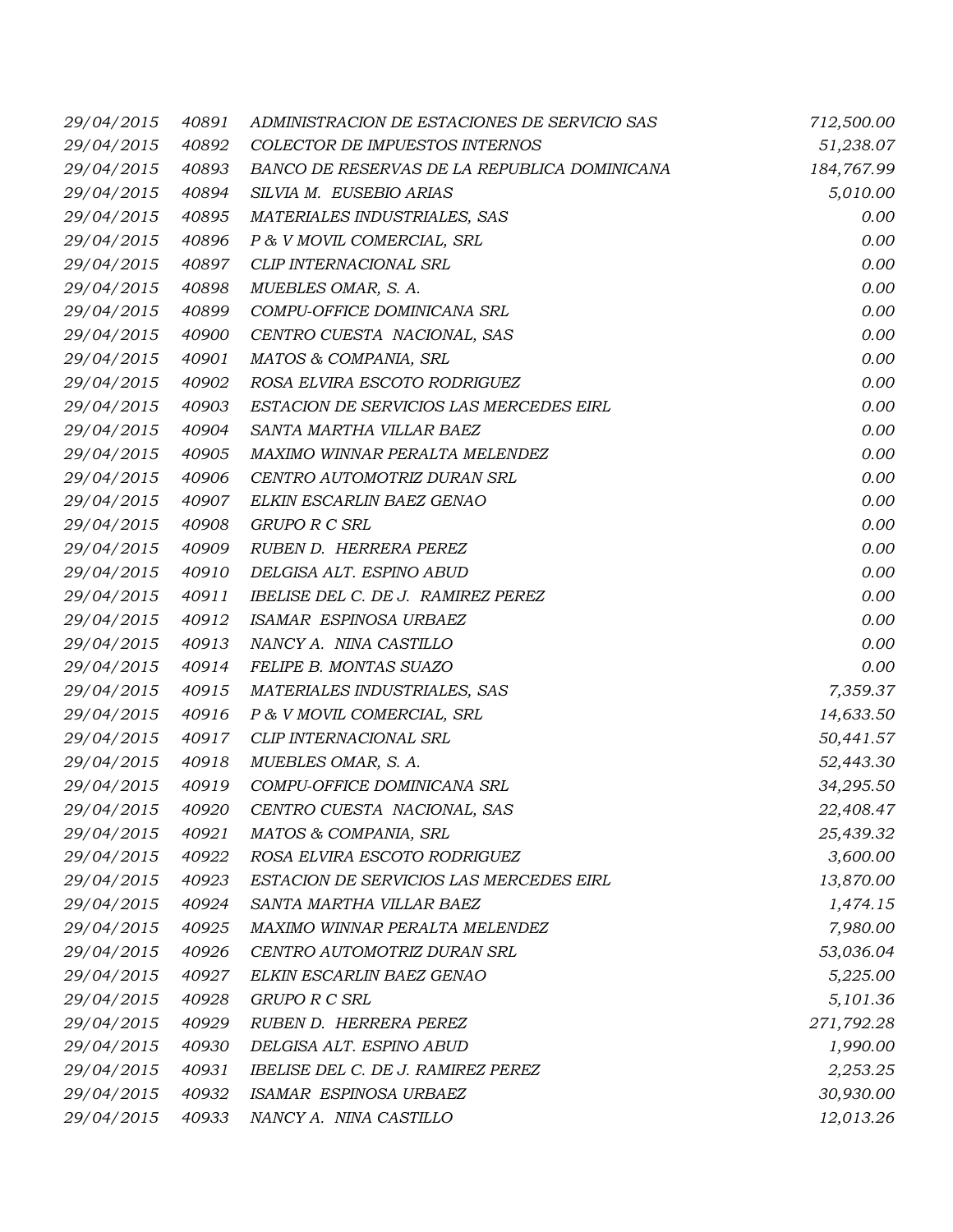| 29/04/2015       | 40934 | FELIPE B. MONTAS SUAZO                             | 178,219.74   |
|------------------|-------|----------------------------------------------------|--------------|
| 29/04/2015       | 40935 | <b>MADEINSA SRL</b>                                | 227,155.55   |
| 29/04/2015       | 40936 | MADEINSA, SRL                                      | 64,560.00    |
| 29/04/2015       | 40937 | <b>MADEINSA SRL</b>                                | 499,301.11   |
| 29/04/2015       | 40938 | MADEINSA, SRL                                      | 69,294.40    |
| 29/04/2015       | 40939 | MADEINSA, SRL                                      | 516,480.00   |
| 29/04/2015       | 40940 | MADEINSA, SRL                                      | 118,360.00   |
| 29/04/2015       | 40941 | SISTEMA DE INYECCION DIESEL, C. POR A. (SINDIESEL) | 129,787.48   |
| 29/04/2015       | 40942 | G. A. G.                                           | 162,032.54   |
| 29/04/2015       | 40943 | G. A. G.                                           | 167,919.25   |
| 29/04/2015       | 40944 | G. A. G.                                           | 82,067.80    |
| 29/04/2015       | 40945 | SILOSA, C. POR A.                                  | 164, 135.59  |
| 29/04/2015       | 40946 | SILOSA, C. POR A.                                  | 89,225.93    |
| 29/04/2015       | 40947 | SILOSA, C. POR A.                                  | 79,076.73    |
| 29/04/2015       | 40948 | <b>LIMPIEZA EXPRESS</b>                            | 73,168.00    |
| 29/04/2015       | 40949 | <b>LIMPIEZA EXPRESS</b>                            | 77,472.00    |
| 29/04/2015       | 40950 | <b>LIMPIEZA EXPRESS</b>                            | 132,220.34   |
| 29/04/2015       | 40951 | ASCENSORES OMEGA DEL CARIBE                        | 2,735.59     |
| 29/04/2015       | 40952 | REFRIMARTE Y/O NELSON R. MARTE D.                  | 19,368.00    |
| 29/04/2015       | 40953 | FRANCISCO MARTINEZ                                 | 9,500.00     |
| 29/04/2015       | 40954 | SIMON DE JESUS PAULINO                             | 9,500.00     |
| 29/04/2015       | 40955 | DIONNIS DEL CARMEN TAVARES ESPINAL                 | 11,020.00    |
| 29/04/2015       | 40956 | ELBIO MIGUEL MOREAUX VERAS                         | 7,600.00     |
| 29/04/2015       | 40957 | TECNAS, C. POR A.                                  | 19,368.00    |
| 29/04/2015       | 40958 | A.B. INDUSTRIAL SUPPLY CORP.                       | 8,206.78     |
| 29/04/2015       | 40959 | INTER-CON SECURITY SYSTEMS, (DR) S.R.L.            | 1,187,897.03 |
| 29/04/2015       | 40960 | ASCENSORES OMEGA DEL CARIBE                        | 3,647.46     |
| 29/04/2015       | 40961 | HORWATH, SOTERO PERALTA & ASOCIADOS                | 43,040.00    |
| 29/04/2015       | 40962 | INST. NAC. DE AGUA POT. Y ALC. INAPA               | 77,000.00    |
| 29/04/2015 40963 |       | SOLUC. INT. DE SERV. DE APOYO A LA SALUD (SISALUD) | 19,039.72    |
| 29/04/2015       | 40964 | GLOBAL IMAGING PRODUCTS SRL                        | 402,424.00   |
| 29/04/2015       | 40965 | SECURITY DEVELOPMENT CORP., SRL, (SEDECORP)        | 3,228.00     |
| 29/04/2015       | 40966 | COOP. DE SERVS. Y PROD. MULT. (COOFALCONDO), INC.  | 6,982.50     |
| 29/04/2015       | 40967 | EDITORA JUDICIAL, SRL                              | 116,818.34   |
| 29/04/2015       | 40968 | RIKLIN NELSON PENA TREMOLS                         | 28,500.00    |
| 29/04/2015       | 40969 | PEDRO FERNANDEZ BATISTA                            | 2,850.00     |
| 29/04/2015       | 40970 | PROMOCIONES RADIALES ARIAS                         | 8,050.85     |
| 29/04/2015       | 40971 | ECHAVARRIA MORROBEL & ASOC. S.R.L.                 | 52,250.00    |
| 29/04/2015       | 40972 | EXODO SOLUCIONES, SRL                              | 12,072.18    |
| 29/04/2015       | 40973 | TECNIPISOS, S. A.                                  | 327,902.13   |
| 29/04/2015       | 40974 | SYNTES, S.R. L.                                    | 13,913.79    |
| 29/04/2015       | 40975 | SYNTES, S. R. L.                                   | 17,108.40    |
| 29/04/2015       | 40976 | TECNIPISOS, S. A.                                  | 244,995.11   |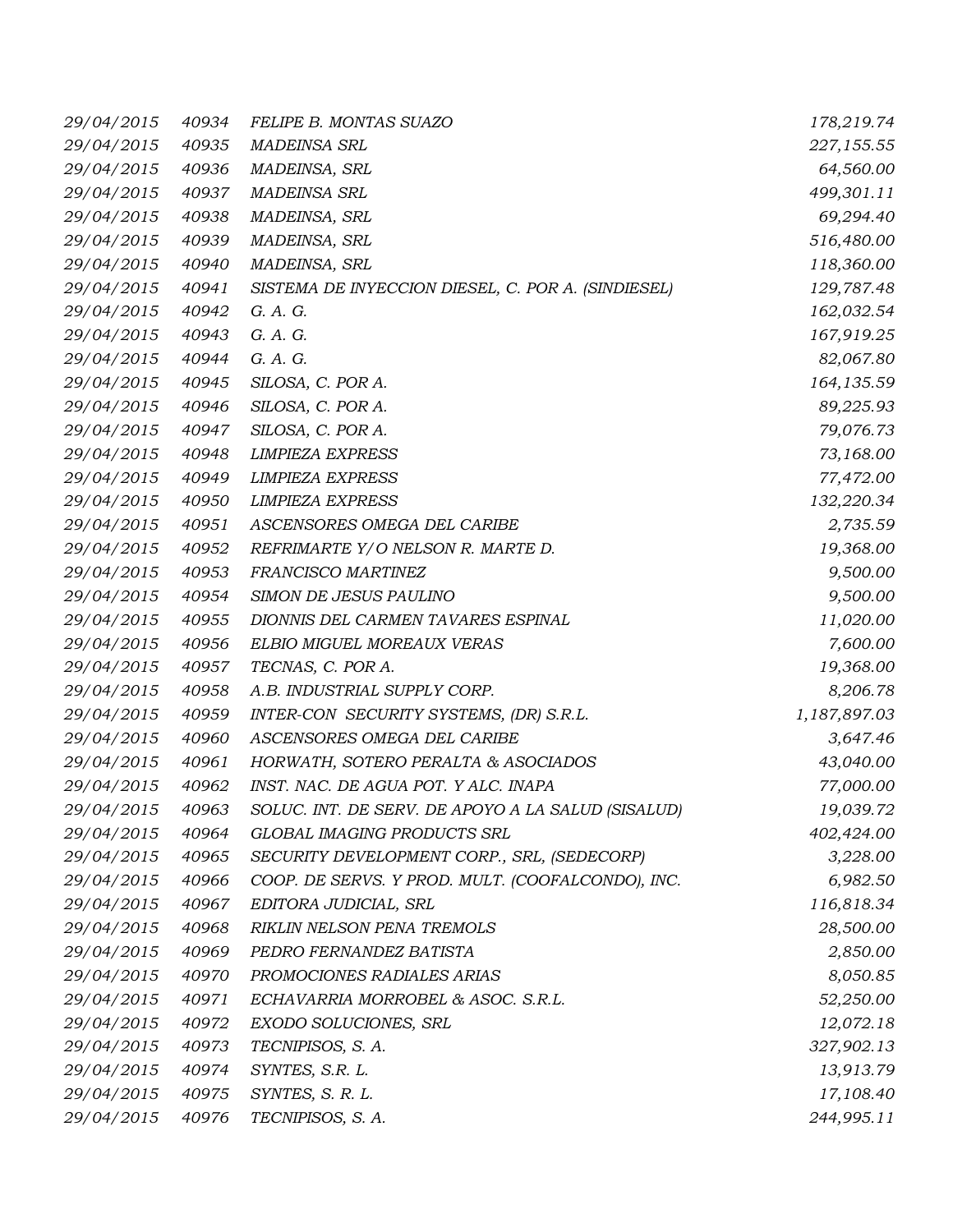| 29/04/2015 | 40977 | TECNIPISOS, S. A.                                | 30,683.95    |
|------------|-------|--------------------------------------------------|--------------|
| 29/04/2015 | 40978 | TECNIPISOS, S. A.                                | 61,366.65    |
| 29/04/2015 | 40979 | G. A. G.                                         | 47,599.33    |
| 29/04/2015 | 40980 | SILOSA, C. POR A.                                | 132,180.60   |
| 29/04/2015 | 40981 | VITALIA JARDINERIA, S.R.L.                       | 40,888.00    |
| 29/04/2015 | 40982 | EXODO SOLUCIONES, SRL                            | 343,168.68   |
| 29/04/2015 | 40983 | JUAN ML. GUERRERO DE JESUS                       | 90,000.00    |
| 29/04/2015 | 40984 | MANUEL ULISES BONNELLY                           | 45,000.00    |
| 29/04/2015 | 40985 | RAFAEL A. MORETA CASTILLO                        | 53,389.83    |
| 30/04/2015 | 40986 | DELTA COMERCIAL, S. A.                           | 48,479.13    |
| 30/04/2015 | 40987 | W J SERVICE CENTER SRL                           | 61,961.06    |
| 30/04/2015 | 40988 | SYNTES S R L                                     | 16,761.54    |
| 30/04/2015 | 40989 | <b>CEDUCOMPP SRL</b>                             | 6,780.00     |
| 30/04/2015 | 40990 | PERSEUS COMERCIAL, SRL                           | 35,655.82    |
| 30/04/2015 | 40991 | POLLOS SANDIE RESTAURANT SRL                     | 32,559.32    |
| 30/04/2015 | 40992 | SITIO GOURMET SRL                                | 78,958.75    |
| 30/04/2015 | 40993 | LOGOMARCA, S. A.                                 | 2,186.55     |
| 30/04/2015 | 40994 | LOGOMARCA, S. A.                                 | 1,601.77     |
| 30/04/2015 | 40995 | AMANA COMERCIAL, SRL                             | 7,797.00     |
| 30/04/2015 | 40996 | GLOBAL OFFICE JL. SRL.                           | 8,258.56     |
| 30/04/2015 | 40997 | ADMINISTRADORA DE RIESGOS DE SALUD HUMANO S A    | 1,086,068.50 |
| 30/04/2015 | 40998 | IMPORTADORA DOPEL, SRL.                          | 17,062.79    |
| 30/04/2015 | 40999 | <b>GRUPO R C SRL</b>                             | 4,924.07     |
| 30/04/2015 | 41000 | GRUPO R C SRL                                    | 2,735.59     |
| 30/04/2015 | 41001 | <b>GRUPO R C SRL</b>                             | 6,743.98     |
| 30/04/2015 | 41002 | OMEGA TECH, S. A.                                | 40,471.25    |
| 30/04/2015 | 41003 | CORP. DEL ACUE. Y ALCANT. DE LA VEGA (CORAAVEGA) | 13,782.00    |
| 30/04/2015 | 41004 | ROMACA INDUSTRIAL, S. A.                         | 526,818.27   |
| 30/04/2015 | 41005 | COMPU-OFFICE DOMINICANA SRL                      | 14,088.84    |
| 30/04/2015 | 41006 | DAMARIS A. VILLALONA GUZMAN                      | 2,200.00     |
| 30/04/2015 | 41007 | KETYS M. UCETA RODRIGUEZ                         | 7,804.08     |
| 30/04/2015 | 41008 | HECTOR A. DENO FIGUEREO                          | 49,320.00    |
| 30/04/2015 | 41009 | GLOBAL OFFICE JL. SRL.                           | 5,442.08     |
| 30/04/2015 | 41010 | FERRETERIA POPULAR, SRL                          | 40,521.80    |
| 30/04/2015 | 41011 | MARGRAF, SRL                                     | 6,805.70     |
| 30/04/2015 | 41012 | MARGRAF, SRL                                     | 37,660.00    |
| 30/04/2015 | 41013 | <b>GRUPO R C SRL</b>                             | 7,294.92     |
| 30/04/2015 | 41014 | <b>GRUPO R C SRL</b>                             | 4,285.77     |
| 30/04/2015 | 41015 | <b>GRUPO R C SRL</b>                             | 3,829.83     |
| 30/04/2015 | 41016 | <b>GRUPO R C SRL</b>                             | 3,009.15     |
| 30/04/2015 | 41017 | PATRONATO NACIONAL DE CIEGOS INC                 | 102,258.00   |
| 30/04/2015 | 41018 | RAMON ANTONIO ANDUJAR BELTRE                     | 17,765.00    |
| 30/04/2015 | 41019 | REFRIPARTES, S. A.                               | 362,636.16   |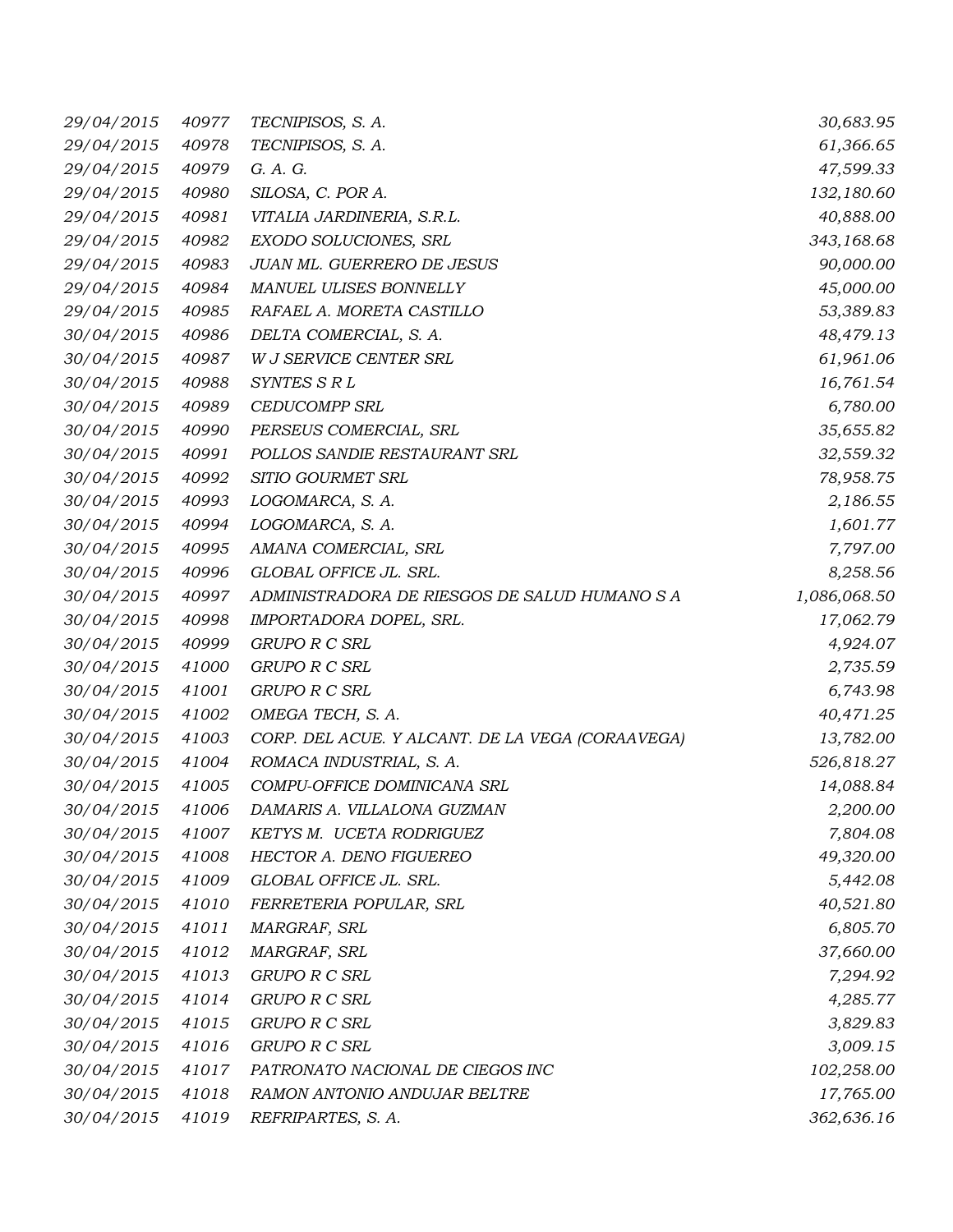| 30/04/2015       | 41020 | ADMINISTRADORA DE RIESGOS DE SALUD HUMANO S A | 343,805.00 |
|------------------|-------|-----------------------------------------------|------------|
| 30/04/2015       | 41021 | REFRIPARTES, S. A.                            | 199,186.43 |
| 30/04/2015       | 41022 | EVERPRINT TECHNOLOGIES DOMINICANA SRL         | 256,163.32 |
| 30/04/2015       | 41023 | CONSTRUPLAN, SRL                              | 890,070.66 |
| 30/04/2015       | 41024 | RUTH E. ORTIZ ACOSTA                          | 32,250.00  |
| 30/04/2015       | 41025 | JOSEFINA ALT. POLANCO ROSADO                  | 7,887.86   |
| 30/04/2015       | 41026 | CENTRO AUTOMOTRIZ DURAN SRL                   | 46,025.90  |
| 30/04/2015       | 41027 | CENTRO AUTOMOTRIZ DURAN SRL                   | 29,347.90  |
| 30/04/2015       | 41028 | CENTRO AUTOMOTRIZ DURAN SRL                   | 43,093.80  |
| 30/04/2015       | 41029 | MITOPALO POWER, SRL.                          | 5,958.49   |
| 30/04/2015       | 41030 | AGUA LA SURENA SRL                            | 3,277.50   |
| 30/04/2015       | 41031 | PRODIMPA, S.R.L.                              | 10,600.93  |
| 30/04/2015       | 41032 | HILARIO MALAQUIAS, SRL.                       | 20,876.47  |
| 30/04/2015       | 41033 | AGUA CRYSTAL, S. A.                           | 130,742.47 |
| 30/04/2015       | 41034 | ESPINAL S POLLOS Y MAS SRL                    | 6,862.60   |
| 30/04/2015       | 41035 | SUPERMERCADO EL GRAN PORVENIR S R L           | 34,235.17  |
| 30/04/2015       | 41036 | SANTA MARTHA VILLAR BAEZ                      | 2,063.81   |
| 30/04/2015       | 41037 | POLLO FELIZ SRL                               | 8,848.47   |
| 30/04/2015       | 41038 | LOGOMARCA, S. A.                              | 2,135.70   |
| 30/04/2015       | 41039 | REFRICENTRO LOS PRADOS, SRL.                  | 103,136.25 |
| 30/04/2015       | 41040 | <b>BLUE COMERCIAL, SRL</b>                    | 20,340.00  |
| 30/04/2015       | 41041 | CENTRO CUESTA NACIONAL, SAS                   | 962.42     |
| 30/04/2015       | 41042 | DAF TRADING SRL                               | 19,789.96  |
| 30/04/2015       | 41043 | FERRETERIA AMERICANA, SAS                     | 12,412.44  |
| 30/04/2015       | 41044 | CENTRO AUTOMOTRIZ DURAN SRL                   | 46,725.30  |
| 30/04/2015       | 41045 | <b>LOGOMOTION SRL</b>                         | 170,856.00 |
| 30/04/2015       | 41046 | FORMULARIOS COMERCIALES, S. A.                | 78,648.00  |
| 30/04/2015       | 41047 | AUTO SUPER FRIO M&S EIRL                      | 41,210.80  |
| 30/04/2015       | 41048 | CREACIONES LORENZO SRL                        | 17,377.40  |
| 30/04/2015 41049 |       | WILFRIDO SUERO DIAZ                           | 10,800.00  |
| 30/04/2015       | 41050 | DEYANIRA MENDEZ CEPEDA                        | 40,000.00  |
| 30/04/2015       | 41051 | ALTAGRACIA LIBERTAD LEYBA ACOSTA              | 16,200.00  |
| 30/04/2015       | 41052 | RAMONA MILANDA DIAZ PEREZ                     | 19,285.59  |
| 30/04/2015       | 41053 | LIGA DEP. ABORIGEN INC. O RAFAEL F. SAVINON P | 38,000.00  |
| 30/04/2015       | 41054 | IMPORTADORA DOPEL, SRL.                       | 5,200.26   |
| 30/04/2015       | 41055 | OMEGA TECH, S. A.                             | 12,688.56  |
| 30/04/2015       | 41056 | POLLOS SANDIE RESTAURANT SRL                  | 22,264.83  |
| 30/04/2015       | 41057 | COMPU-OFFICE DOMINICANA SRL                   | 286,929.60 |
| 30/04/2015       | 41058 | <b>CEDUCOMPP SRL</b>                          | 123,057.00 |
| 30/04/2015       | 41059 | ANTONIO CHAHIN M S A                          | 34,956.55  |
| 30/04/2015       | 41060 | AUTO SUPER FRIO M&S EIRL                      | 31,117.92  |
| 30/04/2015       | 41061 | GRUPO ESPANOL SRL                             | 69,874.24  |
| 30/04/2015       | 41062 | IMPORTADORA DOPEL, SRL.                       | 11,198.29  |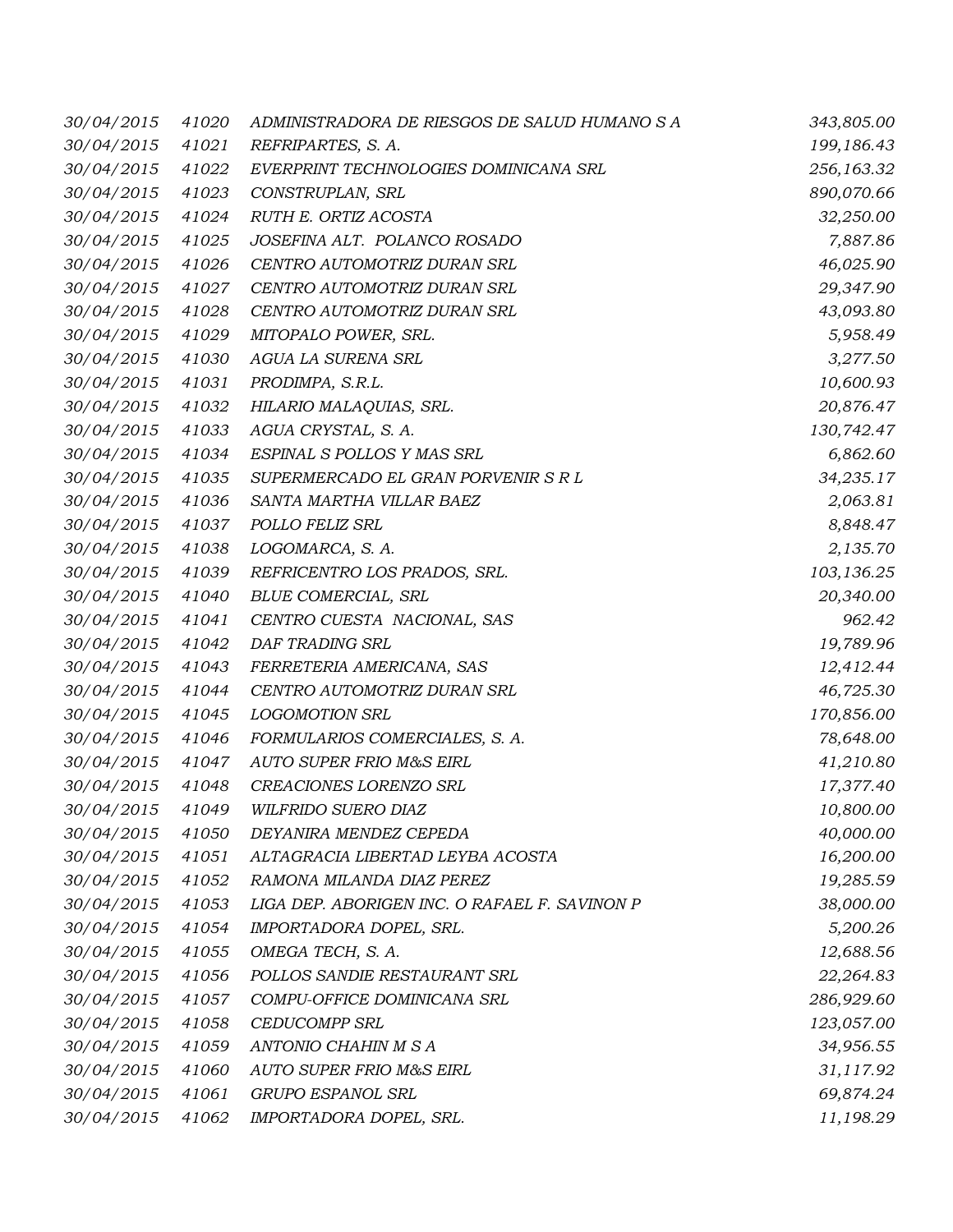| 30/04/2015       | 41063 | FRIOMASTER, S. A.                          | 192,435.17 |
|------------------|-------|--------------------------------------------|------------|
| 30/04/2015       | 41064 | <b>BLUE COMERCIAL, SRL</b>                 | 16,950.00  |
| 30/04/2015       | 41065 | <b>BLUE COMERCIAL, SRL</b>                 | 1,977.50   |
| 30/04/2015       | 41066 | CENTRO CUESTA NACIONAL, SAS                | 35,364.96  |
| 30/04/2015       | 41067 | CENTRO CUESTA NACIONAL, SAS                | 40,699.11  |
| 30/04/2015       | 41068 | POLLOS SANDIE RESTAURANT SRL               | 34,541.61  |
| 30/04/2015       | 41069 | <b>CONSOLIDOM SRL</b>                      | 325,379.55 |
| 30/04/2015       | 41070 | COMERCIAL SANTANA, SRL.                    | 21,068.17  |
| 30/04/2015       | 41071 | ANTONIO CHAHIN M S A                       | 142,211.63 |
| 30/04/2015       | 41072 | METRO TECNOLOGIA SRL                       | 45,256.50  |
| 30/04/2015       | 41073 | CENTRO AUTOMOTRIZ DURAN SRL                | 55,769.08  |
| 30/04/2015       | 41074 | <b>CEDUCOMPP SRL</b>                       | 8,072.13   |
| 30/04/2015       | 41075 | OD DOMINICANA CORP                         | 2,333.90   |
| 30/04/2015       | 41076 | TRACE INTERNATIONAL, SRL                   | 147,474.58 |
| 30/04/2015       | 41077 | TRACE INTERNATIONAL, SRL                   | 52,669.49  |
| 30/04/2015       | 41078 | DAF TRADING SRL                            | 5,085.00   |
| 30/04/2015       | 41079 | INDUSTRIA NACIONAL DE ETIQUETAS E I R L    | 3,587.75   |
| 30/04/2015       | 41080 | EDITORA LISTIN DIARIO S A                  | 30,967.65  |
| 30/04/2015       | 41081 | P & V MOVIL COMERCIAL, SRL                 | 15,661.80  |
| 30/04/2015       | 41082 | MARIA E. SUNCAR LIRIANO                    | 4,500.00   |
| 30/04/2015       | 41083 | LOGOMARCA, S. A.                           | 1,243.00   |
| 30/04/2015       | 41084 | ALFRESCO SRL                               | 84,241.50  |
| 30/04/2015       | 41085 | POLLO FELIZ SRL                            | 7,814.24   |
| 30/04/2015       | 41086 | ESTACION PRIMAVERA LA VEGA, SRL            | 10,940.21  |
| 30/04/2015       | 41087 | MARGRAF, SRL                               | 11,683.21  |
| 30/04/2015       | 41088 | GRUPO R C SRL                              | 4,057.80   |
| 30/04/2015       | 41089 | COMERCIAL SANTANA, SRL.                    | 36,160.00  |
| 30/04/2015       | 41090 | ANTONIO CHAHIN M S A                       | 16,280.47  |
| 30/04/2015       | 41091 | <b>IDOM SAS</b>                            | 5,795.00   |
| 30/04/2015 41092 |       | LOGOMARCA, S. A.                           | 8,644.50   |
| 30/04/2015       | 41093 | RAMON ANTONIO ANDUJAR BELTRE               | 18,050.00  |
| 30/04/2015       | 41094 | SANTO DOMINGO MOTORS COMPANY, S. A.        | 3,717.83   |
| 30/04/2015       | 41095 | P & V MOVIL COMERCIAL, SRL                 | 25,660.04  |
| 30/04/2015       | 41096 | GRUPO R C SRL                              | 3,191.52   |
| 30/04/2015       | 41097 | SYNTES S R L                               | 22,831.77  |
| 30/04/2015       | 41098 | OMEGA TECH, S. A.                          | 87,191.95  |
| 30/04/2015       | 41099 | IMPORTADORA DOPEL, SRL.                    | 3,152.63   |
| 30/04/2015       | 41100 | MARIA DEL CARMEN DE LOS SANTOS             | 68,699.25  |
| 30/04/2015       | 41101 | OFFIPACK SRL                               | 42,849.60  |
| 30/04/2015       | 41102 | SOLUCIONES COMERC. E INDUST. GRUPO SCI SRL | 205,268.77 |
| 30/04/2015       | 41103 | FERRETERIA SAN RAMON, SRL.                 | 3,830.52   |
| 30/04/2015       | 41104 | AMADA NADIA DEVARES SANCHEZ                | 288,195.85 |
| 30/04/2015       | 41105 | ROSMERY RODRIGUEZ TAVERAS                  | 33,320.62  |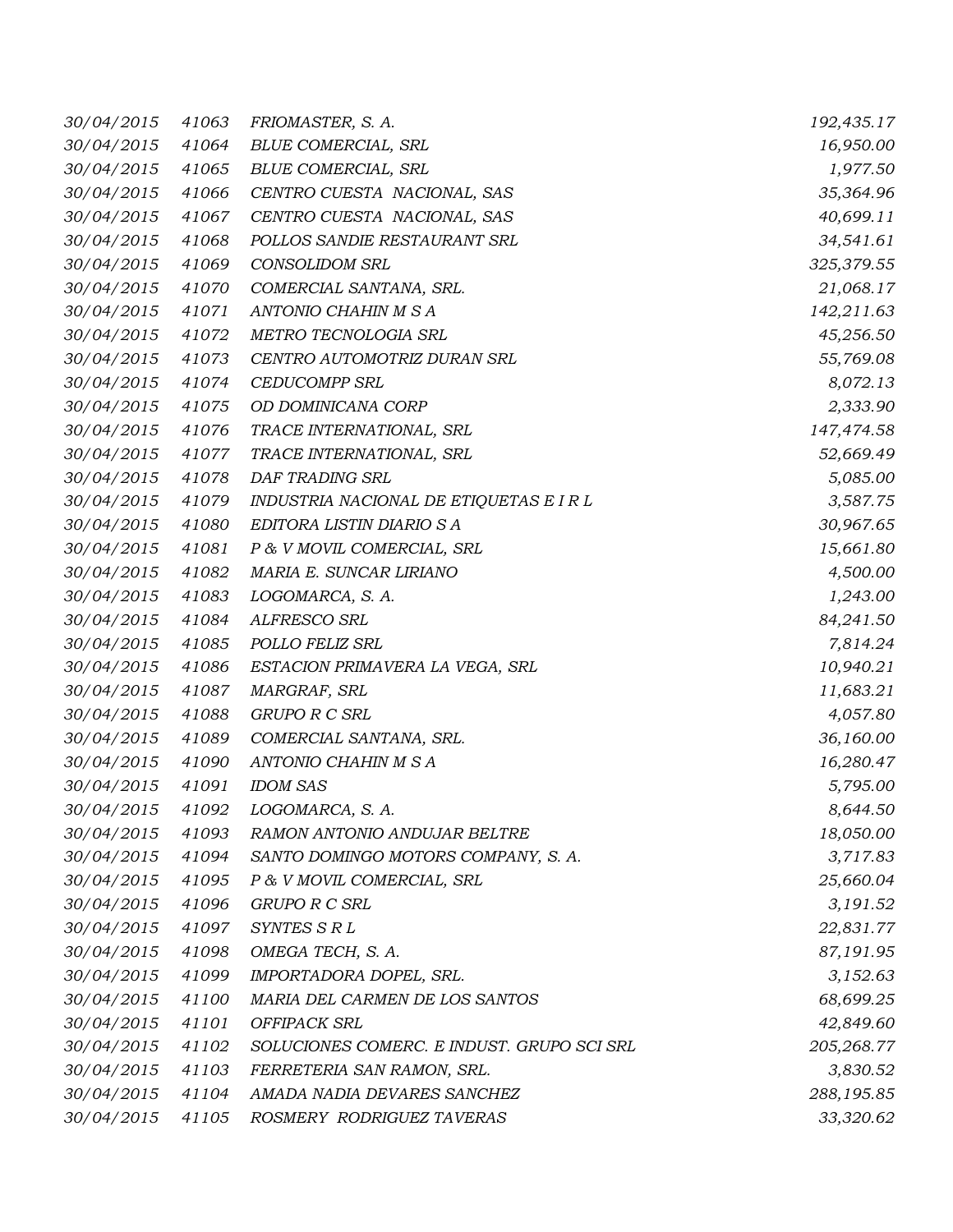| 30/04/2015 | 41106 | ROSMERY RODRIGUEZ TAVERAS                          | 43,245.03  |
|------------|-------|----------------------------------------------------|------------|
| 30/04/2015 | 41107 | JOSEIDY J. ROSARIO REYNOSO                         | 21,818.66  |
| 30/04/2015 | 41108 | IBELISE DEL C. DE J. RAMIREZ PEREZ                 | 4,036.57   |
| 30/04/2015 | 41109 | MARLENNY CRUZ GARCIA                               | 9,074.86   |
| 30/04/2015 | 41110 | KEILA M. GOMEZ FANITH                              | 4,151.00   |
| 30/04/2015 | 41111 | TERESA NUNEZ RAMOS                                 | 19,984.34  |
| 30/04/2015 | 41112 | DILENIS FABIAN CHIVILLI                            | 8,814.00   |
| 30/04/2015 | 41113 | NANCY A. NINA CASTILLO                             | 12,538.28  |
| 30/04/2015 | 41114 | CLARIBEL GONZALEZ FERNANDEZ                        | 16,720.00  |
| 30/04/2015 | 41115 | CLARIS R. POLANCO ROQUE                            | 13,000.46  |
| 30/04/2015 | 41116 | CLARIS R. POLANCO ROQUE                            | 11,543.45  |
| 30/04/2015 | 41117 | JUANA FCA. PAYANO ROSARIO                          | 5,776.92   |
| 30/04/2015 | 41118 | DANIELA CEDANO MERAN                               | 5,478.24   |
| 30/04/2015 | 41119 | LAUREN MARIA M. RAMOS R.                           | 3,336.00   |
| 30/04/2015 | 41120 | GRISEL PEREZ OZUNA                                 | 3,265.02   |
| 30/04/2015 | 41121 | NILDA ALT. VASQUEZ VASQUEZ                         | 8,252.40   |
| 30/04/2015 | 41123 | RUHT ESTHER ORTIZ ACOSTA                           | 27,618.38  |
| 30/04/2015 | 41124 | MIRTHA J. BREWER ESPINAL                           | 13,100.00  |
| 30/04/2015 | 41125 | GRISEL PEREZ OZUNA                                 | 1,180.00   |
| 30/04/2015 | 41126 | LUIS A. MIESES MOSQUEA                             | 20,414.94  |
| 30/04/2015 | 41127 | YESSIRY FLERIDA VICTORIANO JOA                     | 18,525.00  |
| 30/04/2015 | 41128 | YISEIDY DEL CARMEN CRUZ SILVESTRE                  | 17,239.33  |
| 30/04/2015 | 41129 | MARIA CRISTINA PENA ZAPATA                         | 9,785.00   |
| 30/04/2015 | 41130 | JOSEIDY J. ROSARIO REYNOSO                         | 13,026.29  |
| 30/04/2015 | 41131 | ABIT, S.R.L.                                       | 52,629.75  |
| 30/04/2015 | 41132 | DUSSICH SERVICES SRL                               | 22,961.84  |
| 30/04/2015 | 41133 | CONTROL DE FUEGO RAMON A GUZMAN G SRL              | 47,387.04  |
| 30/04/2015 | 41134 | LUCILA EDILIA ALCANTARA GRULLON                    | 2,714.24   |
| 30/04/2015 | 41135 | W J SERVICE CENTER SRL                             | 20,945.00  |
|            |       | 30/04/2015 41136 CEDUCOMPP SRL                     | 7,308.84   |
| 30/04/2015 | 41137 | PRODIMPA, S.R.L.                                   | 93,210.68  |
| 30/04/2015 | 41138 | <b>JARDIN ILUSIONES SRL</b>                        | 7,065.00   |
| 30/04/2015 | 41139 | TRACE INTERNATIONAL, SRL                           | 126,406.78 |
| 30/04/2015 | 41140 | ELECTRICOS R & A, SRL                              | 69,495.00  |
| 30/04/2015 | 41141 | REFRICENTRO LOS PRADOS, SRL.                       | 12,228.90  |
| 30/04/2015 | 41142 | REFRICENTRO LOS PRADOS, SRL.                       | 24,802.54  |
| 30/04/2015 | 41143 | CENTRO AUTOMOTRIZ DURAN SRL                        | 63,853.07  |
| 30/04/2015 | 41144 | MUEBLES Y EQUIPOS PARA OFICINA LEON GONZALEZ, SRL. | 289,280.00 |
| 30/04/2015 | 41145 | LOPEZ YAPOR & ASOCIADOS SRL.                       | 103,587.10 |
| 30/04/2015 | 41146 | REFRICENTRO LOS PRADOS, SRL.                       | 238,501.55 |
| 30/04/2015 | 41147 | PADRON OFFICE SUPPLY SRL                           | 4,275.00   |
| 30/04/2015 | 41148 | COMPANIA DE SEGUROS VIVIR SA                       | 694,605.81 |
| 30/04/2015 | 41149 | UNIDAD TECNOLOGICA DOMINICANA, SRL                 | 152,835.20 |